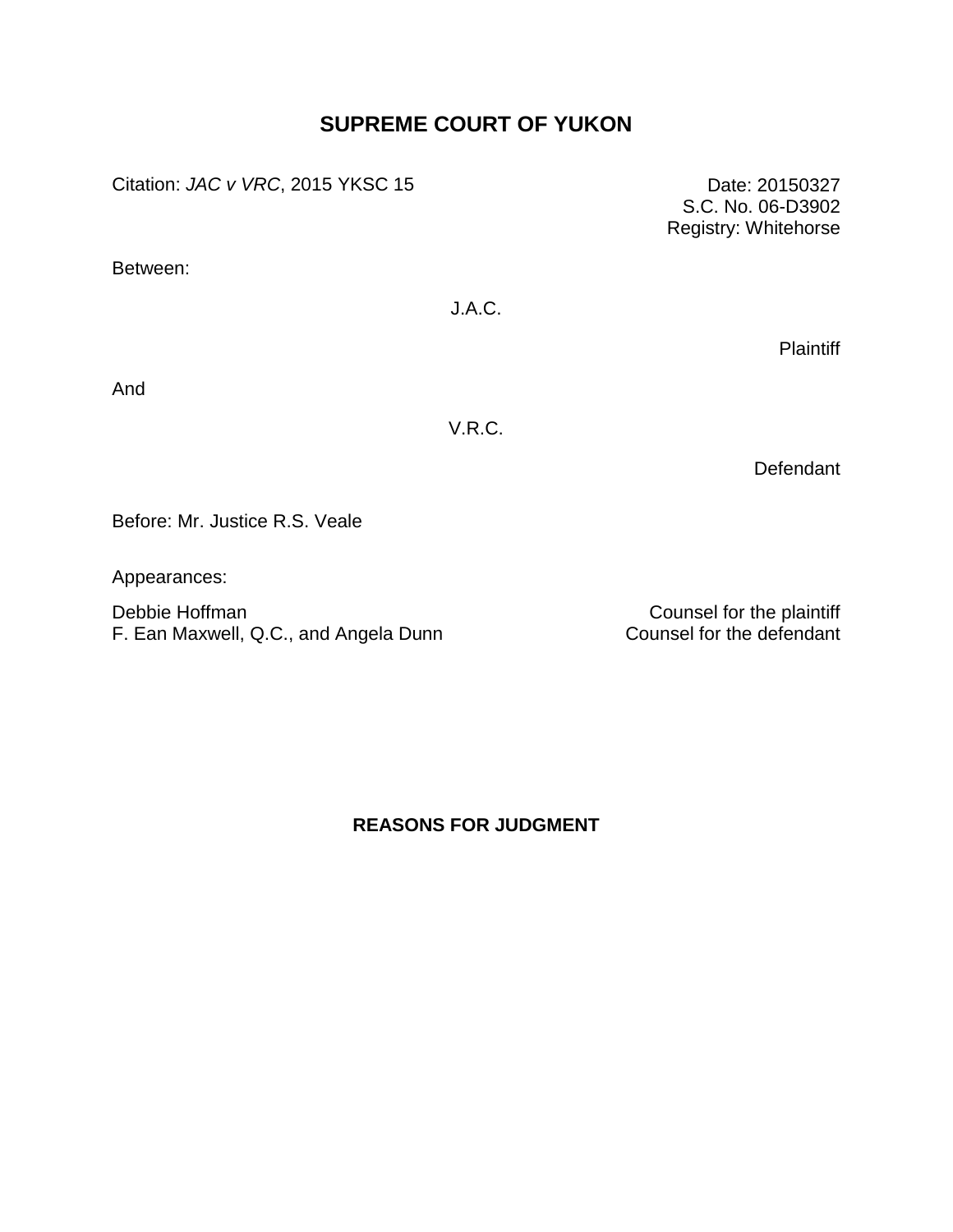# **TABLE OF CONTENTS**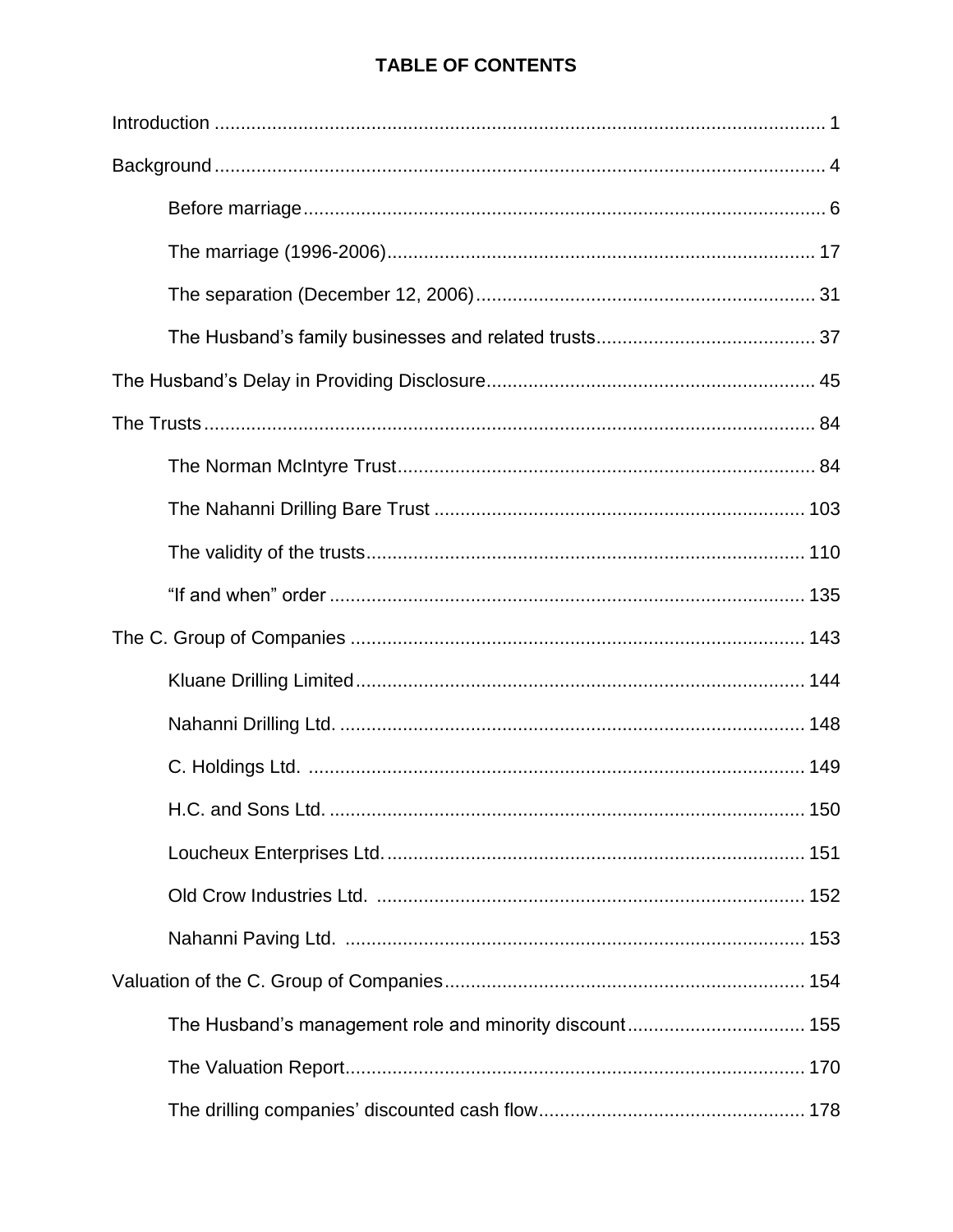# **TABLE OF CONTENTS**

| The value of the Husband's interest in the C. Group of Companies  192 |
|-----------------------------------------------------------------------|
|                                                                       |
|                                                                       |
|                                                                       |
|                                                                       |
|                                                                       |
|                                                                       |
|                                                                       |
|                                                                       |
|                                                                       |
|                                                                       |
|                                                                       |
|                                                                       |
|                                                                       |
|                                                                       |
|                                                                       |
|                                                                       |
|                                                                       |
|                                                                       |
|                                                                       |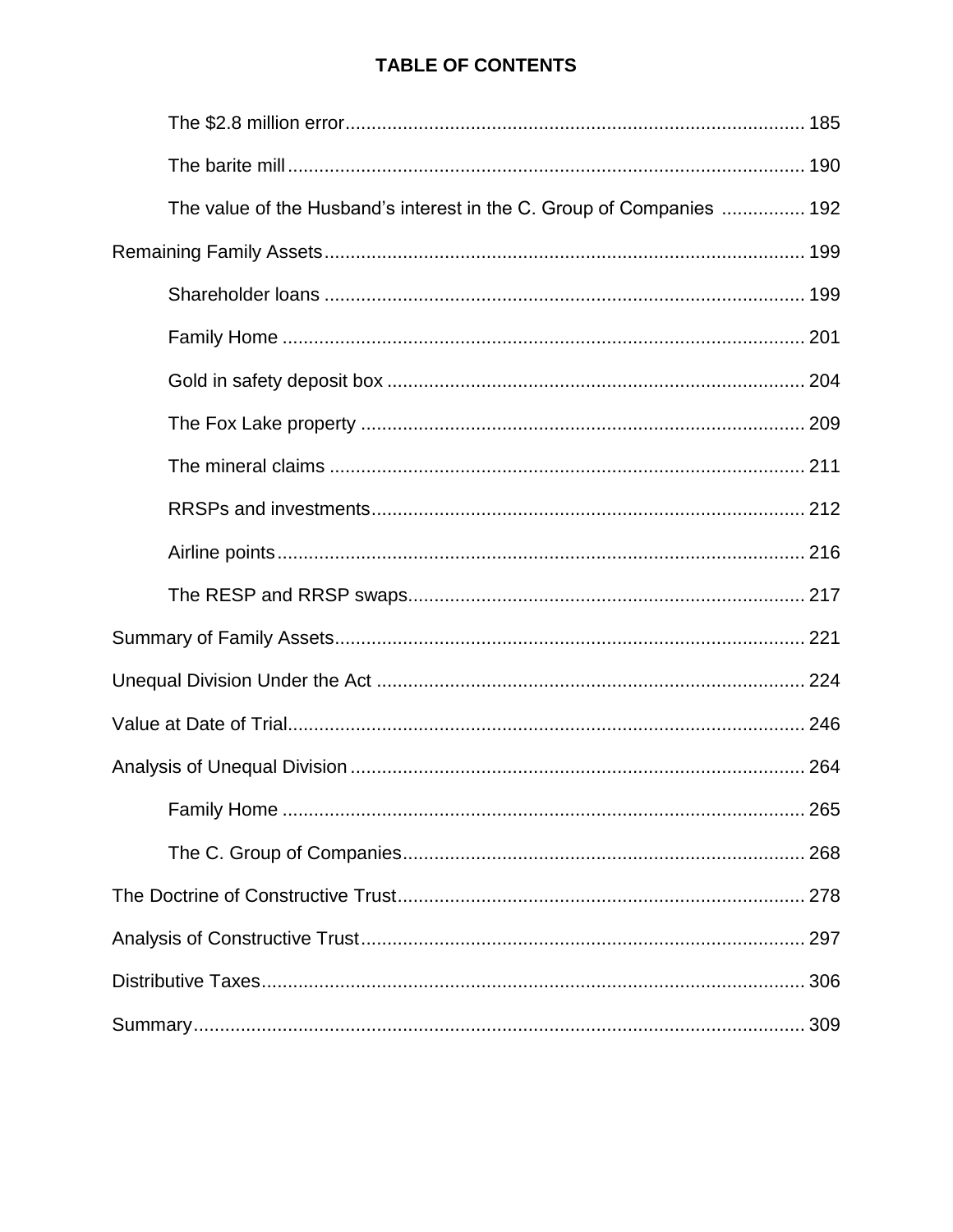### **INTRODUCTION**

[1] The trial of this matrimonial action took place in Whitehorse, Yukon, on the following dates: November 20 - 22, 2013; November 25 - 29, 2013; January 6 - 10, 2014; January 13 - 15, 2014; March 10 - 14, 2014; March 17 - 20, 2014; March 25 - 28, 2014; April 9 - 10, 2014; with written and oral submissions on June 17 - 21, 2014. This judgment will address the division of family assets under the *Family Property and Support* Act, R.S.Y. 2002, c. 83 (the "*Act*"). The issues of child support, spousal support and costs will be addressed in a subsequent judgment.

[2] The division of assets in this case requires the consideration of some complex corporate structures. The Husband is one of five sons who, along with their father, have an interest in a number of family companies. The family assets of the Husband and Wife are impacted by various shareholder loans and trust vehicles linked to these companies.

[3] At the start of trial, counsel for the Husband agreed that the Husband's interest in the family companies and his shareholder loans are family assets. While there is some disagreement about the value of these assets, by far the most contentious issue in this litigation arises in the context of two trusts created by the Husband. The Wife claims these are family assets; the Husband disagrees.

#### **BACKGROUND**

[4] The Husband and Wife commenced cohabitation in 1994, married on July 31, 1996, and separated on December 12, 2006. There are two children, aged 18 and 15 respectively.

[5] The following are all findings of fact. Where there is a dispute in the evidence, I find that the Wife has a more accurate memory and prefer her version of events.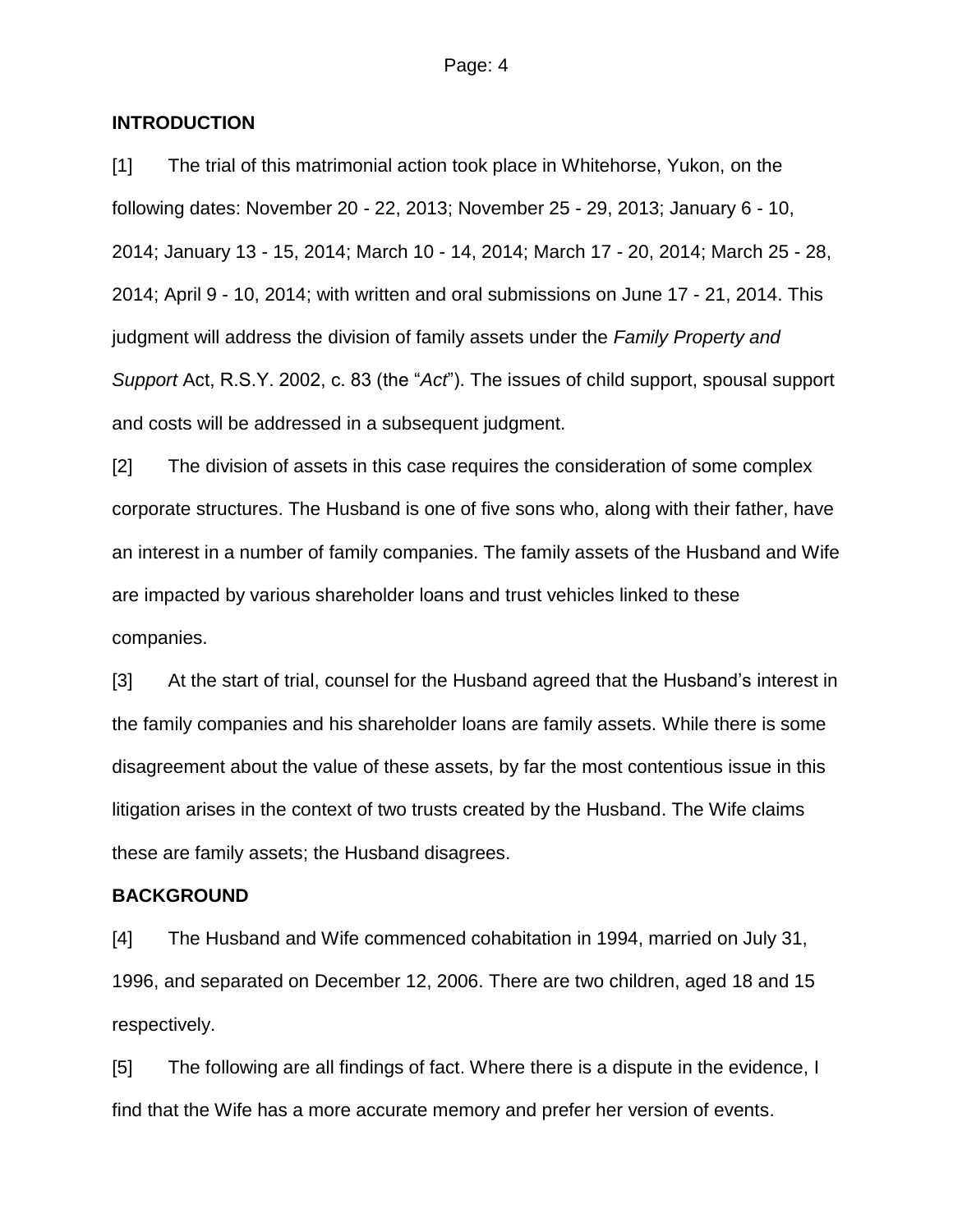### **Before Marriage**

[6] The Husband is 53 years old. He has a degree in Economics. He is a businessman and worked briefly in Alberta before returning to Whitehorse in 1985 or 1986 to work for the family businesses. Each of five sons received one share in the family businesses in 1977. While initially focussed on gravel crushing and equipment rental in the Yukon, the family businesses have expanded to include diamond drilling worldwide. The Husband's father started the businesses and remained active until 2008 when he received some capital in an estate freeze.

[7] The Husband built a house in the late 1980s. He hired a carpenter and later added a basement suite. He helped with some of the construction. He estimates the cost was \$115,000 to \$116,000.

[8] The Wife was raised on a farm and obtained a Bachelor of Arts degree in 1992. She came to the Yukon in 1992 and obtained a job at the local fish hatchery. She became the station manager in 1994 and continued to work there in a managerial role until their first child was born in 1997. Her job was challenging in that she was involved in marketing fish at trade shows as well expanding the tank farm. She met the Husband when he supplied gravel to support the tanks.

[9] The Husband and Wife both clearly have a strong work ethic and assisted each other in their respective jobs. For example, before marriage, the Wife did the following:

- Borrowed a weigh scale from the fish farm to weigh loads for the Husband's business;
- Took the Husband's business associates and potential clients on tours of the fish farm;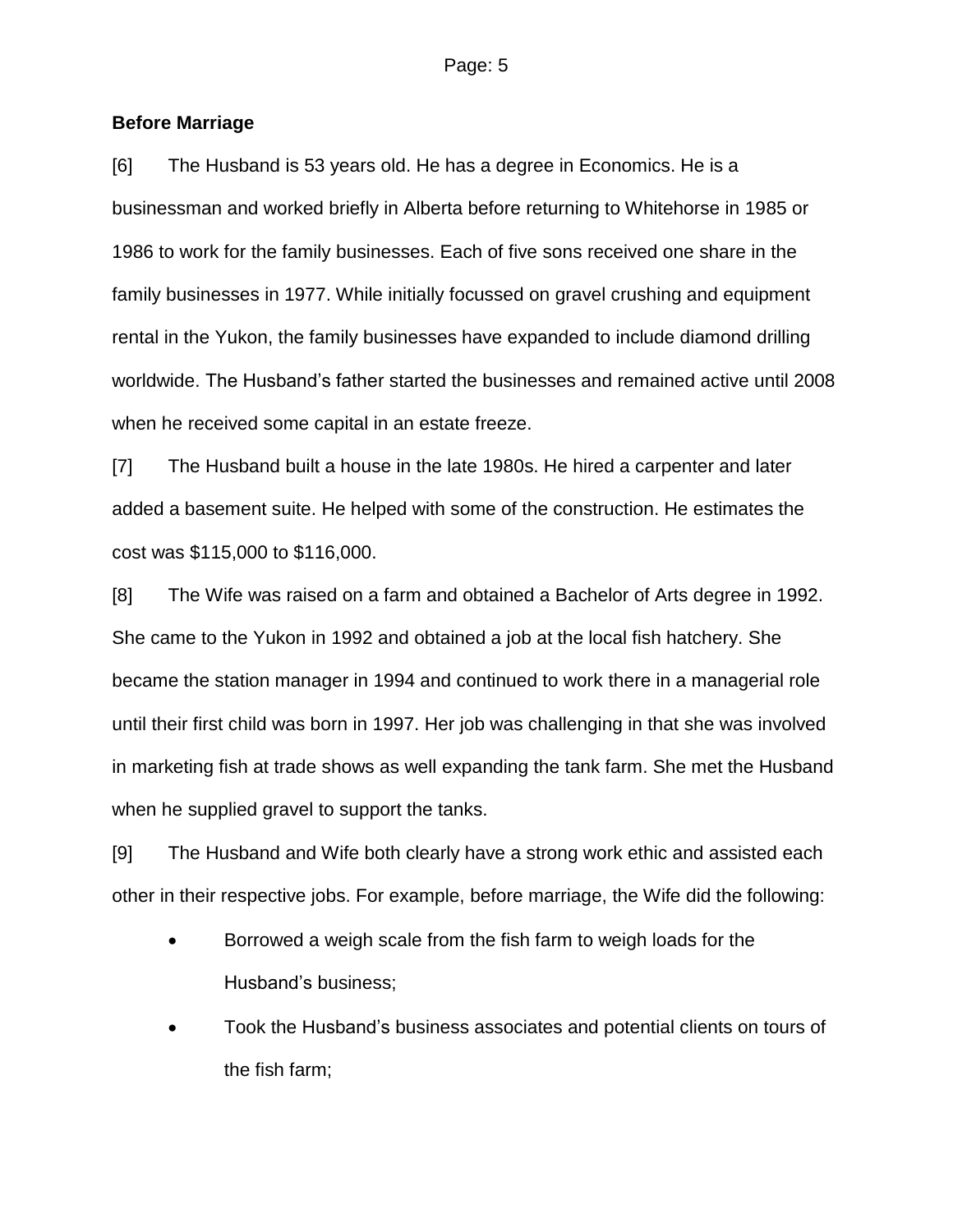- Applied on behalf of the family businesses for a water license so they could sell washed sand to a golf course;
- Successfully applied on behalf of the family for funds available for marketing small businesses;
- Travelled with the Husband around the Yukon as he scouted potential gravel crushing sites and took samples for crushing contracts;
- Worked at the family companies, including reception and bookkeeping duties, and provided light janitorial services;
- Accompanied the Husband to deliver fuel and supplies and groceries to job sites;
- Expedited for the family companies on her own at the Husband's request.

[10] These tasks were also part of the courtship and establishment of their relationship. Business and pleasure were both part of most events they participated in together. Part of their attraction to each other was their love of the outdoors and travel which could accommodate both business and pleasure.

[11] The Husband assisted the Wife, before marriage, as follows:

- He took business associates to tour the fish farm;
- He took her on jobs around the Yukon mixing business with pleasure;
- He assisted her at the fish farm when there was an emergency with water flow or oxygen flow to the fish. On one occasion when there was a major emergency he provided staff and water pumps to deal with the emergency.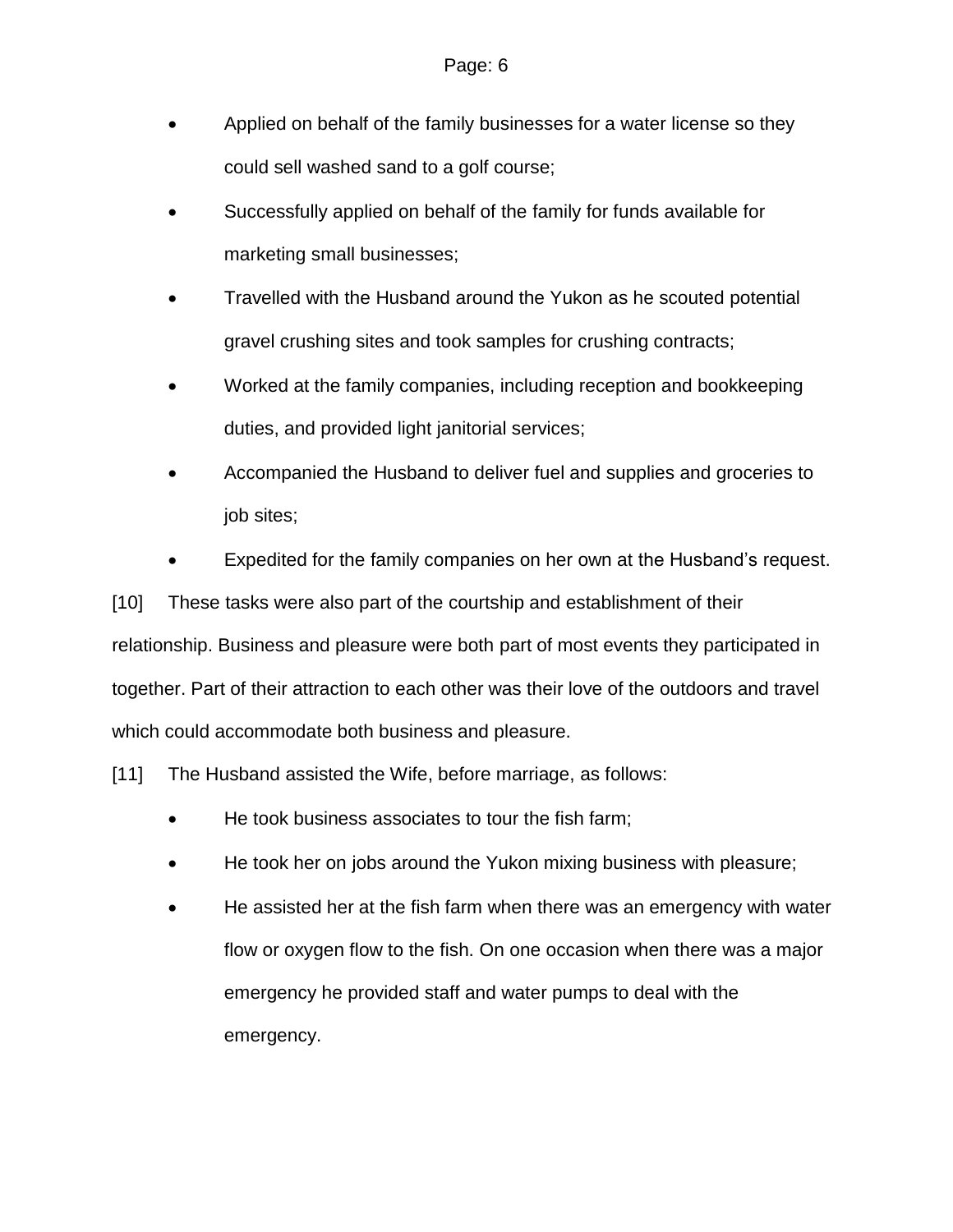The Husband took the Wife to Chile where they met his work associates in Santiago and her fish farming contacts in Puerto Mont. They also travelled to Peru and Ecuador, again mixing business with pleasure.

[12] Shortly before marriage, the Wife had a job offer in the United States and she travelled there with the Husband and his parents to consider the offer. I find that the Wife declined that offer because she and the Husband wanted to pursue their relationship together in the Yukon.

[13] I also find that this was very much a marriage of equals in the business sense, and the Wife gave up her career in fish farming to start raising a family. That could only be done in the Yukon where the Husband worked in the family businesses.

[14] However, the Husband clearly had more assets prior to the marriage. He had the residence which became the family home. He also had a share in the family businesses, which were primarily engaged in gravel crushing, hauling and equipment rental at the time of the marriage but subsequently expanded to include a barite mill and a diamond drilling operation. He also had a Toyota hatchback.

[15] The Wife had a small Toyota pickup; some shares in the fish farm valued at \$25,000; a debt to her mother; and, a student loan of \$11,000. She used the shares to pay back a loan made by her mother.

[16] There was never any discussion about a marriage agreement or contract and the Husband and Wife were both prepared to work hard for the family and the family companies.

### **The marriage (1996-2006)**

[17] The Husband and Wife married on July 31, 1996, and lived together in the family home. The Wife continued to work as manager of the fish farm until the first child was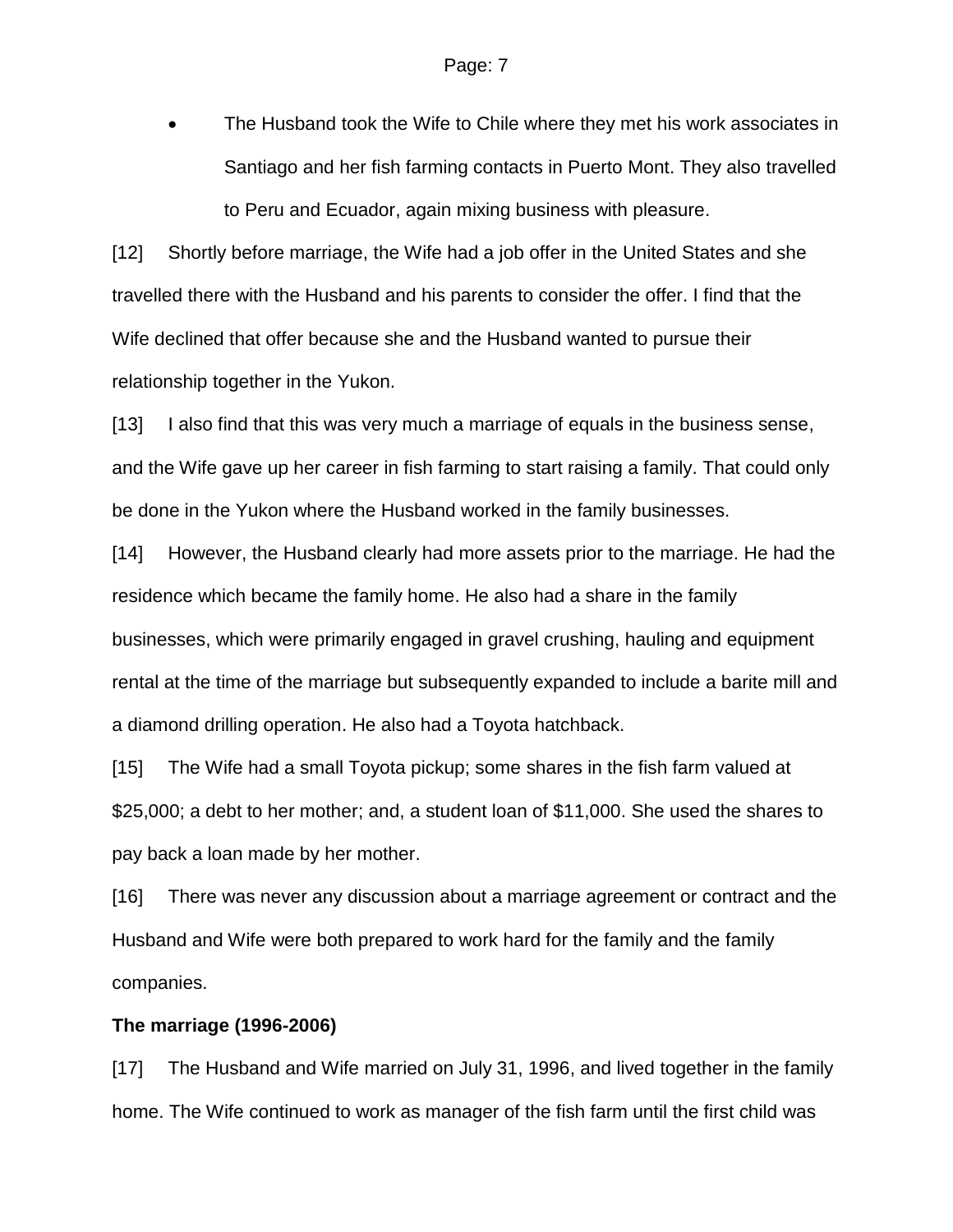born in February 1997. The second child was born in April 1999. The Wife did not have any assistance in managing the household or caring for the children, apart from the occasional use of babysitters. For the duration of the marriage the Wife assumed most of the responsibilities for child care and household management.

[18] There was a significant incident with the first child which captures the parties' respective parental roles. A babysitter was taking care of the first child and, while visiting the workshop of a family friend, the child broke free from the babysitter and ran into something on a welding table. The child suffered a blow to his right eye and is now blind in that eye.

[19] The Husband was in Tunisia at the time looking at a drilling job. The Wife took the child to the hospital for some initial surgery. The child was immediately referred to Vancouver for further surgery and the Wife boarded a commercial flight with the Child in bandages and the second child on her lap. The Husband's parents met her at the airport in Vancouver and took the Wife and the injured child to the hospital for further surgery. The grandparents looked after the second child.

[20] The Husband returned as soon as he heard about the injury and the Wife and Husband took their son to Detroit to explore another medical option which was not successful.

[21] On the return to Whitehorse, the Wife did most of the caregiving and the Husband was able to return to work. The first child has recovered very well and is now a successful and motivated young man.

[22] After the parents separated, the first child applied to go to Pearson College and was accepted to go on a paid seat basis. The annual cost was about \$35,000 per year. The Wife wanted him to go and advised the Husband who was initially positive. It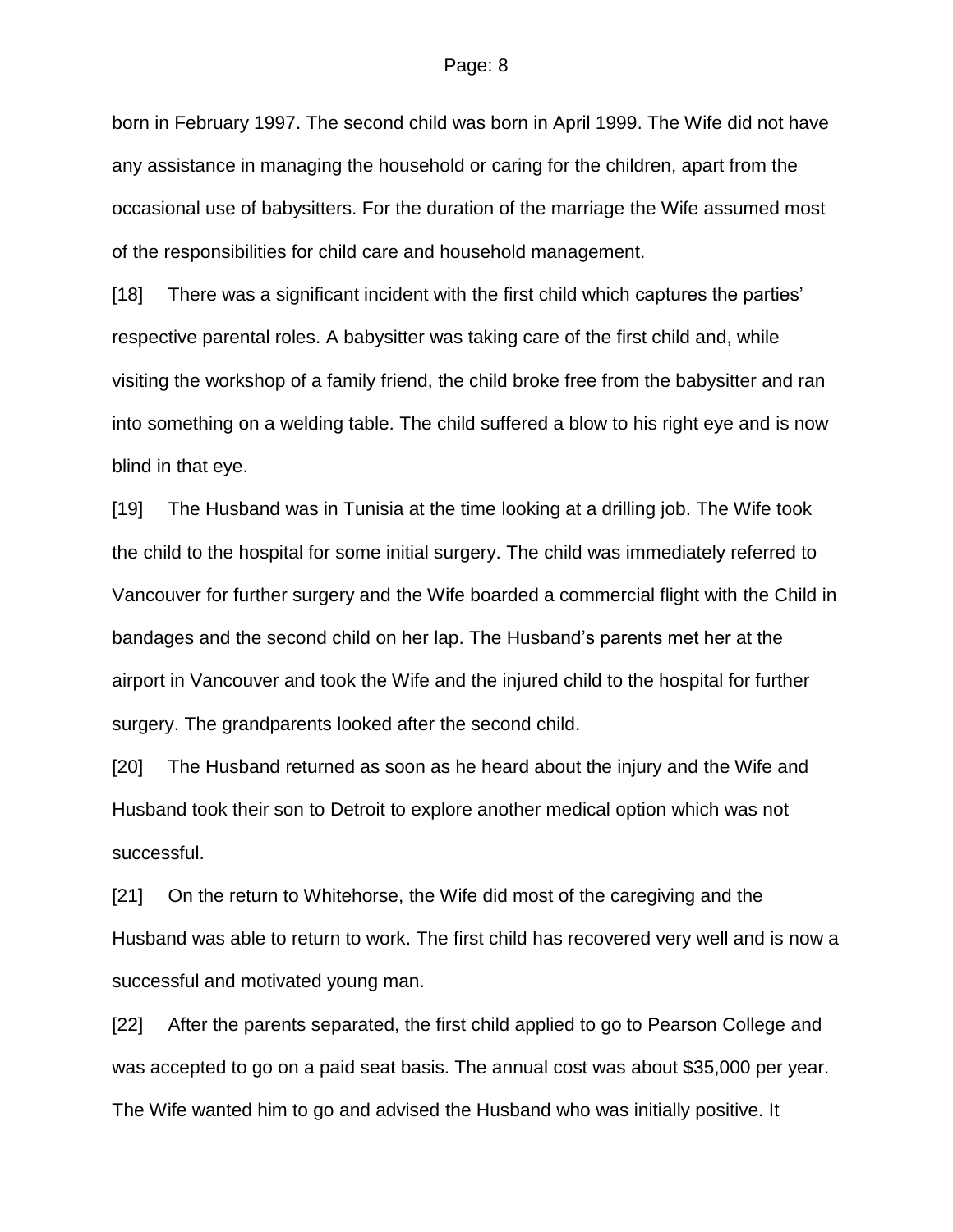appears that money became an issue and the child did not attend Pearson College. As will be elaborated on below, this is despite the existence of a trust created by the Husband, without the knowledge of the Wife, for the beneficial interest of the children.

[23] The second child presented a different challenge. The Wife enrolled him with the Child Development Centre to assist with his language development and skills. Through an assessment by the Learning Disabilities Association of Yukon, it was determined that he had dyslexia. Both parents supported the Wilson Language Program which has given the child the resources he needs.

[24] Despite these events in the children's lives, the Wife continued to play an active role in the family businesses. Further, the basement suite in the family home was used frequently for employees, drillers and geologists. The other half of the basement was used as storage space for supplies and records.

[25] The Wife, often with the children in tow, contributed in the following ways to the family businesses:

- She advised the Husband about an opportunity to acquire Crown grants from the Hudson Bay Company, which she learned about through her work at the fish farm;
- She expedited for the family companies, taking groceries, drill supplies, core boxes from Whitehorse to various field camps, even while nursing the children;
- She delivered fuel on the back of a pickup truck to various work sites;
- She worked at the weigh scale at the aggregate quarry during pregnancy;
- She provided transportation for staff and the Husband's brothers, who also worked in the family businesses;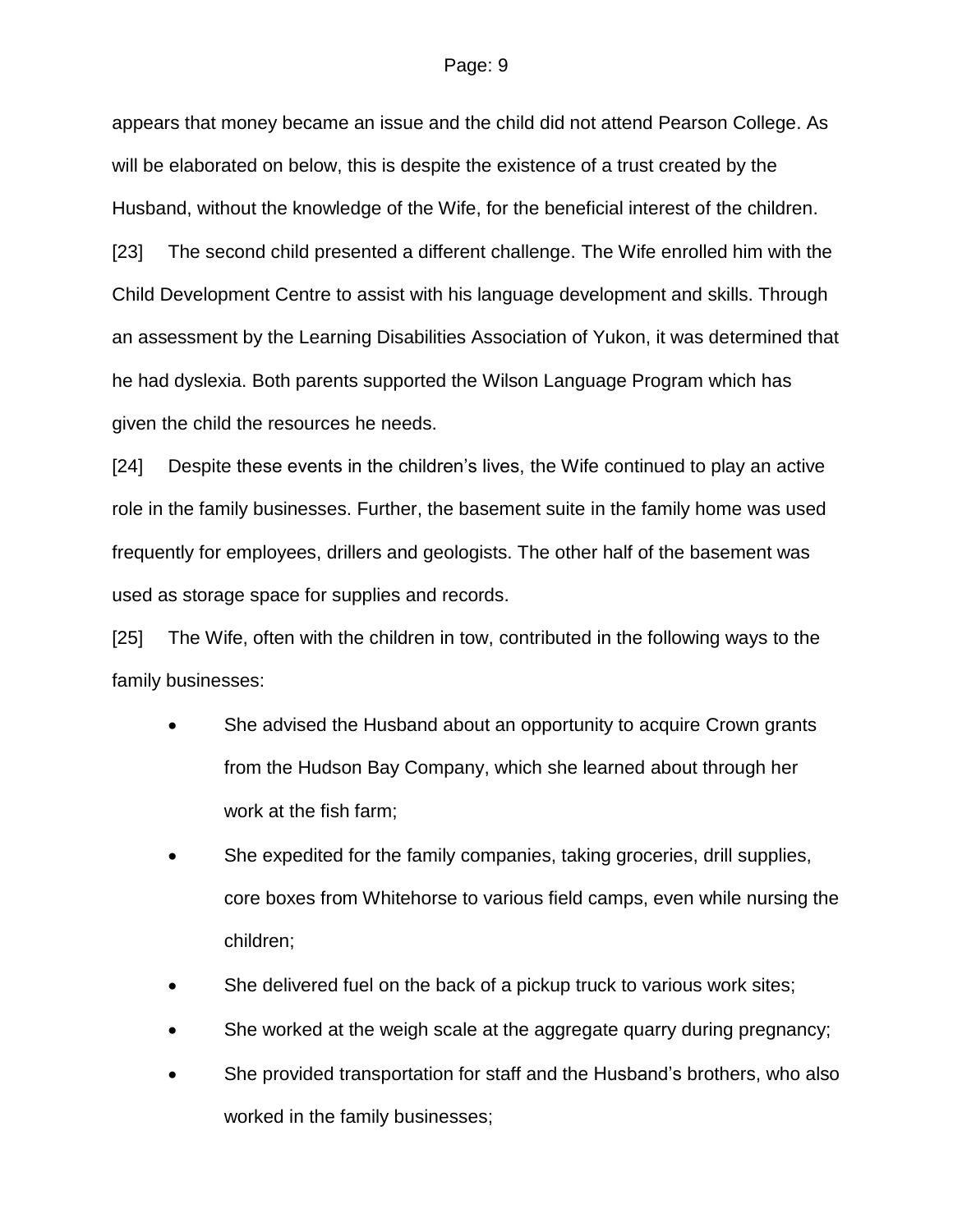- She entertained business clients at home and during dinner meetings;
- She provided accommodation in the family home for key staff members including drillers and geologists;
- She prepared dinners on a regular basis for employees and clients who stayed in the basement suite;
- She cooked, baked, cleaned in camps, even when the first son was a baby, including on one occasion for a month at the Western Copper camp;
- She cleaned and refueled vehicles and equipment for the companies;
- She ran errands and performed janitorial chores;
- She performed flagging duties;
- She cleaned a turbine;
- She provided occasional secretarial and office administration support, including invoicing, bookkeeping duties, banking, payroll, taking the infant children with her to the office;
- She attended to business calls on the home phone;
- She assisted in drafting the Quality Control Program for the businesses' American Petroleum Industry Certification;
- She assisted in claim staking of various mineral properties, including the "Gin claims";
- She discussed the business and acted as a sounding board for the Husband;
- She attended trade shows with the Husband.

[26] The Husband took issue with some of the contributions made by the Wife to the family businesses but his responses were vague and his memory was not good. I find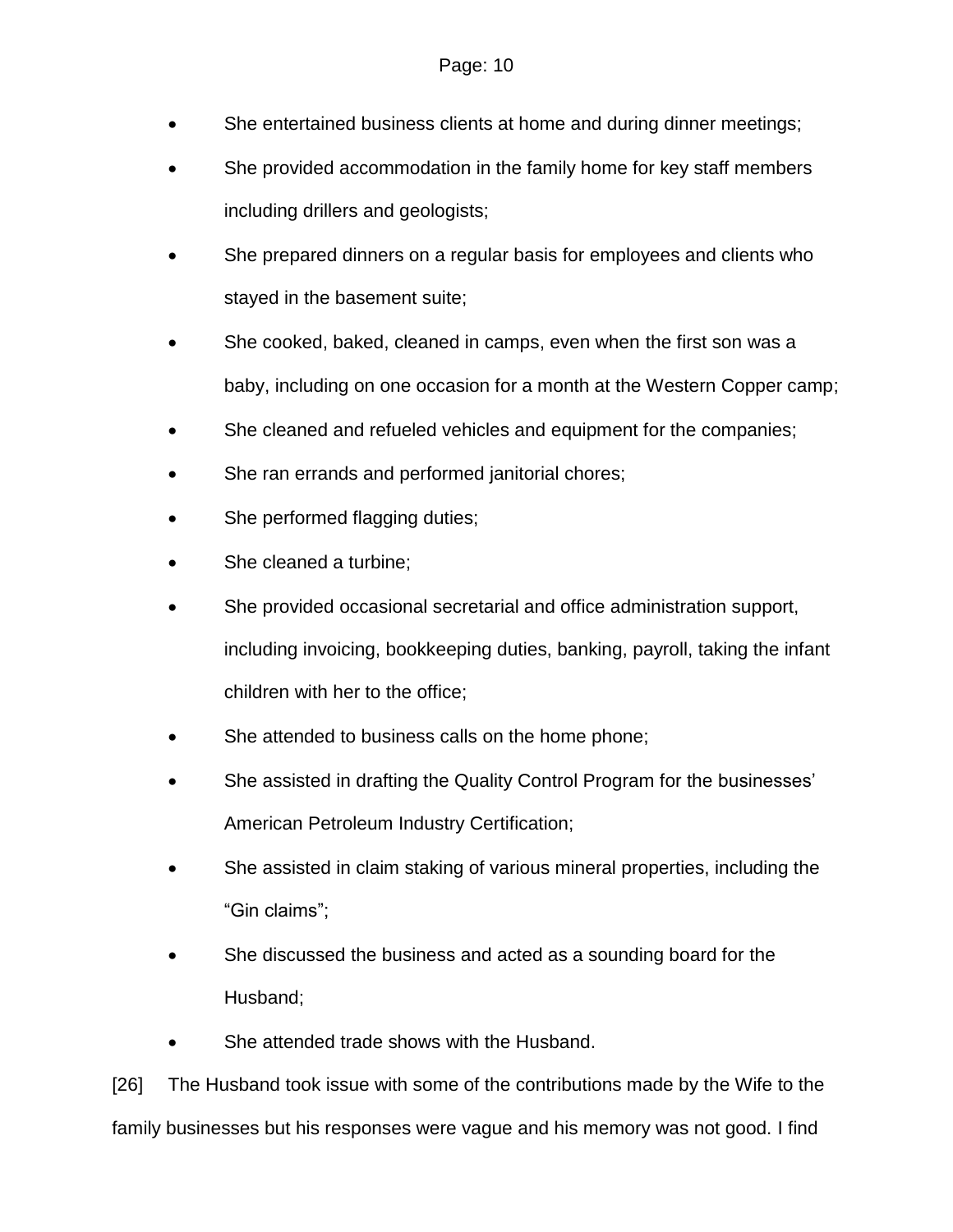that the contributions were performed. This is supported by the fact that the Wife's role was considered important enough to put her on the payroll. She was the only spouse who received regular income. She earned the following from the family businesses:

2003 - \$45,000

2004 - \$45,000

2005 - \$65,000

2006 - \$50,000

[27] The only significant work done on the family home during the marriage was the landscaping of the front and back yards. While the Husband and the Wife's father moved the heavy rocks, the Wife helped as well. She also built a hockey rink for two winters in the backyard so that the boys could play hockey. She did the floodings.

[28] The Husband was not an uninvolved father. He watched the boys play hockey, hosted barbeques and picked them up at school from time-to-time. But, I accept the Wife's evidence that he became increasingly involved in the management of the family businesses and she provided the primary care for the children especially from 2001 onwards. The Husband would normally be at work by 6 in the morning, come home for lunch and be home for dinner, subject to the contracts they were working on and his international business travel, which was extensive.

[29] Family travel during the marriage was usually a mix of business and pleasure. They went to Arizona for a rock and gem show and travelled to meet the Wife's family in Australia. They went to Disneyland and Cape Canaveral in Florida with the children. The Wife and children visited Nova Scotia, China, England and France without the Husband as business demands did not permit him to join them.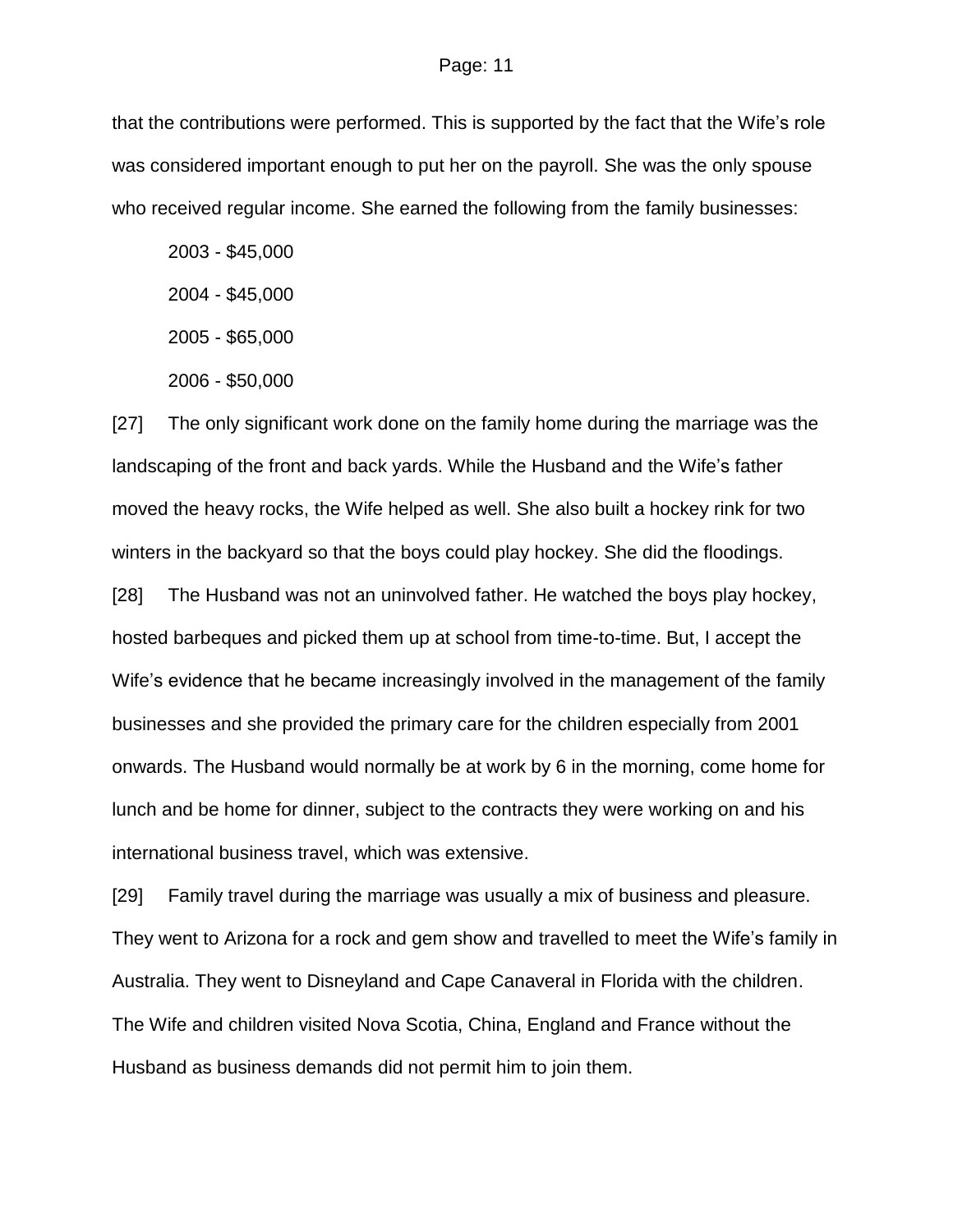[30] I find as a fact that the Wife did the vast majority of the care for and upbringing of the children and the management of the family home. This does not mean that the Husband did not contribute, but rather that his focus was more towards the family businesses to which the Wife also made a significant contribution.

#### **The separation (December 12, 2006)**

[31] I accept the Wife's evidence on the events surrounding and leading up to the separation, on December 12, 2006. In December 2006, she described a lot of strain on the family as the Husband was under stress negotiating drilling contracts and organizing the logistics of putting the crews in place. She needed surgery and flew out to Vancouver. She had the surgery, visited friends in Vancouver and returned to Whitehorse, to a very tense reception from the Husband, who made allegations that she was having an extramarital relationship, which the Wife denied.

[32] On December 13, 2006, the Wife fled the family home with the children following an assault by the Husband. He admitted this in his response to a Notice to Admit but then denied it at trial, on the basis that he did not physically assault her by "like punching her in the head". He did acknowledge that they were arguing and that he took off her sunglasses (which she was wearing because of light sensitivity after surgery) and broke them on the floor but he did not remember pulling her hair. He stated that he picked up a rock, smashed a window and kicked a few chairs around. He told her that she was fired.

[33] Whatever actually happened, I accept that it was a frightening experience for the Wife and she decided to drive out of the Yukon with the children to have a break and make a plan. She did not tell the Husband about this trip. The Husband caught up with her and the children in Watson Lake wanting her to return to Whitehorse, but she would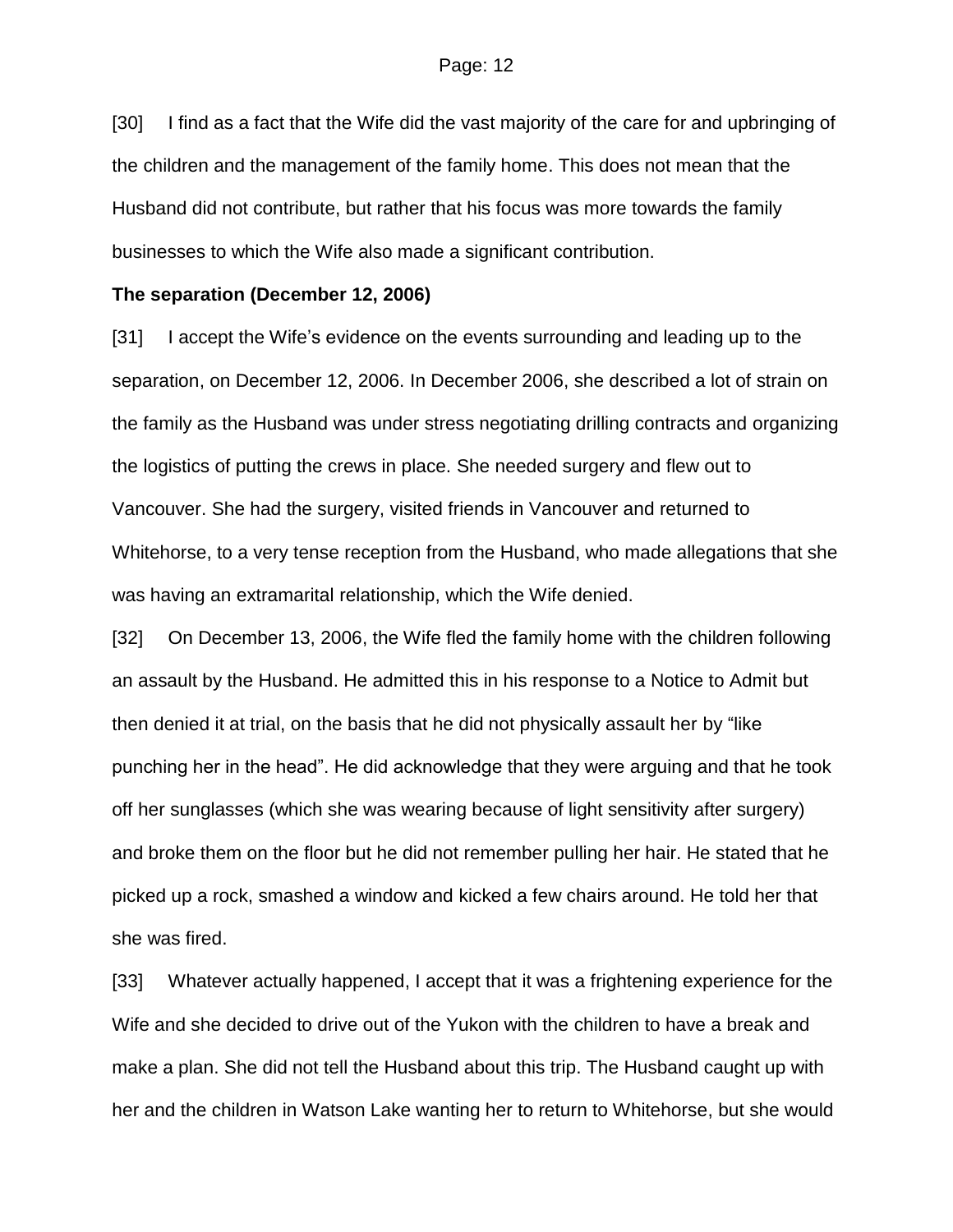not speak with him. The police intervened and suggested that the Husband return to Whitehorse, which he did.

[34] The Wife continued on her way, eventually settling with friends in Southern British Columbia and enrolling the children in school and hockey. The Husband obtained a without notice Order, dated January 9, 2007, for her to return the children to him in the Yukon. The Order stated that the Husband would have custody of the children and the Wife would have access. At this point, the Wife returned to the Yukon without any income. She refused the Husband's offer to stay in the basement suite of the family home, or to take the whole house provided that she live there without her new partner. The Wife refused to accept any conditions. She acknowledged that as of February 20, 2007, she was residing in a common-law relationship.

[35] A further Order dated April 12, 2007, granted the Husband and Wife interim joint custody of the children with primary residence with the Wife and specified access to the Husband. That Order also included interim child support, payable to the Wife by the Husband, in the amount of \$1,233 per month, based upon his declared income of \$83,928. The Order also granted spousal support to the Wife in the amount of \$2,400 per month, commencing May 1, 2007. The Husband was ordered to provide a car for her with insurance coverage.

[36] There was a further Order dated September 12, 2008, which continued the interim joint custody order but changed the residency of the children to one week on, one week off with each parent.

### **The Husband's family businesses and related trusts**

[37] Throughout the marriage, the Husband's family business empire was thriving, and it continued to do so after the separation. Some background is necessary here.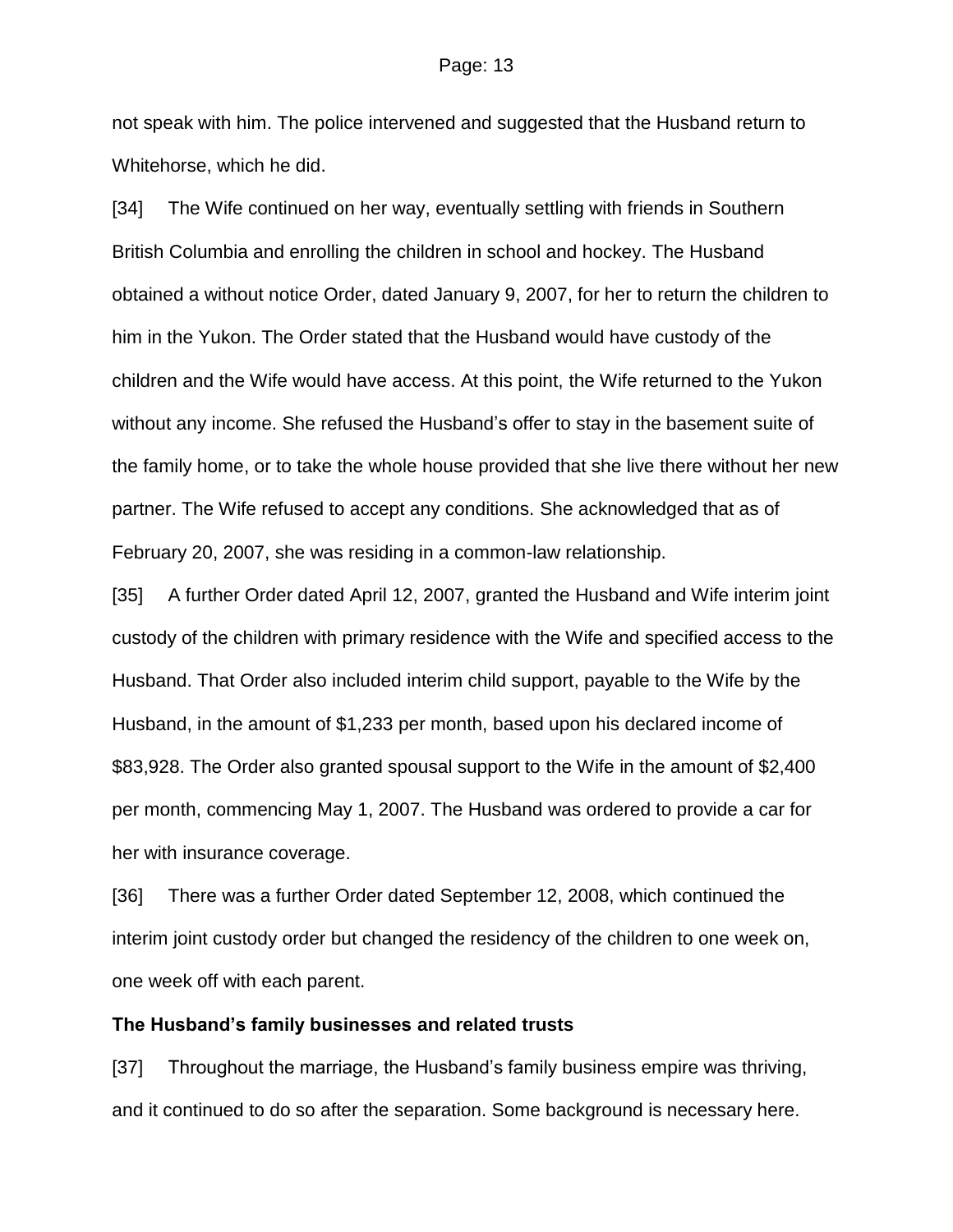[38] The C. Group of Companies includes:

- Kluane Drilling Limited;
- Nahanni Drilling Corp.;
- C. Holdings Ltd.;
- H.C. & Sons Ltd.;
- Loucheux Enterprises Ltd.;
- Nahanni Paving Ltd.

[39] The shares of the C. Group of Companies are controlled 100% (directly or indirectly) by various family members, trusts, or other C. Group of Companies with the exception of Nahanni Drilling and Nahanni Paving, which involve other arm's length parties. Besides the Husband, other family members holding shares are the Husband's father and mother, and the Husband's four brothers.

[40] The Husband also owns shares of Nahanni Drilling, which he holds as a bare trustee for the two children (the "Nahanni Drilling Trust").

[41] In January 2007, shortly after the separation of the Husband and Wife, the Husband's accountant and close friend, Norman McIntyre, began the process of a business reorganization and estate freeze, ostensibly as part of the Husband's father's retirement plan from the family businesses. The Wife was not advised of this.

[42] The estate freeze created the C. Family Trust, the beneficiaries of which are the Husband and his brothers and their children, but not their spouses. The Husband and Norman McIntyre are the trustees.

[43] In January 2006, prior to the separation of the parties, the Husband created a third trust, again with Norman McIntyre (the "Norman McIntyre Trust"). The documentation took years to complete, and, despite the fact that the Husband and Wife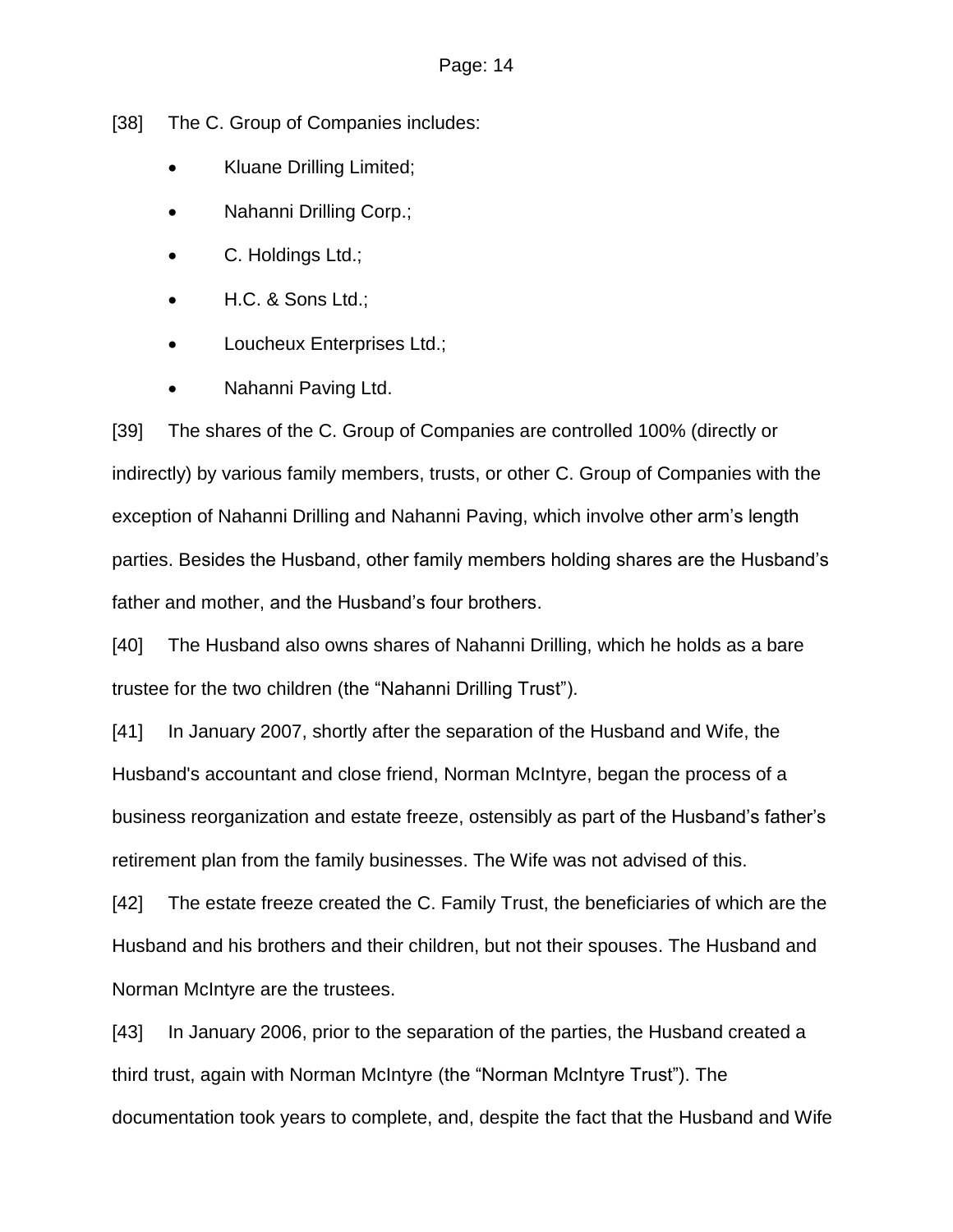were still married at the time of its creation, its existence was not disclosed to her until well into this litigation. Norman McIntyre is the trustee and the Husband, Wife and the two children are the beneficiaries. The assets in this trust are a 50% share interest in 39055 Yukon Inc., which is a numbered company that produces drill rods for use by Kluane Drilling. The other 50% share interest in 39055 is held by Martin and Karen Loos, who are otherwise unconnected to the C. family. In 2013, 39055 declared a dividend of \$700,000 to the Norman McIntyre Trust. This dividend was similarly not disclosed to the Wife in a timely fashion. The validity and true character of the Norman McIntyre trust consumed days of this trial.

[44] Another complicating factor is the Husband's shareholder loan accounts with the C. Group of Companies and 39055, which are family assets, which he essentially used like bank accounts.

## **THE HUSBAND'S DELAY IN PROVIDING DISCLOSURE**

[45] A considerable amount of trial time was devoted to issues arising from the delay of the Husband in providing financial disclosure. I will address the issue of delay in some detail as it bears upon the Wife's claim for an unequal division of assets.

[46] The Court Order dated April 12, 2007 included the following terms:

7. the Petitioner and the Respondent shall provide to each other full financial disclosure in a timely manner which will include financial disclosure with respect to all companies, businesses and partnerships in which they have a legal, beneficial or equitable interest;

8. the Petitioner and the Respondent shall be restrained from hypothecating, mortgaging or disposing of any family or non-family assets either owned by them or in which they have a legal, beneficial or equitable interest, and amongst other [things] and without limiting the generality of the foregoing including, [C.] Holdings, H. [C.] and Sons Ltd., Kluane Drilling Ltd., Kluane International Drilling, Nahanni Drilling, Nahanni Paving Ltd., Old Crow Industries Ltd.,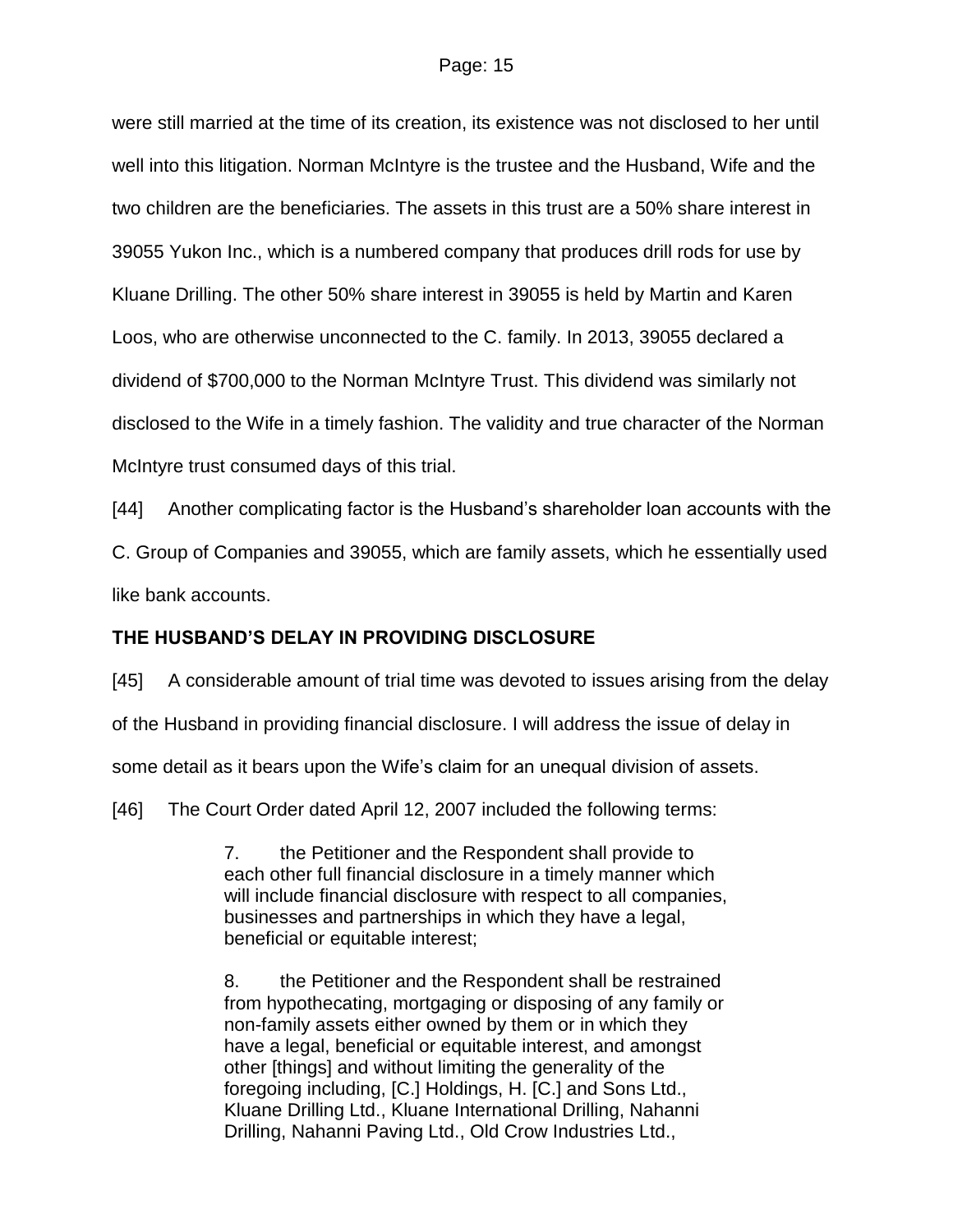Loucheux Enterprises Ltd., Terra Nova Gems and Ciena Minas until the conclusion of these proceedings or further order of this Court.

[47] The Husband filed his first Financial Statement on April 5, 2007, which included a present market value of the Husband's shares in the C. Group of Companies, after personal taxes paid, of \$254,884.29. It did not disclose, among other things, shareholder loans or the Norman McIntyre Trust. I add here that his next Financial Statement was not filed until November 16, 2012, after the delivery of the Valuation Report in July 2012, which valued the Husband's interest in the C. Group of Companies at January 31, 2007, in the range of \$1 million.

[48] As indicated, the C. Group of Companies completed an estate freeze in 2008. The Husband and Norman McIntyre devoted a great deal of time with tax advisors to the estate freeze. Basically, in such a freeze, the assets of the company are valued at a fair market value and placed in a family trust so that future asset increases in value will be taxed at a lower rate. The fair market value of the businesses at the time of the estate freeze would have been important information for the Wife in this matter, but it was not disclosed until July 2012. This is despite the fact that the expert retained to prepare the Valuation Report was retained in 2008.

[49] The first mention of an estate freeze, unknown to the Wife, arose in January 2007, shortly after the separation of the Husband and Wife. A memo from Norman McIntyre proposed an estate freeze of the family business assets held by the Husband's parents via C. Holdings, H. C. and Sons, Loucheux Enterprises Ltd. and Old Crow Industries.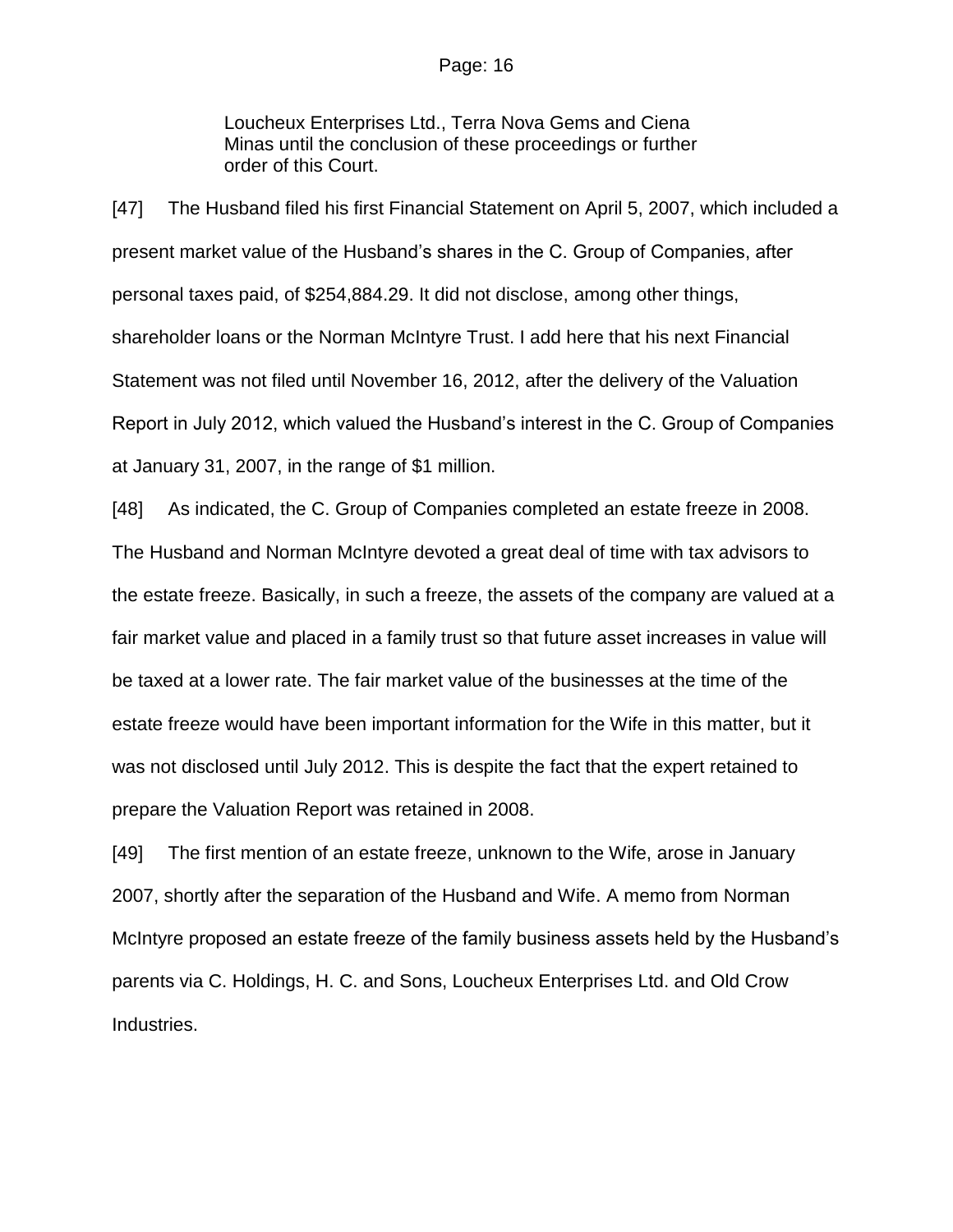[50] In November 26, 2007, Norman McIntyre wrote a letter to his colleague, Dan

Basso, elaborating on the estate plan, asset protection plan and tax minimization

strategy.

[51] The objective of the estate freeze was expressed as follows:

The intent will be to transfer [the Husband's parents] Family Business interests to the children and their offspring in such a manner that the assets will be protected from allocations resulting from marriage breakdowns of the children, possibly a trust. The trust(s) will hold the Equity interests of the business interests for the benefit of the children and their offspring. The structure should provide asset protection in the event of divorce or bankruptcy of the children.

[52] On December 18, 2007, Norman McIntyre wrote an e-mail to Dan Basso stating:

The primary purpose of what we are trying to achieve is to provide protection in case of a marital dispute and secondly have income taxed at a low rate from international operations …

[53] In a March 10, 2010 memo to Norman McIntyre, Dan Basso described the 2008

reorganization:

2) The [C.] family have extensive business interests. Some of the key companies in the Group are now owned through 0841300 B.C. Ltd. ("084BC") which in turn now owns "mostly all" of [C.] Holdings Ltd.

…

3) As a result of the December, 2008 reorganization ("the 2008 Reorganization"), [the Husband's father's] remaining participating share of [C.] Holdings Ltd. were exchanged for about \$4.5 million worth of "estate freeze" (preferred) shares of 084BC. These preferred shares are voting shares, and as a result, [the Husband's father] continues to control several of the main companies in the Group, through his control of 084BC.

…

5) The [C.] Family Trust was established under the 2008 Reorganization to hold the new growth shares in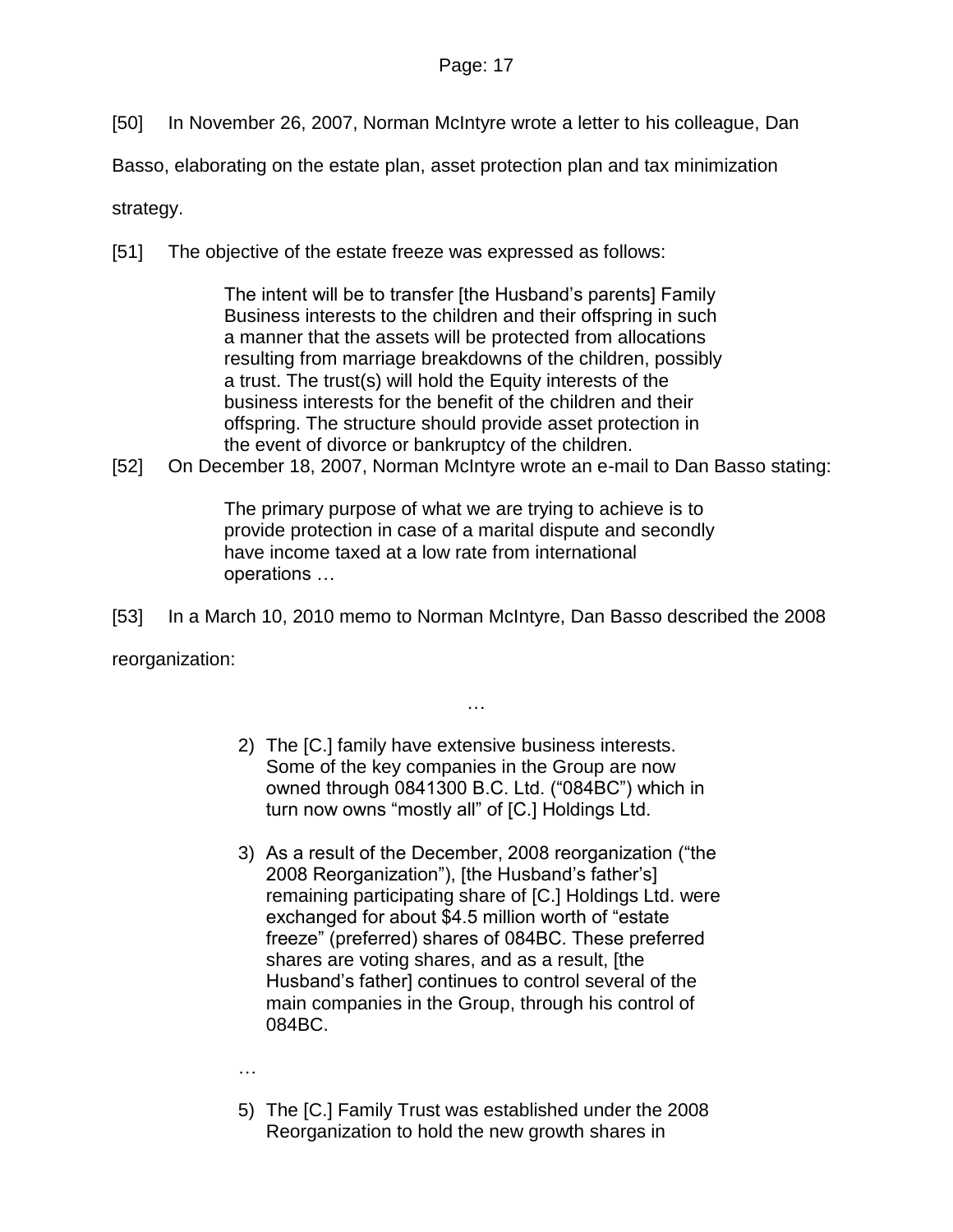084BC. [The Husband's parents] are not beneficiaries of this Trust, nor are they Trustees. [The Husband's parents]'s children (but not their respective spouses) and grandchildren are beneficiaries.

…

### Freeze of the Husband's 8% share in C. Holdings Ltd.

This plan was left in a holding pattern pending the resolution of the Husband's matrimonial situation. I am not sure if we are any closer to being able to move forward on this item.

[54] A footnote to paragraph 3 above indicates that 084BC was established specifically to allow a partial freeze recognizing that the Husband was not in a position to transfer his shares given his matrimonial situation at the time.

[55] As indicated, the C. Family Trust has the Husband and Norman McIntyre as trustees.

[56] On May 27, 2008, Kluane Drilling established an Employee Profit Sharing Plan (the "EPSP") to permit the distribution of excess profits in order to retain the small business tax status. In 2008, the Husband's brother D. received \$350,000 plus employment income, his brother K. received \$357,635 plus employment income and the Husband's father received \$1,145,100. The Husband was allocated \$200,000 to his investment account from the EPSP on August 20, 2008. On the advice of Norman McIntyre, the Husband's allocation was reversed in January 2009 and transferred to his father. The Wife had no information on the value of the C. Group of Companies or the Husband's shareholder loans.

[57] In his examination for discovery on December 7 and 8, 2009, the Husband was asked if there was a C. Family Trust. He responded there was one for his children and made reference to a trust for his children in a company that manufactured drill rods for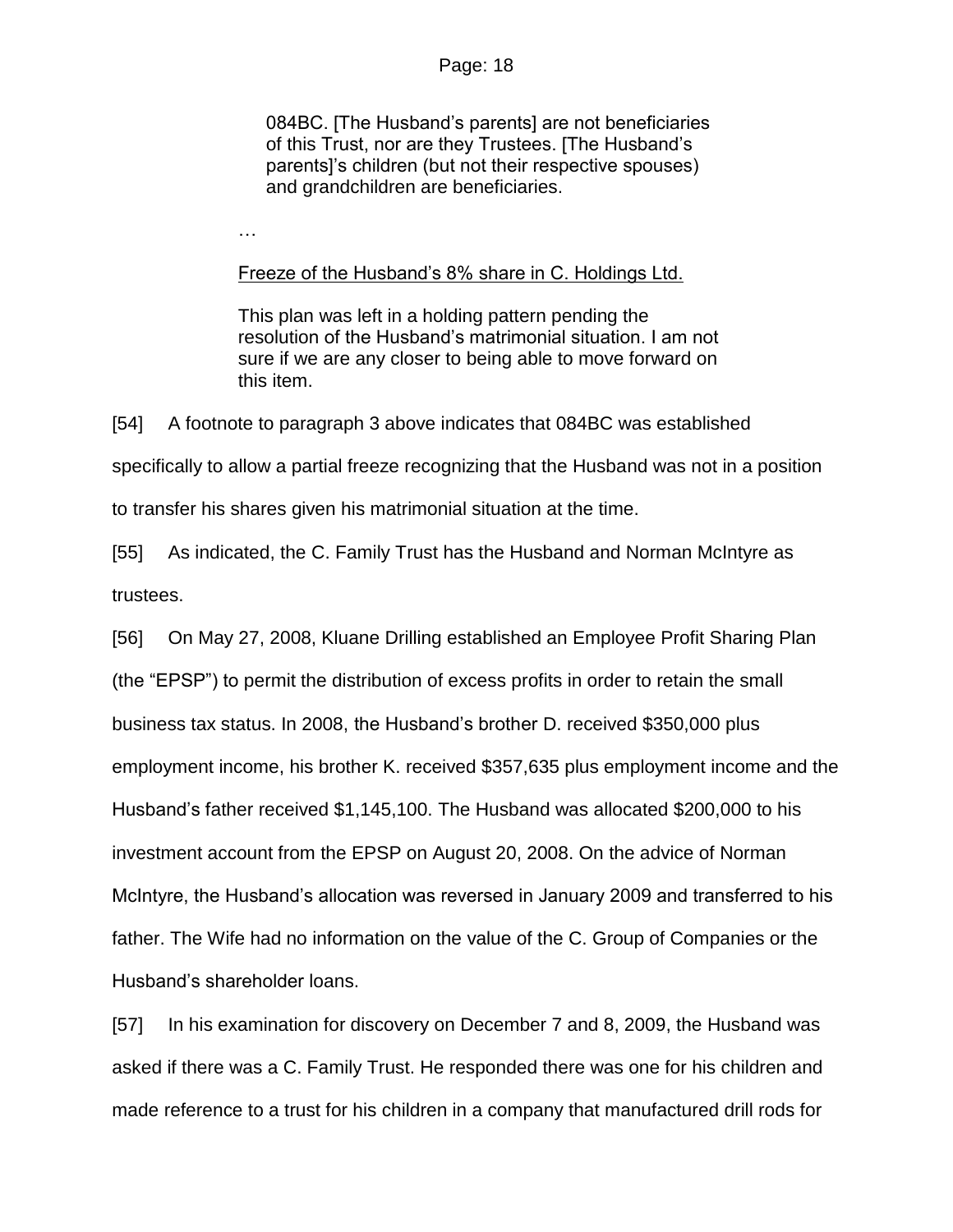the C. Group of Companies in the Yukon. The husband was obviously referring to the Norman McIntyre Trust, rather than the C. Family Trust, as he went on to refer to the numbered company incorporated with Martin Loos and his wife in 2005 or 2006. He also testified that he thought that Norman McIntyre settled the trust and was the trustee. He then corrected himself and said his father was the settlor of the trust with a gold coin. At this point in the examination, counsel for the Wife requested copies of the trust documents, the settlement documents and financial statements of the numbered company. The Husband responded that no financial statements had been produced for the trust but stated he did not know why.

[58] At the time of the discovery of the Wife in December 2009, the trial had been set for May 10, 2010.

[59] Counsel for the Wife made numerous telephone calls and sent a letter dated December 17, 2009, asking for the documents requested in the examination. The trial was adjourned and a new trial date, later vacated, was set for 10 days, starting November 13, 2012. Again, on August 23, 2010, counsel wrote asking for outstanding documents, including the valuation of the companies and documentation related to the Norman McIntyre Trust. . By September 17, 2010, counsel for the Husband indicated she now had a number of these documents in her possession.

[60] On December 16, 2010, counsel for the Husband provided a response to the List of Requests from the examination for discovery on the Husband on December 7 – 8, 2009. It included the following: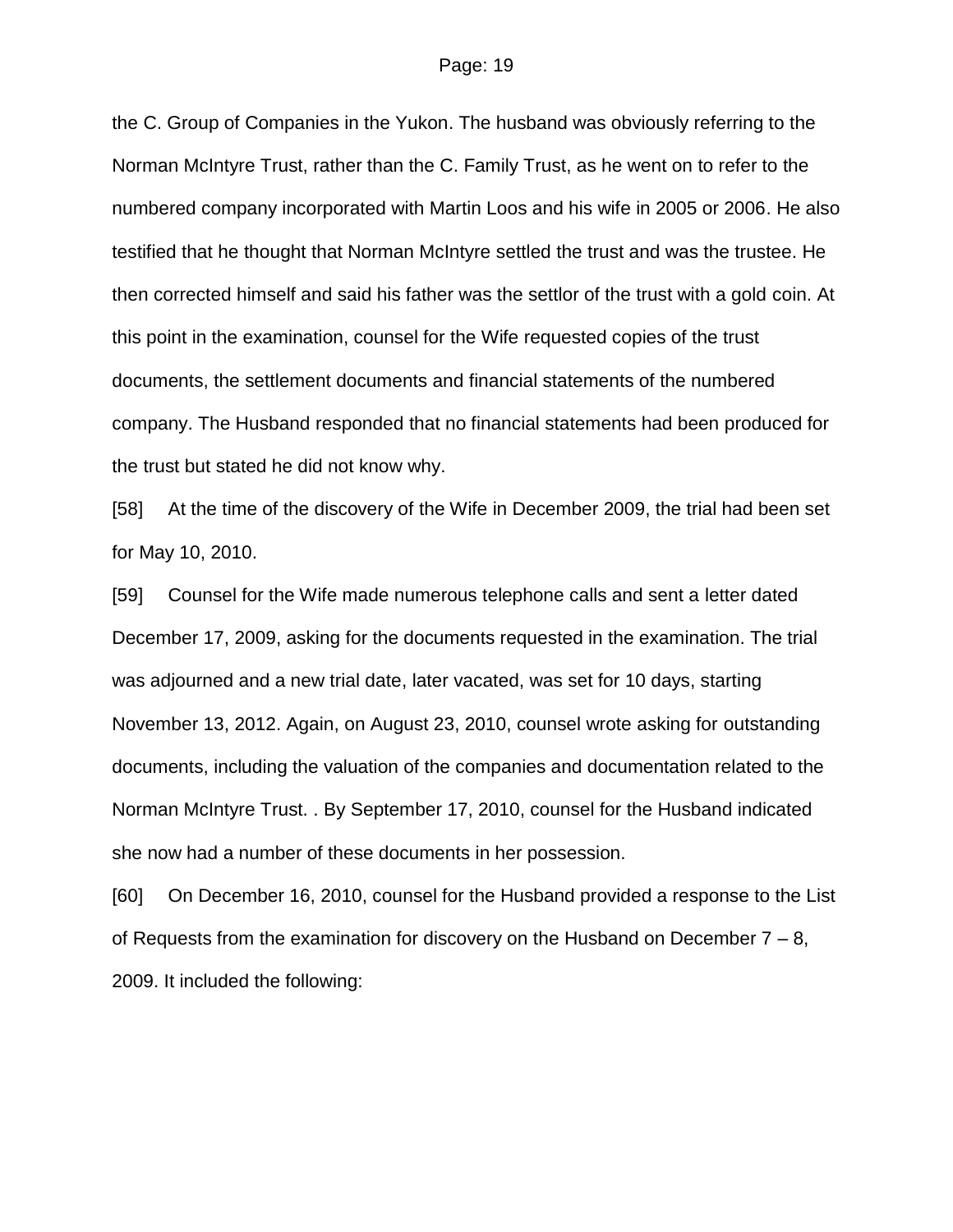| Request 49                                                                                                                                                                                              | Response                                                                                     |
|---------------------------------------------------------------------------------------------------------------------------------------------------------------------------------------------------------|----------------------------------------------------------------------------------------------|
| [The Husband] to produce<br>copies of the trust documents<br>relating to the numbered<br>company; copies of the<br>settlement documents; copies<br>of any financial statements the<br>company may have. | The numbered company is not a<br>family asset. Documents relating to it<br>are not relevant. |

[61] I interject at this point to express the view that this was not a legitimate basis on which to refuse production. There was clearly a live issue about whether the trust shares in the numbered company were a family asset. The numbered company was incorporated on December 29, 2005, a year before the separation.

[62] The Wife's letters and Notices with respect to financial disclosure continued through to October 2011, with no real response.

[63] On October 21, 2011, counsel for the Husband indicated that she had met with the Husband and was preparing his financial statement and was hoping to provide it and a supplementary List of Documents in the next two weeks. This did not happen.

[64] On February 8, 2012, counsel for the Wife sent another letter with new requests made by Mr. Goodburn, a chartered business valuator and chartered accountant,

retained by the Wife.

[65] Finally, on July 16, 2012, counsel for the Husband produced the Valuation Report entitled "Fair Market Value of the Share Interests held by the Husband in the C. Group of Companies", prepared by Douglas Welsh of the Clark Valuation Group Ltd. This is the first time that some details of the Norman McIntyre Trust were disclosed as follows:

> 2.02 In addition to the value identified above, there is a trust that holds a 50% share interest in 39055 Yukon Inc. ("39055"). The other 50% share interest is held by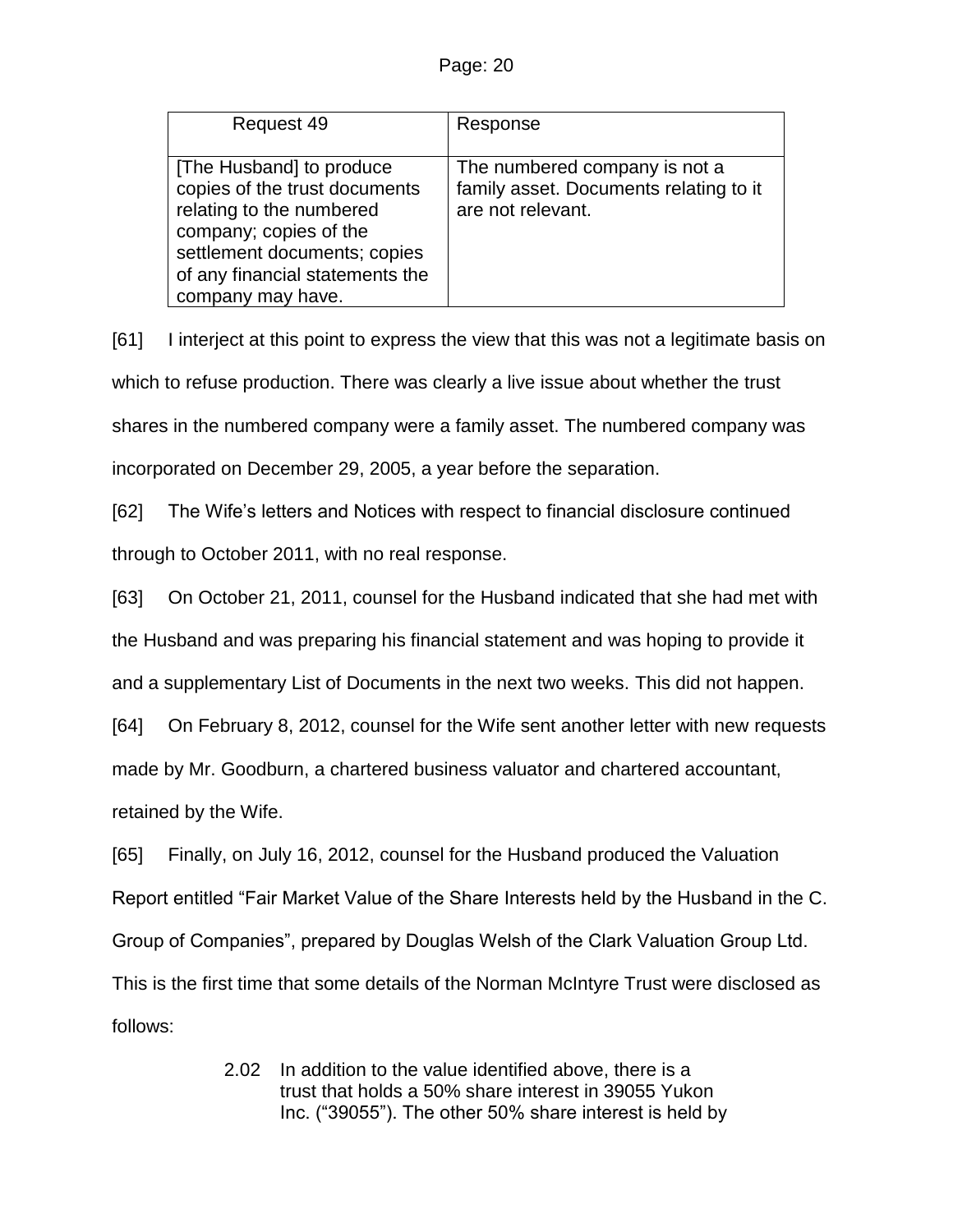a third party. 39055 produces drilling rods for use by KDrill.

2.03 The trustee of the trust is Mr. Norm McIntyre, CA. Mr. McIntyre is a partner with WHI MacKay Chartered Accountants and is a long-time consultant and accountant working on behalf of the [C.] Group and the [C.] family. Beneficiaries of the trust are [the Husband]. and [the Wife] and the two children, […]. Under the terms of the trust agreement, Mr. McIntyre has stated that the beneficiaries lose their rights if there is a divorce, however the children remain as beneficiaries. In this report, no value has been assigned to the common shares of 39055 held by the trust, although we note that [the Husband] has a shareholder loan balance owing from 39055 of \$108,900. (my emphasis)

[66] I note, parenthetically, that it is highly troubling that, an asset whose documents had not been disclosed for several years was suddenly raised and dismissed without being assigned any value.

[67] Counsel for the Husband also finally delivered his updated Financial Statement sworn September 26, 2012, to counsel for the Wife on November 16, 2012. Significantly, although the document was sworn almost two months earlier, it was delivered just one business day before a Settlement Conference set for Monday, November 19, 2012. It made no reference to the Husband's shareholder loans or the Norman McIntyre Trust for the two children. It did include his 2011 Income Tax Return and proceeds from the sale of publicly-traded shares in the amount of \$213,072.61. [68] Counsel for the Wife made requests for additional financial documents sought by Mr. Goodburn in January and February 2013. A Notice of Application for further document production was ultimately heard and ordered on April 15, 2013. I note that counsel for the Husband had made significant efforts to obtain all the documents requested and the Order of April 15, 2013 dealt with those that remained outstanding.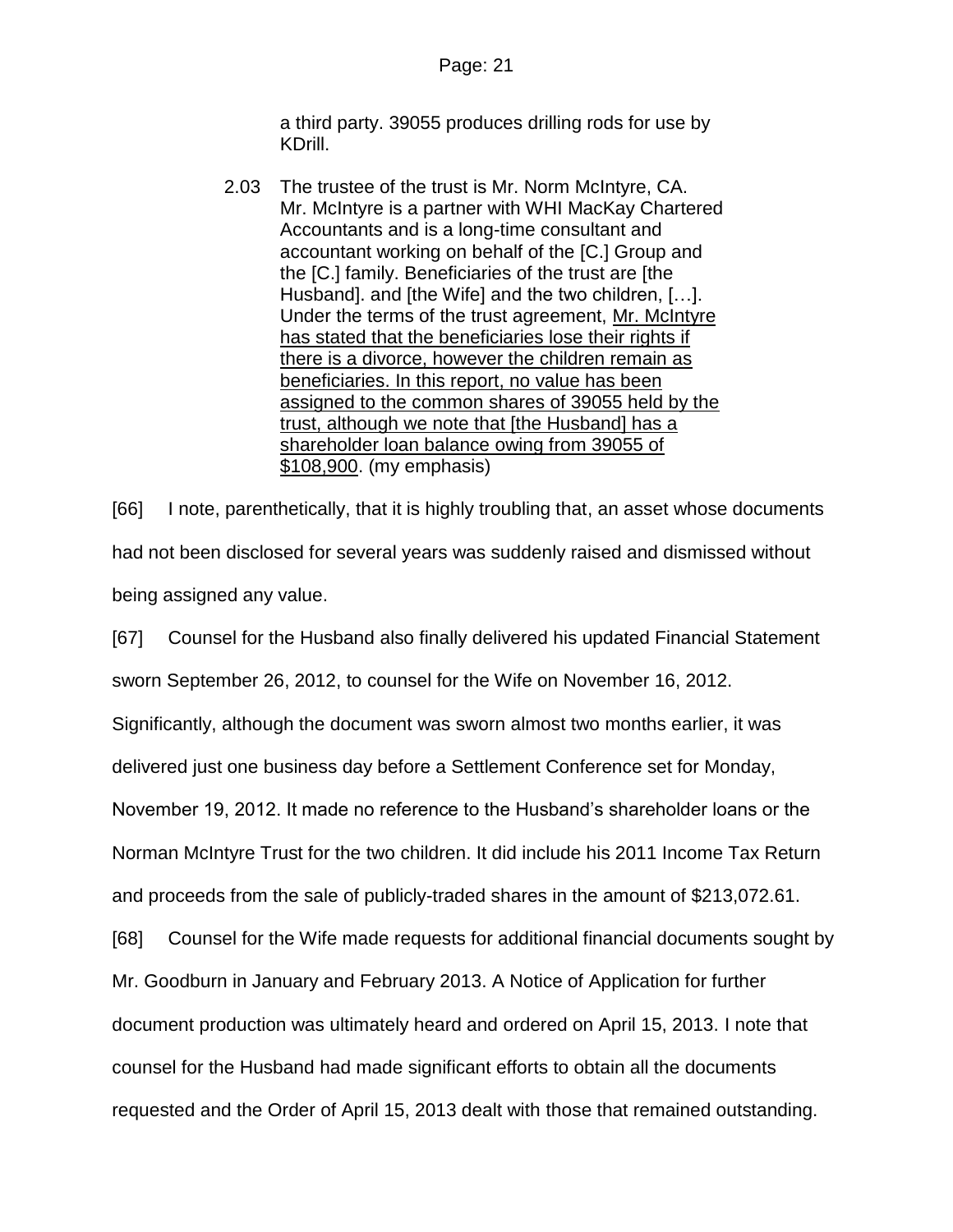[69] This Order required counsel for the Husband to provide an extensive list of financial documents dating from 2007 to 2012, including:

- 1. An affidavit of documents;
- 2. An up-to-date Financial Statement of the Husband which shall include disclosure of the Husband's income and all of the Husband's current assets, liabilities and disclosure of property;

3. A written explanation for any documents not provided by May 10, 2013; [70] In addition, the April 2013 Order set a Case Management Conference on May 30, 2013 and trial dates of November 20 – 29, 2013.

[71] In the meantime, on February 6, 2013, the Wife, on the instructions of her counsel, had gone to Mr. McIntyre's office and requested a copy of the trust documents and was for the first time, provided with a copy of a document entitled, "Norman McIntyre Trust" dated January 27, 2006. Although the document's date preceded the parties' separation by almost a year, this was the first time the Wife had seen the Norman McIntyre Trust, although she knew that the Husband had wanted to establish "a trust for us" as early as 2004.

[72] On May 10, 2013, the Husband provided an Affidavit of Documents but failed to produce a Financial Statement.

[73] A Court Order dated May 30, 2013 (the May 2013 Order) ordered the Husband to produce a complete and up-to-date Financial Statement to include disclosure of the Husband's income and all of the Husband's current assets, liabilities and disposal of property by June 7, 2013.

[74] The May 2013 Order also stated that the continued examination for discovery of the Husband and Wife shall be completed by September 13, 2013.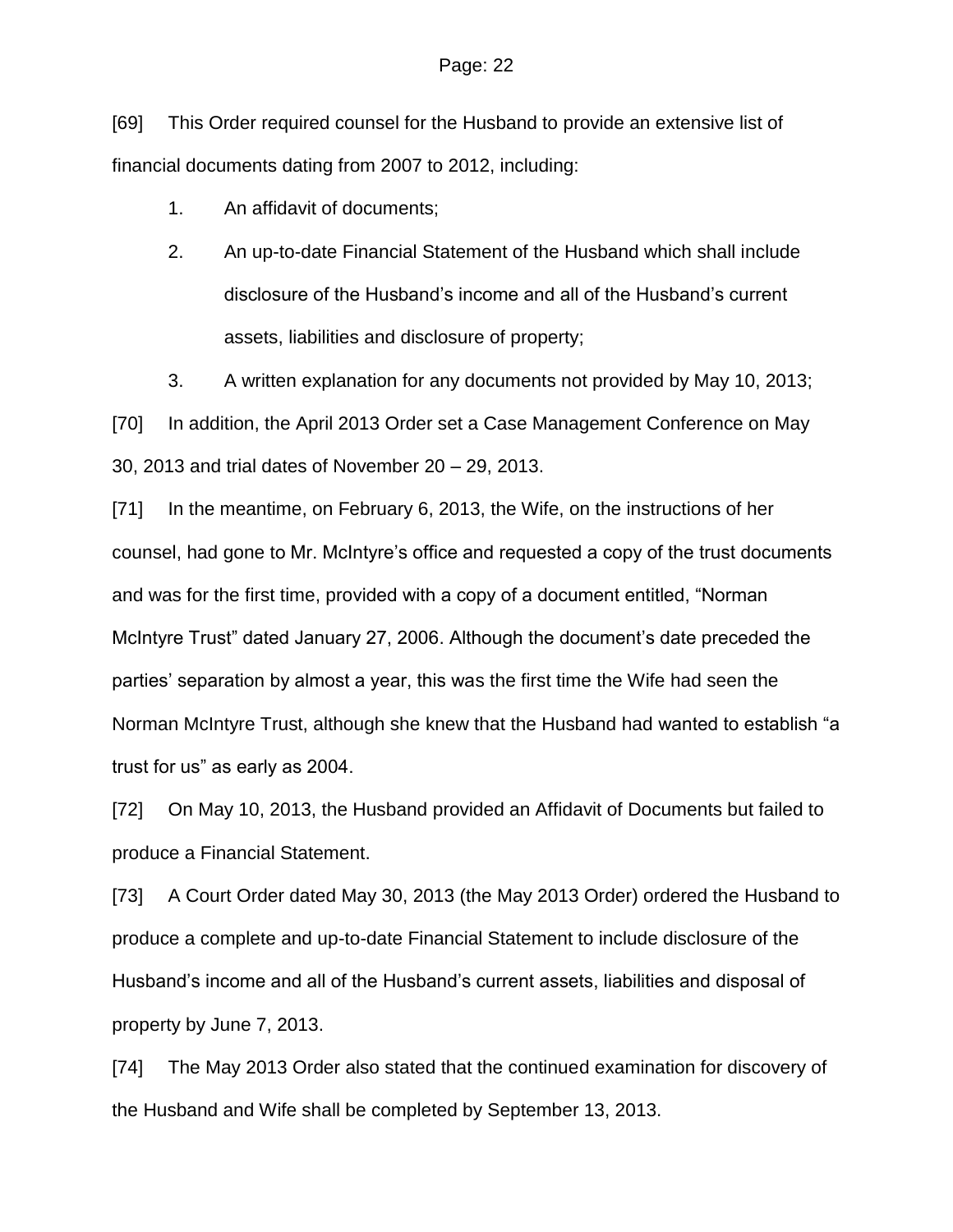[75] The Husband produced his updated Financial Statement on June 7, 2013.

[76] I find that the three Financial Statements of the Husband were incomplete in that they did not disclose:

- 1. the Husband's interest as a beneficiary of the Norman McIntyre Trust or the trust's investment in 39055 Yukon Inc., the company producing drill rods for Kluane Drilling;
- 2. The Norman McIntyre Trust agreement and three most recent financial statements (as per Rule 63A of the *Rules of Court);*
- 3. Complete particulars of his shareholdings in the C. Group of Companies which he initially valued at \$253,884, but which his business valuator opined to be in excess of \$1,000,000 in 2012;
- 4. The shareholder loans owing to the Husband by the C. Group of Companies and 39055 Yukon Inc.;
- 5. The fact that there had been a corporate reorganization of the C. Group of Companies in 2008 resulting in the C. Family Trust and his position in that Trust (i.e. his 50% shareholding, with the other 50% held by Norman McIntyre, in 42267 Yukon Inc., the corporate trustee of the C. Family Trust);
- 6. Mineral claims in his name;
- 7. "Swaps" carried out by him in his RRSP account and the children's RESP account;
- 8. His ownership of 2,200,000 shares in Swift Resources, as well as other shares in Kildeer Minerals and Dawson Gold Corp.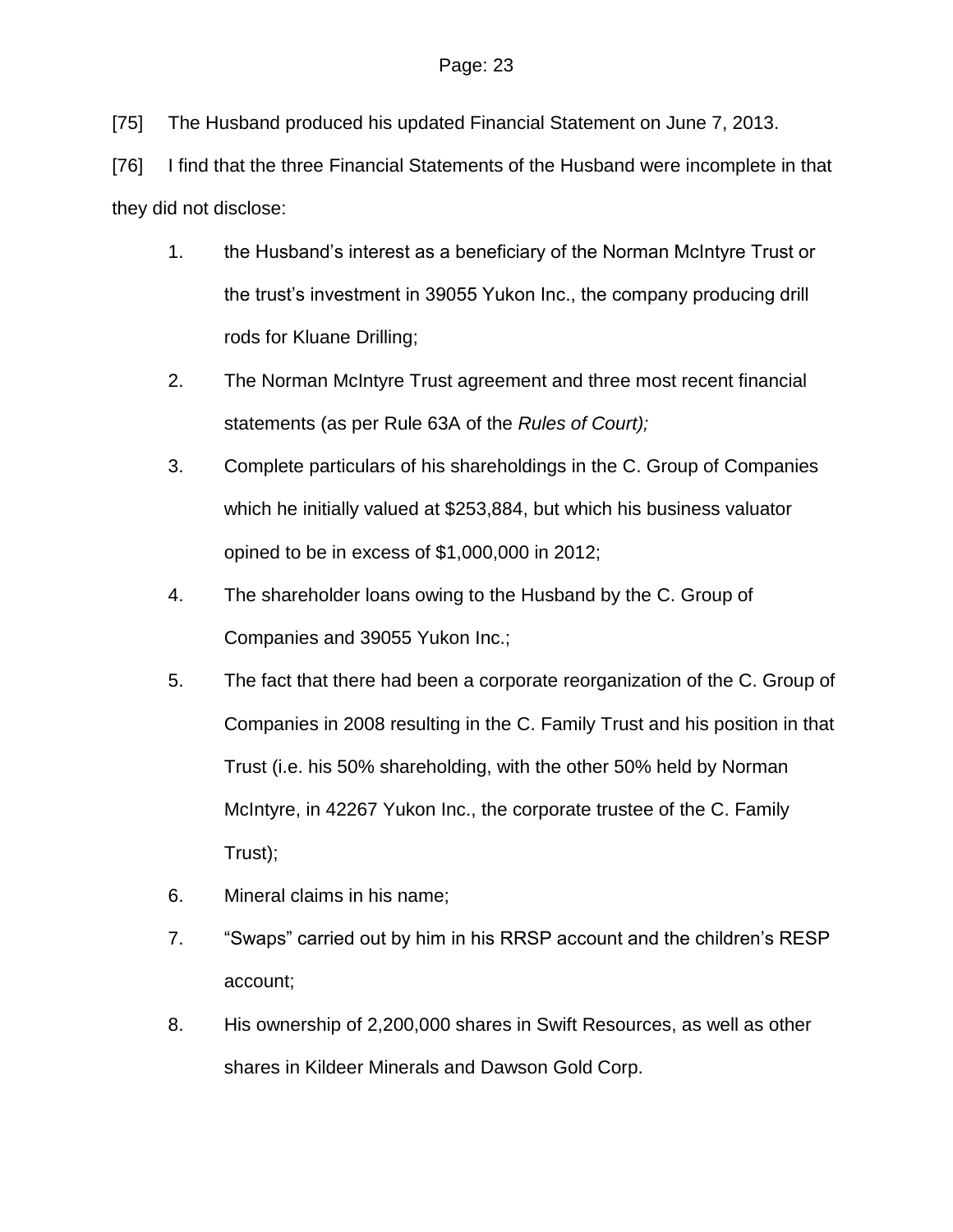[77] The disclosure problems continued throughout the trial. In the November 2013 hearing, counsel for the Husband was ordered to produce, by December 16, 2013, the file of Mr. Welsh, the Husband's expert, and the file of Norman McIntyre, the Husband's accountant and tax advisor, as both had collaborated closely in the preparation of the Valuation Report dated July 16, 2012. During the examination in chief of Norman McIntyre on January 2014, Mr. McIntyre candidly admitted that he did not produce his entire file relating to the Valuation Report of July 16, 2012, as he misunderstood the amount of documentation he was required to produce. This required another adjournment of the trial to the next day to permit both counsel to review the additional documentation during the evening of January 14, 2014.

[78] On January 15, 2014, counsel for the Husband requested an adjournment of the trial because of her discovery that there were documents for a five-year period from 2008 to 2013 that had not been produced. These documents were discovered after counsel for the Wife had left Mr. McIntyre's office the evening of January 14, 2014. There was also some misunderstanding on the extent to which Mr. McIntyre's documents were required to be produced.

[79] In any event, counsel for the Husband did not feel comfortable in continuing with Mr. McIntyre's examination in chief without having reviewed Mr. McIntyre's entire file. Counsel for the Wife opposed this adjournment application on the grounds of prejudice to his client in terms of costs and timing.

[80] I ordered that the trial be adjourned on the condition that the Husband produce the transcript of the hearing.

[81] The trial resumed on March 10, 2014. The issue of costs on the adjournment was not addressed but the Husband paid an advance on capital to the Wife.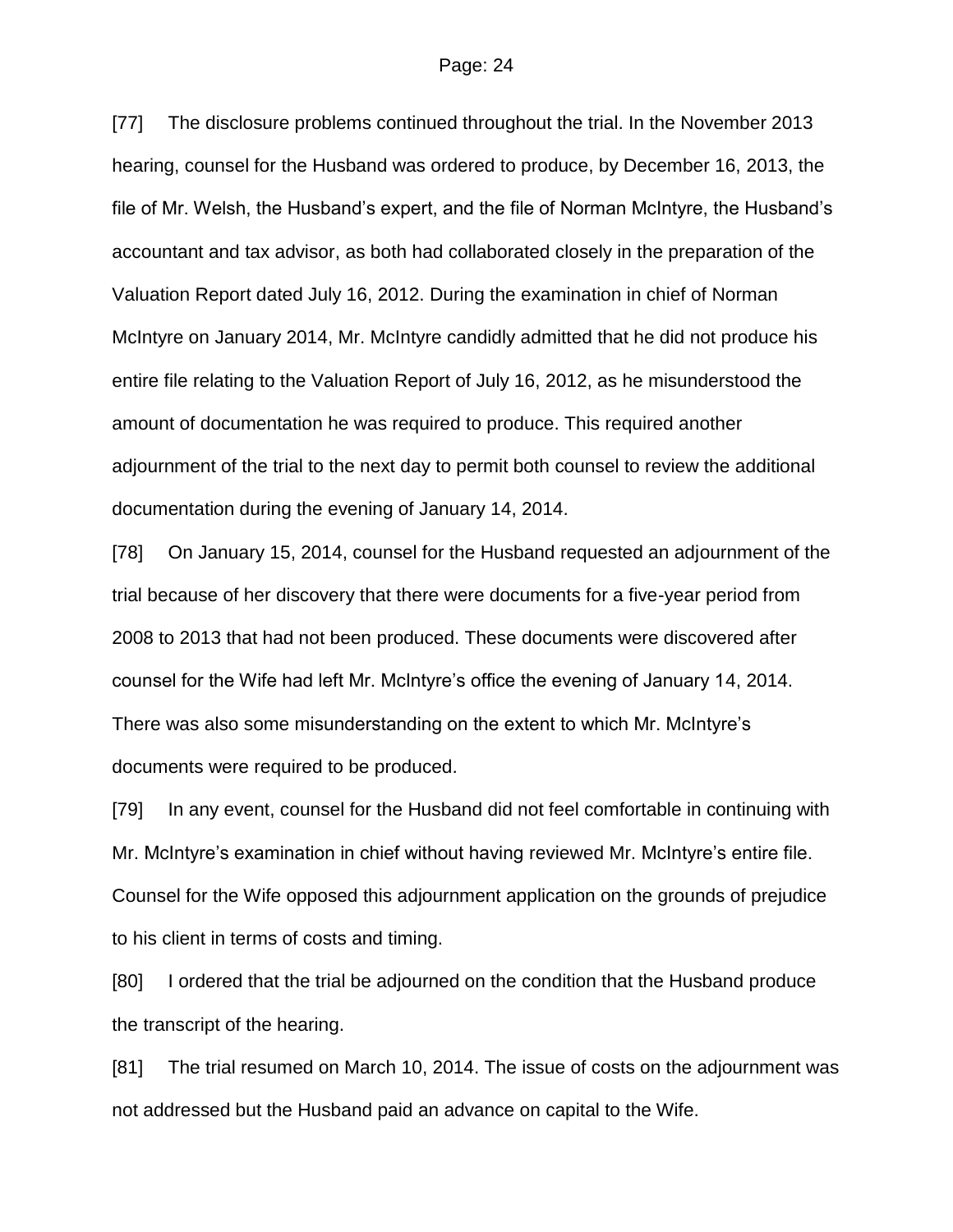- [82] I find the following:
	- 1. The Husband delayed in providing full financial disclosure to the extent that it has taken seven years to provide the financial information ordered to be provided on April 12, 2007.
	- 2. Full financial disclosure could have been made in 2008 when the estate freeze took place.
	- 3. The failure to provide timely financial disclosure has prevented the Wife from being able to place a value on her share of the family assets.
	- 4. Despite the disclosure of the Norman McIntyre Trust in the July 16, 2012 Valuation Report, the financial disclosure requested as early as December 2009 was not produced until 2013.

[83] The conduct of the Husband and Norman McIntyre in the delays and lack of disclosure leads me to doubt their credibility.

## **THE TRUSTS**

## **The Norman McIntyre Trust**

[84] The Norman McIntyre Trust, and the lack of disclosure about the details of its creation and the assets in the trust, has contributed to the significant delay in this case. While its existence was acknowledged, somewhat obscurely, in the examination for discovery of the Husband on December 7 and 8, 2009, documentation about it was not provided until early 2013, and it ended up coming from Norman McIntyre directly, rather than through counsel for the Husband.

- [85] In the December 2009 examination, the Husband stated:
	- 1. He did not know the number of the numbered corporation, i.e. 39055;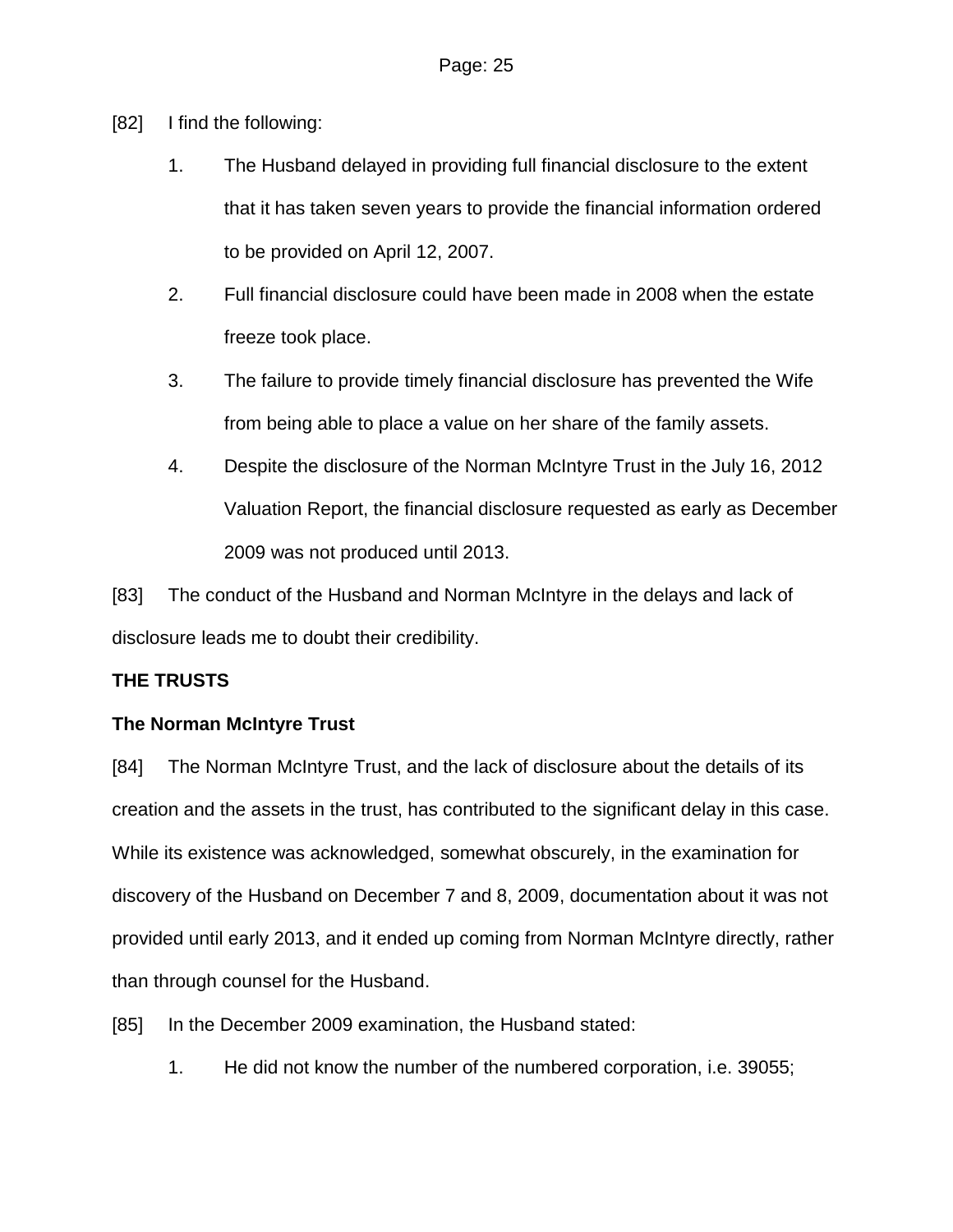- 2. He wasn't sure but he thought the other shareholders were Martin Loos and his wife, Karen Loos;
- 3. He said there was a trust for the other shareholders and the beneficiaries were his boys;
- 4. He did not know for sure when the numbered company was incorporated but thought it was 2005 or 2006;
- 5. The numbered company manufactured drill rods for Kluane Drilling;
- 6. He thought it was Norman McIntyre who settled the trust but he wasn't sure. He corrected this by stating it was his father who settled it with a gold coin;
- 7. He thought Norman McIntyre was the trustee; and
- 8. He did not know if financial statements were produced for the trust.

[86] There will be some repetition of facts from the previous section as they bear upon the issue of the validity of the trusts.

[87] As indicated above, in response to a request for the trust document and financial statements of the numbered company on December 16, 2010, counsel for the Husband took the position that the numbered company was not a family asset and the documents relating to it were not relevant. This position of refusing to disclose an asset, whether family or a non-family asset, led to significant delays in getting this matter to trial, not to mention delays in the trial itself.

[88] In July 2012, the Valuation Report revealed further information about the Norman McIntyre Trust set out above.

[89] As stated above, the Wife asked Norman McIntyre for a copy of the trust documents on February 16, 2013. She received a copy of the Norman McIntyre Trust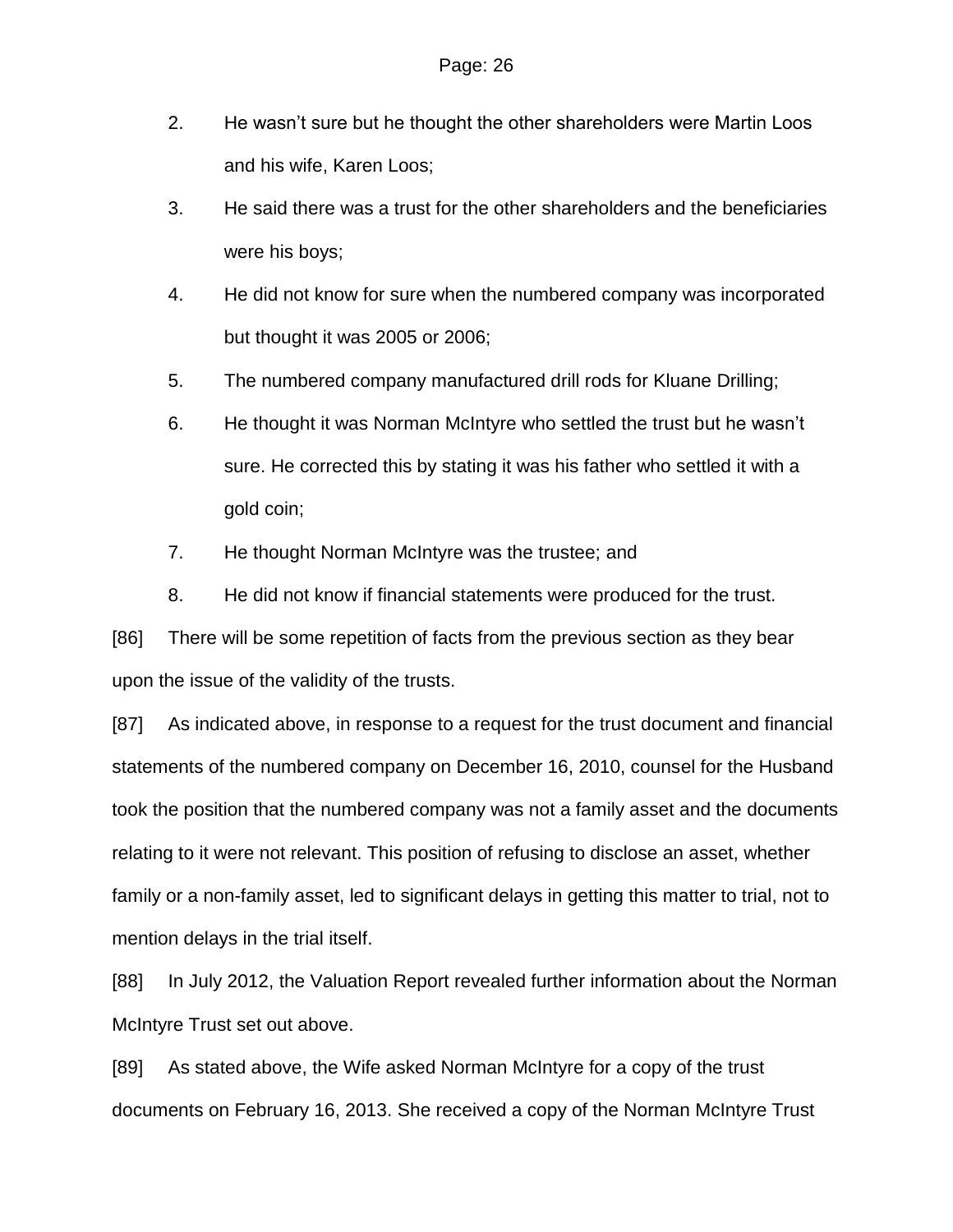and the income tax returns for the trust. Mr. McIntyre immediately informed counsel for the Husband that he had given the Wife the Norman McIntyre Trust documentation.

[90] At this point, the Wife and her counsel became aware of the following additional details of the trust:

- 1. The trust dated January 27, 2006, was called the Norman McIntyre Trust;
- 2. The shareholder equity in 39055 Yukon Inc. increased from \$242,896 on January 31, 2007 to \$5,002,556 on January 31, 2013;
- 3. The Husband's shareholder loan of \$108,980 on January 31, 2007, had increased to \$158,000 by January 31, 2008.
- 4. The Husband and Wife were included as beneficiaries in addition to the children;
- 5. The Trustee was not responsible for any error in judgment, exercise of discretion, or act of commission or omission not amounting to actual fraud; and
- 6. The Trustee acting personally and not as a fiduciary could add any person or class of persons as a beneficiary.
- [91] The Norman McIntyre Trust agreement also contained the following clause:

# 9. **Exclusion from Net Family Property**

The income, including capital gains, arising from any interest passing to a Beneficiary under this Deed shall be excluded from such Beneficiary's net family property or from the value of the Beneficiary's assets on the death, divorce or separation of such Beneficiary, pursuant to the *Family Property and Support Act*.

[92] This clause was interpreted by Norman McIntyre and reported by Mr. Welsh in

the Valuation Report as removing the Husband and Wife as beneficiaries on divorce.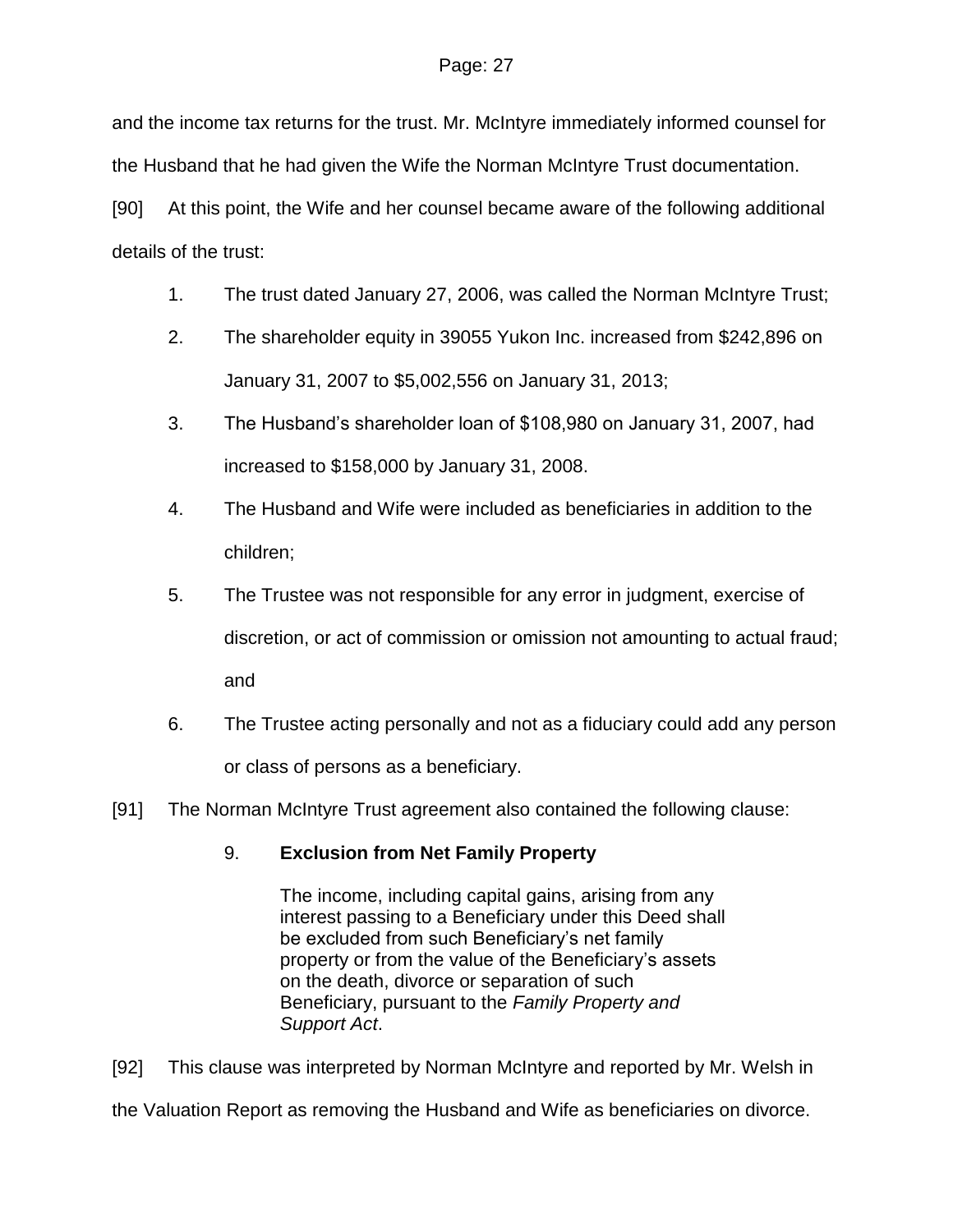"Net family property" is not a concept in the *Act* but appears to arise from Ontario legislation.

[93] At trial on November 21, 2013, the Husband testified that the Norman McIntyre Trust agreement was entered into on January 27, 2006. He confirmed this date in crossexamination on November 28, 2013. As a result of court-ordered document disclosure during the trial from Norman McIntyre on January 15, 2014, it was determined that the Norman McIntyre Trust deed was actually signed in 2008, after this litigation was commenced, but backdated to January 27, 2006. However, legal counsel had been instructed to draft the trust agreement on January 31, 2006. In these instructions to legal counsel, Norman McIntyre included the Husband and Wife as beneficiaries to the trust. He said that he included the Husband and Wife as alternative beneficiaries in the event that something happened to the children. I note that, despite it being contemplated in 2006, the Norman McIntyre Trust was not drafted until after the reorganization of the C. Group of Companies in 2008, one of the purposes of which was to provide asset protection in the event of a divorce.

[94] Norman McIntyre also understood that if no distribution is made from the trust to a beneficiary, it is not considered family property. When asked in examination in chief how he came up with that determination, he answered:

> At some point I was doing some research at the internet, like looking up court cases and that, and legal documents to see how these things operated in the case of a divorce, like because we were in that scenario.

[95] Norman McIntyre stated in e-mails in 2007 that he filed a trust return with the Canada Revenue Agency, ticked the box indicating that the trust agreement was enclosed, but did not enclose the trust agreement as he was still requesting legal counsel to prepare it.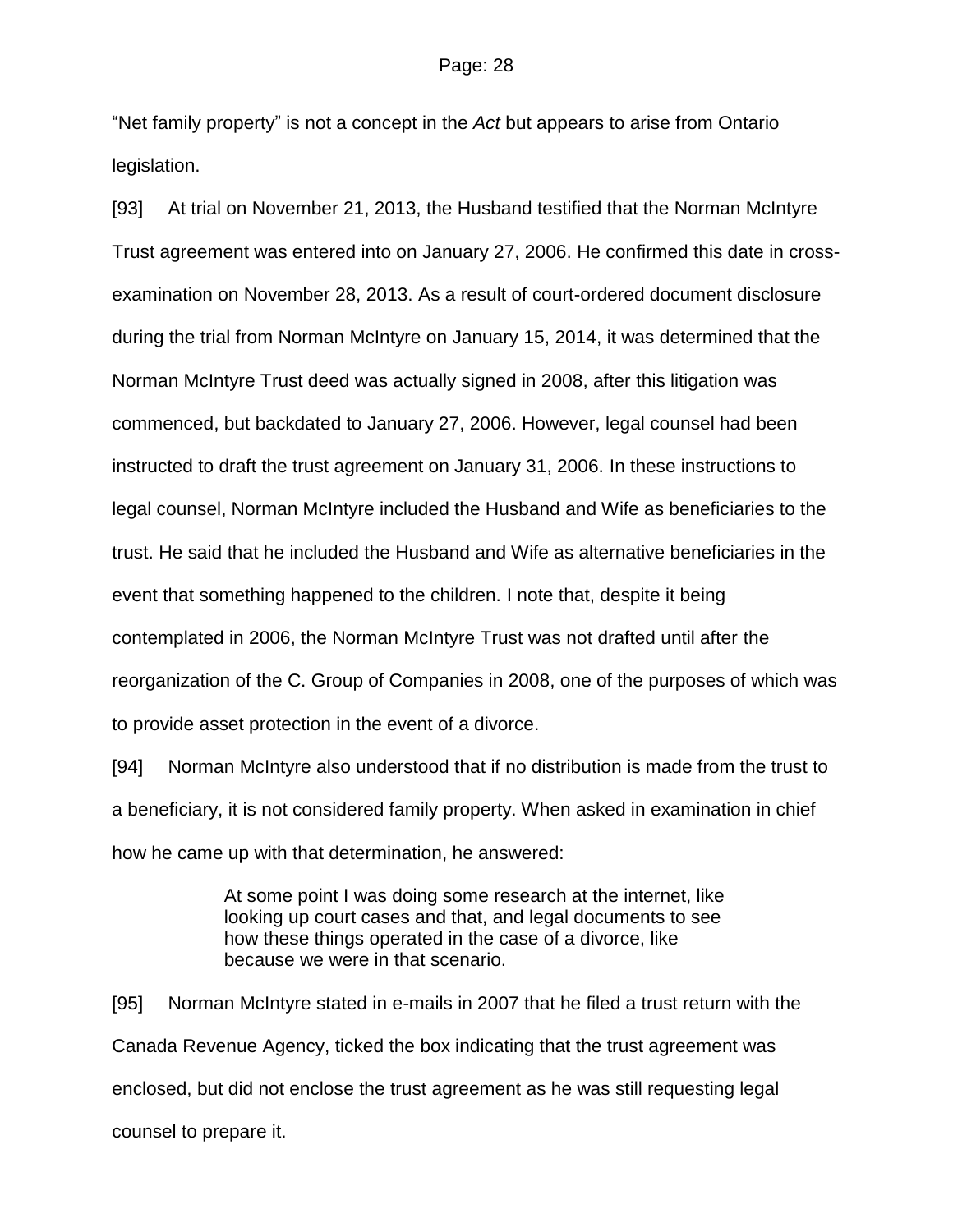[96] At the date of Norman McIntyre's testimony in January and March 2014, the trust bank account had not been set up.

[97] Until February 2013, the Husband was the only person to have a copy of the Norman McIntyre Trust deed, apart from Norman McIntyre. The Husband did not want the C. family name on the trust. At trial, the Husband stated that he just found out a couple of days earlier from Norman McIntyre that he and the Wife were included as beneficiaries in case the children passed away.

[98] The Husband further stated that he did not know whether there was cash available for the children in the trust and that he thought the children did not need it anyway, despite being aware of his son's financial inability to go to Pearson College as he wanted. In January 2006, when the trust was created, the Wife was a client and friend of Norman McIntyre. Norman McIntyre recalled having a discussion with the Wife about the second child also being interested in going to Pearson College.

[99] The Husband stated that he knew nothing about financial distribution of the Norman McIntyre Trust from 39055. In fact, shareholder loans were repaid to other shareholders well before the Husband's shareholder's loan was repaid in August 2013. [100] Rather than making distributions from 39055 to shareholders, Martin and Karen Loos borrowed \$650,000 from 39055 at January 31, 2011. The net profit of 39055 was as follows:

| 2007 | \$601,658   |
|------|-------------|
| 2008 | \$1,193,191 |
| 2009 | \$742,000   |
| 2010 | \$1,034,057 |
| 2011 | \$1,388,985 |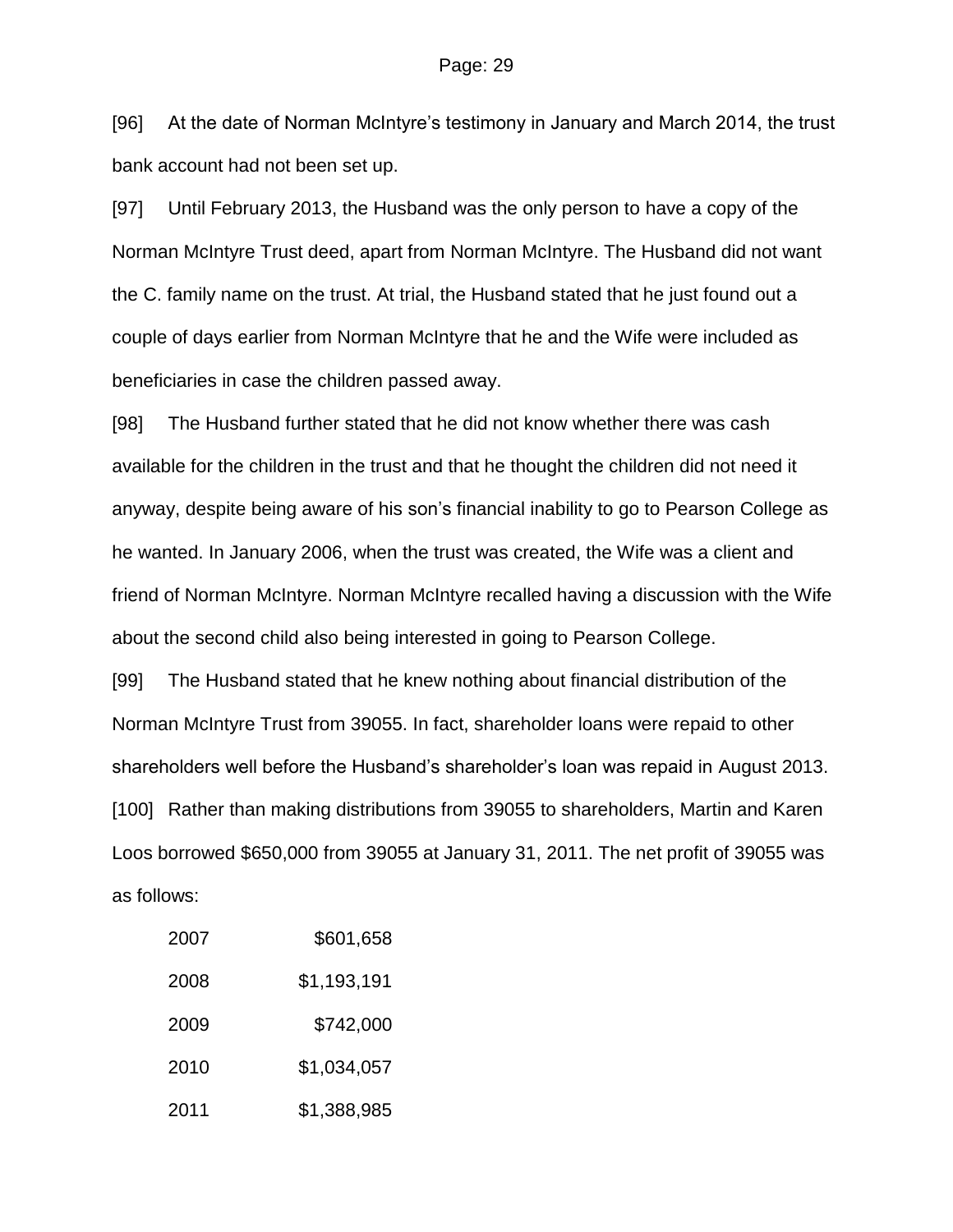2012 \$1,404,592

[101] On July 23, 2013, 39055 declared a dividend of \$700,000 to the Norman McIntyre Trust. The dividend distribution was not disclosed to the Wife, despite the fact that she knew about the trust at this point. Norman McIntyre testified that he was also not sure that he told the Husband about the \$700,000 cheque "but in all probability, I might have told him that, yes, I don't know". He carried the cheque for \$700,000 in his pocket for six months until he deposited it into his own personal account in January 2014 to avoid the cheque being stale-dated. Mr. McIntyre estimated the lost interest amounted to approximately \$3,500 which he did not intend to repay to the trust. Although he intended to open a trust bank account in January 2006, he never did. He explained that his wife had passed away in July 2013, and he was taking a lot of time off as a result and he simply did not get around to it.

[102] I find that, while there is absolutely no suggestion that Norman McIntyre derived any personal benefit, his keeping the cheque in his pocket for six months can only be explained as part of the general pattern of secrecy and non-disclosure pertaining to the Norman McIntyre Trust. Norman McIntyre did have a personal tragedy with the death of his spouse during this period but I am not satisfied that that tragedy can explain the delay in creating a trust account or cashing a \$700,000 cheque for six months with this trial pending. I conclude that the delay in full disclosure of all aspects of the Norman McIntyre Trust was a significant factor in the delay and length of this trial. I also find that the Husband and Norman McIntyre deliberately attempted to keep financial information on the Norman McIntyre Trust away from the Wife during this court action, and I can only infer this was to prevent her from discovering the true value of this asset.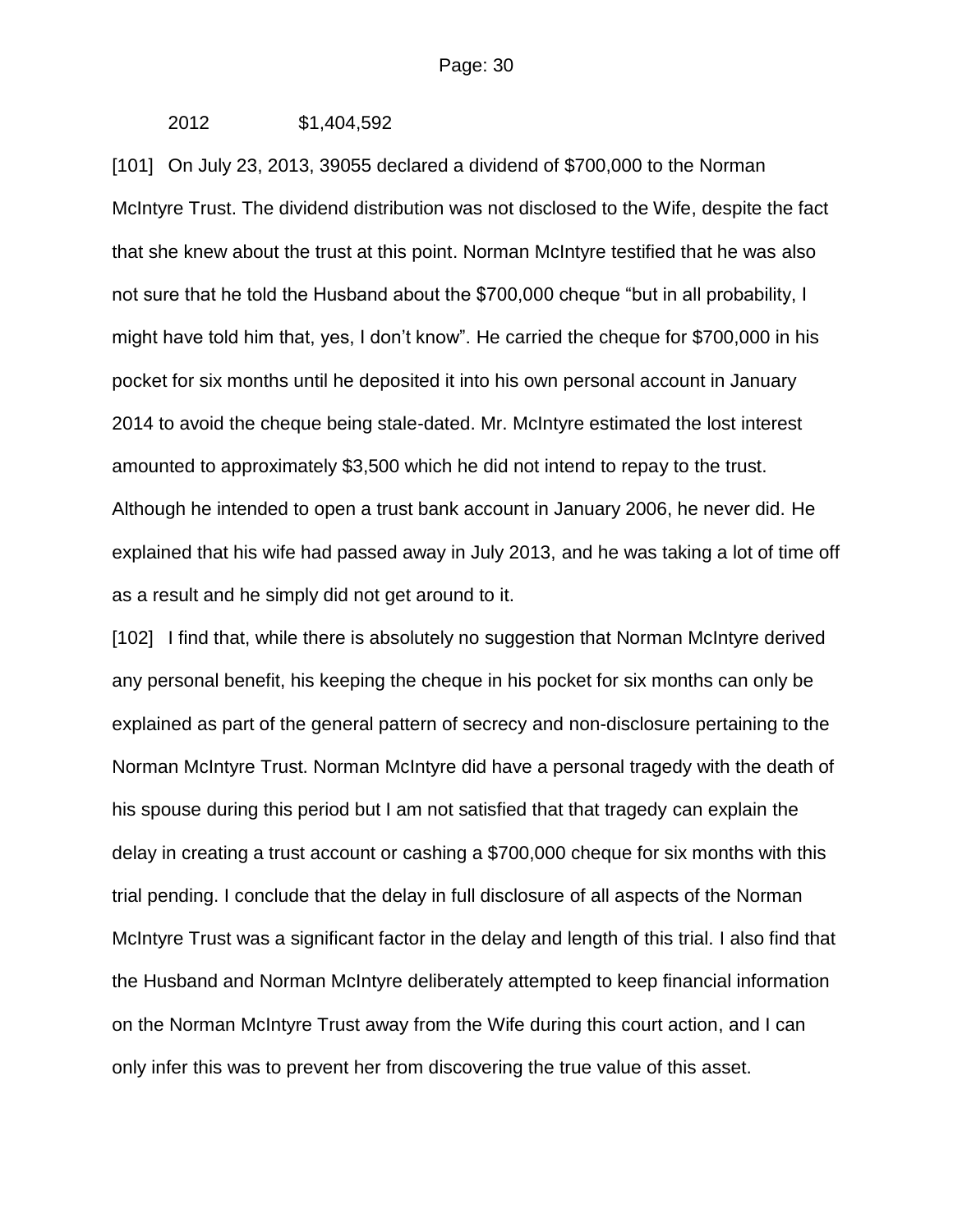## **The Nahanni Drilling Bare Trust**

[103] The Valuation Report prepared by Douglas Welsh dated July 12, 2012, stated

the following in footnote 7:

NDrill's shareholders also include [the Husband] with a 6.46% share ownership (1,000,000 Shares out of 15,490,000). However, we understand that [the Husband] holds these shares as a bare trustee on behalf of [the children]. No value has been assigned to these shares of NDrilling that are held in trust. If it is later determined that these shares are matrimonial property, then [the Husband] and [the Wife's] share of this value would be in the rage of \$336,000 to \$342,000.

[104] The two Declarations of Trust, one for 500,000 shares to one child and one for

500,000 shares to the other child, were signed by the Husband and dated May 18,

2006. The Declarations of Trust are the same for each child:

## **DECLARATION OF TRUST**

This declaration of trust is made by [the Husband] (the "Trustee") in favor of his son […] (the "Beneficiary").

The Trustee solemnly declares that he holds 500,000 shares of Nahanni Drilling Corporation (the "Property") in trust solely for the benefit of the Beneficiary. The Trustee further promises the Beneficiary:

- a) not to deal with the Property in any way, except to transfer it to the Beneficiary, without the instructions and consent of the Beneficiary; and
- b) to account to the Beneficiary for any money received by the Trustee, other than from Beneficiary, in connection with holding the Property.

[105] I note that there is no fiduciary obligation expressed in the Declaration of Trust.

[106] Norman McIntyre stated that the Husband's shares were "founder shares" for

which he paid nothing. He also testified in cross-examination that he was not sure the

Nahanni Bare Trusts were actually dated May 18, 2006.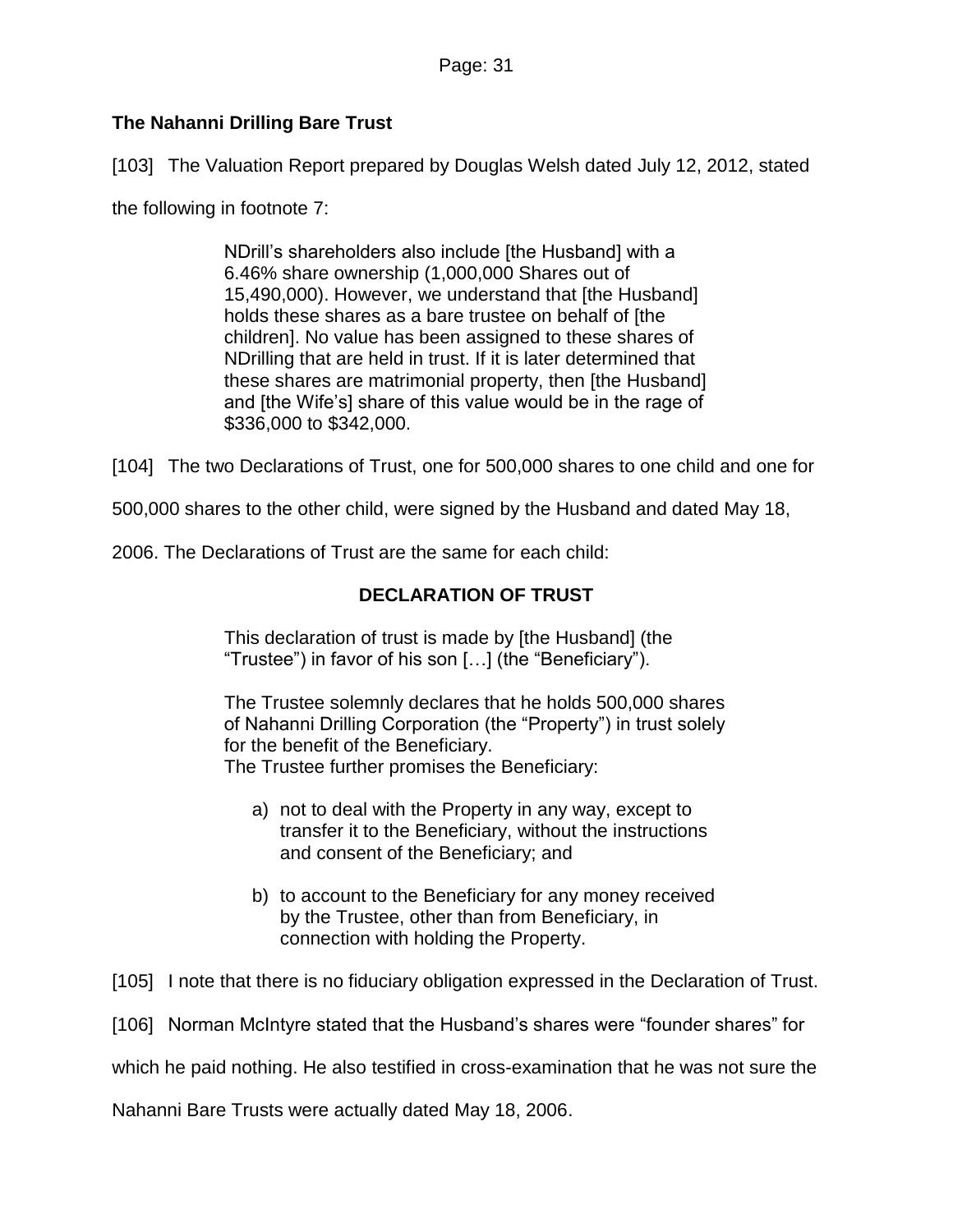[107] Norman McIntyre also stated that a trustee could allocate trust capital to adult children who in turn could gift the allocation to a parent.

[108] When the Husband was asked in examination in chief why he put his Nahanni Drilling shares in trust for his children, he stated:

> Well at the time I kind of felt like I wanted to put some assets in their name just for tax purposes.

[109] There is no evidence that the Husband has acted on these Trust Declarations.

### **The validity of the trusts**

[110] In order to settle property on trust, the settlor must either own the property, have an interest in the property or have a power of appointment. As set out in *Waters' Law of Trusts in Canada*, 4<sup>th</sup> ed. (Donovan W.M. Waters, Mark Gillen & Lionel Smith (Toronto: Thomson Reuters, 2012)), a trust has three essential characteristics (pp. 140-141):

- 1. The language of the settlor must be imperative and establish a certainty of intention;
- 2. The subject matter of the trust must be certain; and
- 3. The object of the trust must be certain.

[111] Counsel for the Wife submits that both trusts are shams based on the principle in *Antle v. Canada*, 2009 TCC 465, confirmed on appeal at 2010 FCA 280. In *Antle,* the trial judge found that the trust in issue was a sham because it lacked certainty in intention and subject matter. Mr. Antle had created a Barbados Spousal trust for the purpose of avoiding capital gains in Canada, but the court found that he never intended to settle shares in a discretionary trust with the trustee.

[112] The Federal Court of Appeal confirmed that surrounding circumstances and not just the formal expression of the parties could be considered in determining the validity of a trust. *Antle* was decided in the context of a tax avoidance scheme rather than in a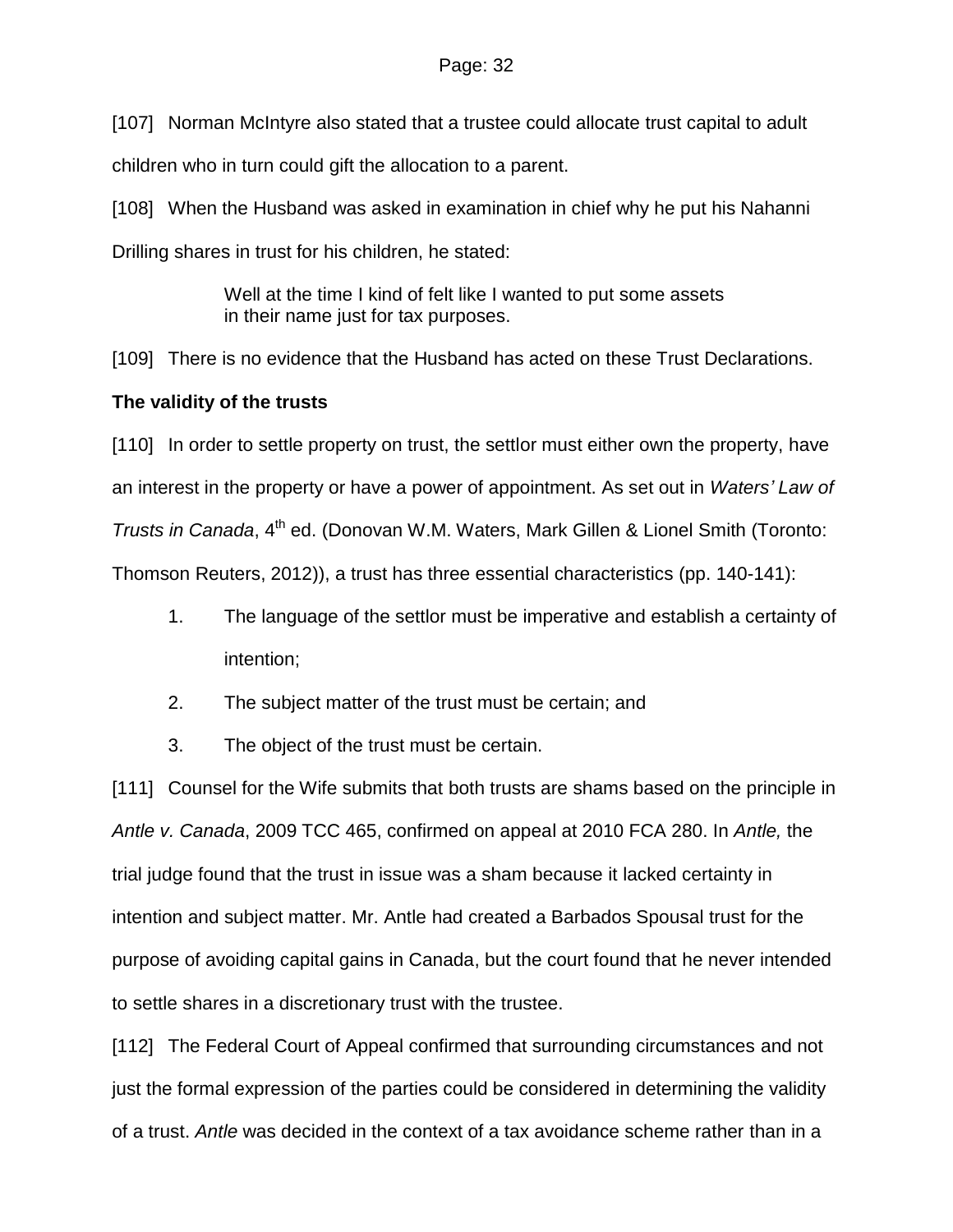matrimonial context. Nevertheless, the Court approved, at para. 16, the following text

from *Waters',* at p. 154 with reference to the concept of "sham":

… Used in the trust law setting, now a practice in Canada as elsewhere, it describes a trust that the courts will declare void because the provisions in the trust instrument do not represent the settlor's true intent as to the terms upon which the trustee is to hold the trust asset(s). Though the trust instrument sets out the persons or purposes that are to benefit, the settlor's true intent is to retain control of the assets purportedly held in trust because the true intent, for instance, is to appear to have disposed of the assets and so to evade tax, to defeat personal creditors, or prejudice the claims of an estranged spouse or the children of the relationship. A trust created by the settlor who declares himself the trustee of the property, rather than make a transfer of asset to another as trustee, lends itself to the misrepresenting behaviour. When the trustee is another person, any false misrepresentation the settlor intends to make does not, of course, affect the trustee, who is expected to act honestly and in good faith. But another as trustee who agrees to assist the falsity, or who is indifferent to whether, in fact, he merely implements the settlor's decisions, will enable the assertion to be made that the trust is but a "sham", a deception, and consequently void. (my emphasis)

1. No Intention to Create a Trust

An intention to mislead others may mean there is no true intention to create a trust at all. The whole suggestion of a settlor who intended a trust is a fabrication; the defendant is and always has been the owner of an interest in assets that others are now claiming. No evidence is available of a trust instrument or, if there is a trust instrument, it has been withheld from anyone's knowledge and produced when a claim is being made against the property described in the instrument. A declaration of trust by the alleged settlor would be the likely method of such alleged trust creation; it requires no co-operation from others. If there is, in fact, no intention to create a trust, one of the three certainties is missing, and the alleged trust is void. The assets remain in the settlor's name, available to claimants against him or to those assets. This, all are agreed, is a sham trust.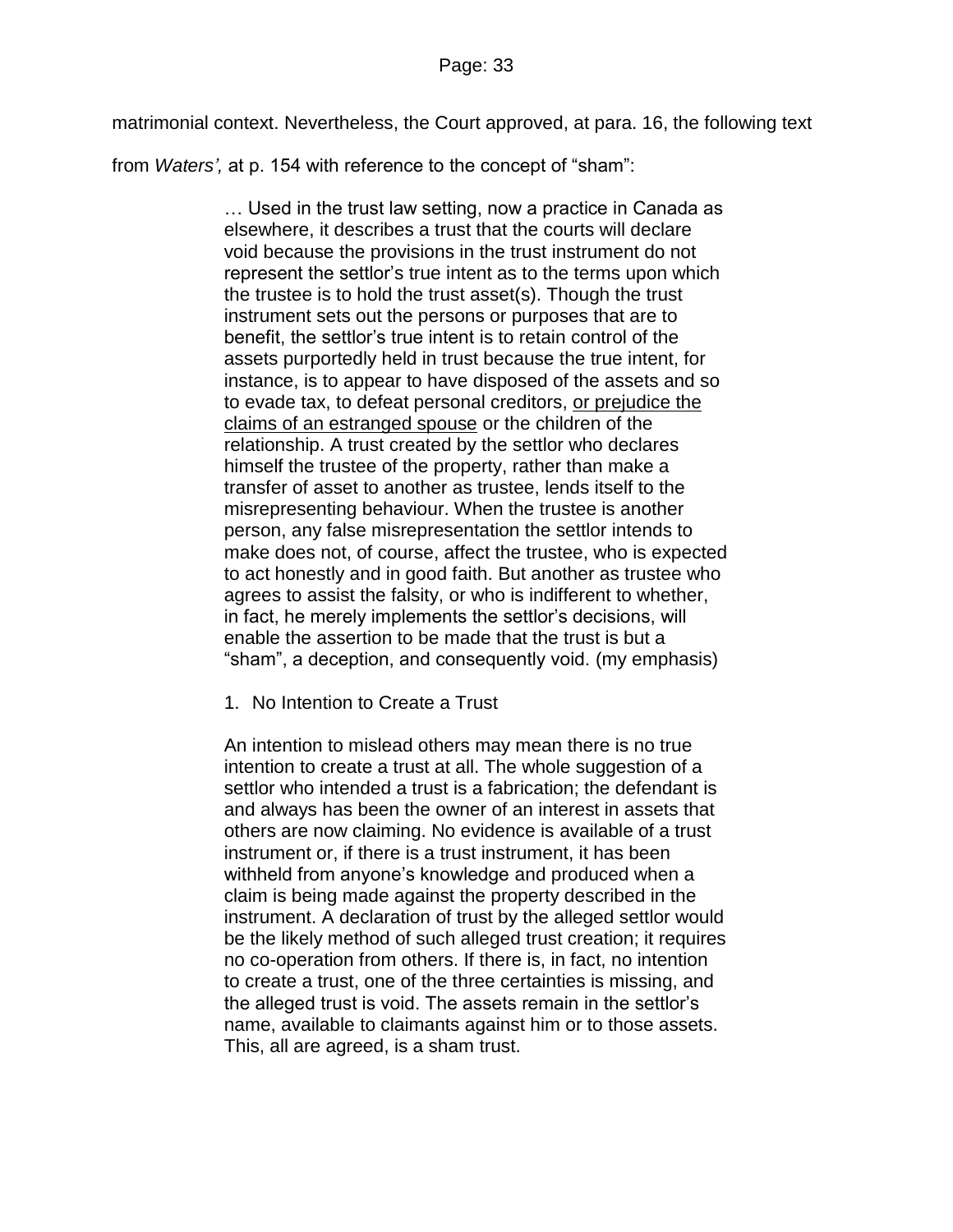[113] *Waters'* goes on to say that a sham requires both the settlor's deceptive

behaviour as well as a trustee, who may be a friend or relative, willing to advance the

deception.

[114] *Waters'* elaborates at p. 157:

Canadian courts to this date have used the term "sham" with regard to trusts only occasionally, and as yet no judicial analysis has been made of the scope of its meaning, and its effect. The infrequency of usage may in part be due to the fact that retention of control by the Canadian settlor has highly deleterious tax effects for the control, the trust may be regarded by the CRA as a trust simply of asset title, and the taxable capital gain will be imputed to the settlor, and taxed in the settlor's hands as his retained property. Both domestic and offshore trusts are subject to this attack in Canadian courts.

[115] In the context of family law litigation, the cases are quite fact specific. In *Antflick v. Antflick*, [1980] O.J. No. 1240 (S.C.), the husband established an *inter vivos* trust in 1969 with his wife and three children as beneficiaries. The parties separated in 1978. No meetings of the trustees were held and the trust had been under the absolute control and management of the husband. The children were to receive the capital with the income at the discretion of the trustees to first meet the needs of the wife. No payments had been made to the wife. Counsel for the wife submitted it was a sham and all of its assets should be taken as assets of the husband. The trial judge concluded that the corporate documentation and the manner of operation "[led] only to this conclusion." [116] In *Merklinger v. Merklinger* (1992), 11 O.R. (3d) 233 (Gen. Div.) at 241 – 242, affirmed (1996), 30 O.R. (3d) 575 (C.A.), the husband and wife were married in 1972 and separated in 1990. A Muskoka property was a valuable asset in the wife's name prior to separation but the husband stopped paying the mortgage and taxes. The husband then purchased the Muskoka property in 1992 in the name of a limited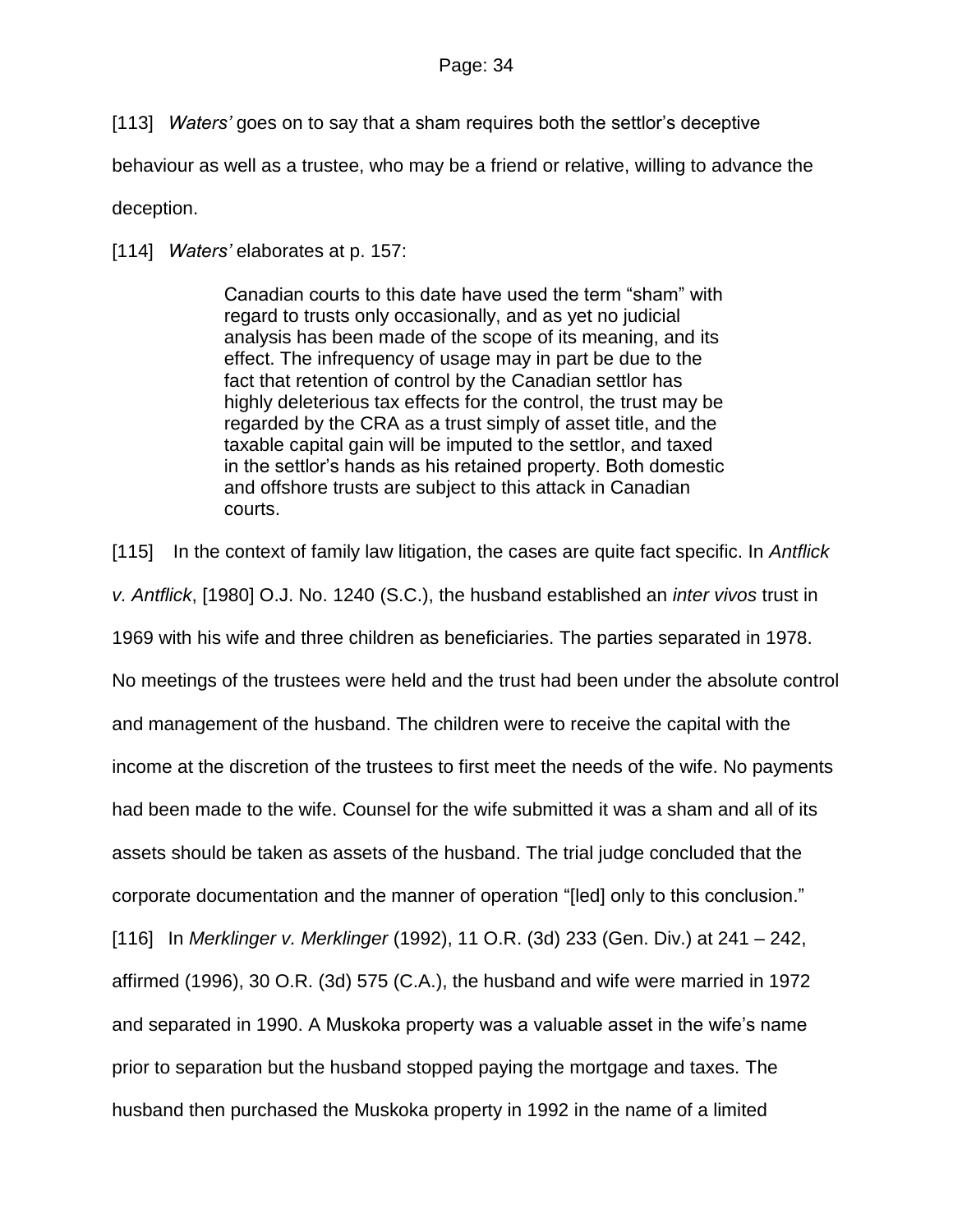company, the shares of which were owned by his solicitor in trust for his children. The trial judge had little difficulty finding the husband's claim of a trust for the children to be a sham.

[117] In *Sagl v. Sagl* (1997), 31 R.F.L.  $(4^{th})$  405 (Ont. Gen. Div.), the husband created

the Sagl Family Trust in 1982, two years before the marriage. The beneficiaries were

Mr. Sagl, his three sons from his first marriage and their issue. The parties separated in

1992. The issue was whether the value of certain common shares held in trust should

be included in the net family property of Mr. Sagl. The value of the shares was between

26 and 30 million, subject to income tax.

[118] Counsel for the wife urged the inclusion of the shares in Mr. Sagl's net family property because he had treated the trust property as his own, included the value in his personal net worth, and had friends as trustees. The trial judge rejected that submission, and stated at para. 36:

> I agree with Mr. Wolfson that were I to approach this issue on this basis, I would be "turning trust law upside down." The fact is that the Trust was legitimately created after receiving income tax and estate planning advice from Mr. Lyle Hepburn. It was created some two years before the marriage. There is no evidence that it was done so to defeat Mrs. Sagl. She was very well provided for at the time. The Trust is not a sham.

[119] The trial judge concluded at para. 37 that the best way to determine the wife's entitlement was to determine Mr. Sagl's interest in the trust at the date of valuation, without dissolving the trust, and distribute a proportion of that value to the wife. [120] However, in *E.J.R. v. K.D.A*., 2002 BCSC 1649, the trial judge decided that dividing a family trust was undesirable as it "would effectively expropriate assets which were intended to benefit the parties' children. While the R. Family Trust was a family asset by the terms of the *Family Relations Act*, the extent to which others, including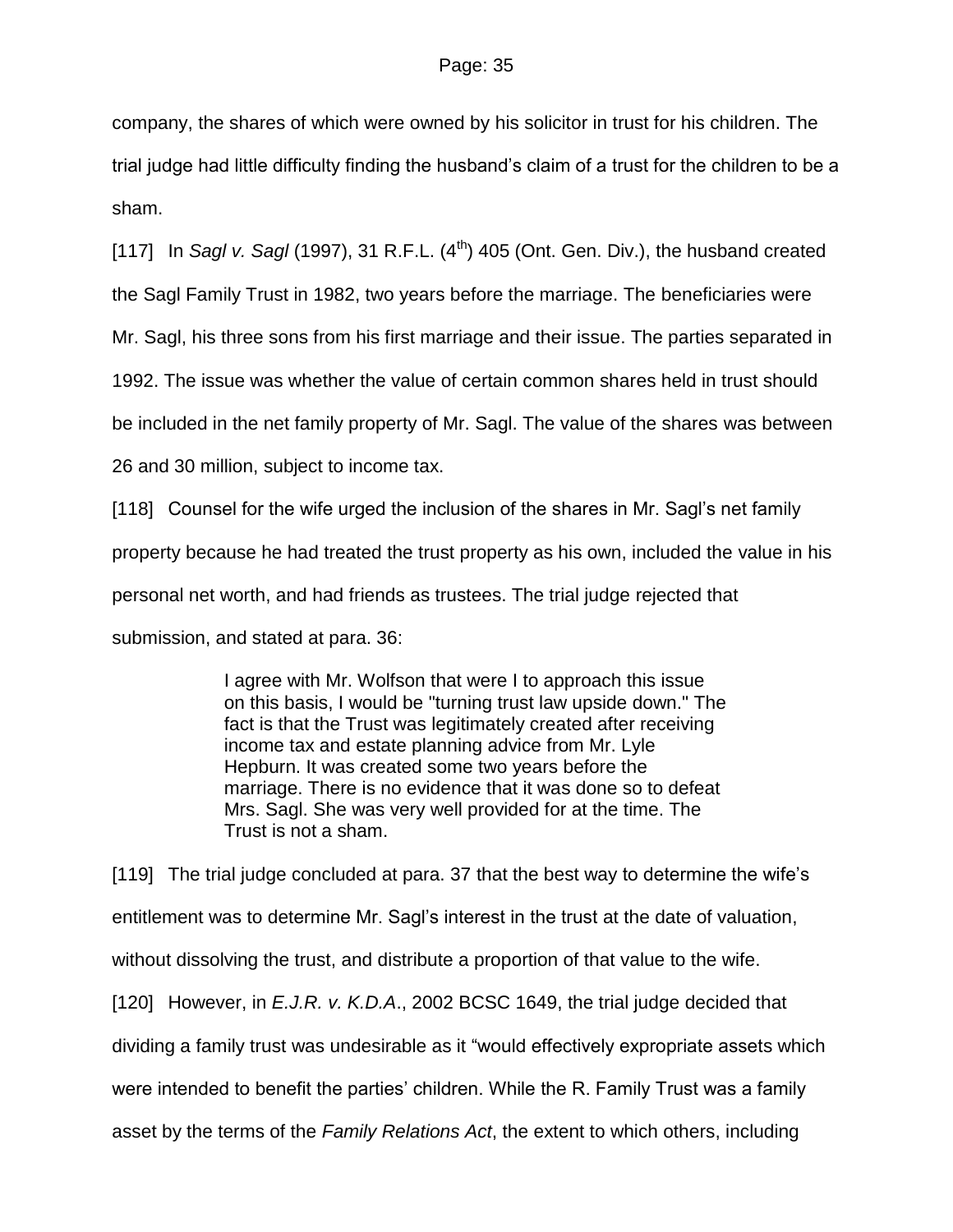minor children, may have had a legitimate legal or beneficial interest in that family asset must be recognized."

[121] Similarly, in *Anderson v. Anderson*, 2004 BCSC 300 (var'd on other grounds,

2005 BCCA 208), the husband and wife began to live together in 1970 or 1971, married

in 1977 and separated in about 2000. The husband operated several dental practices

over the years and established a family trust which enabled funds to be paid out of the

practice for the family's support with minimum tax liability. Although there was no

specific date establishing the commencement of the trust, it was in existence during the

marriage. The trial judge concluded that the family trust was an intrinsic part of the

family's financial structure but declined to divide it as a family asset as neither the

ownership nor the rights of the children as beneficiaries were clear. The trial judge could

not conclude that the family trust was owned by one or both spouses and some or all of

the children. She states the reasons for her decision at para. 67:

That the trust was created for the benefit of the family as a whole from funds generated by the dental practice does not diminish the legal significance of the rights and interests it may have created. If the parties have for financial or tax planning purposes created for the children separate rights to some of the family property, it is not open to the parties or the court to divide that property between the parties without representation of the children's interests.

[122] In *Fisher v. Fisher*, 2009 BCCA 567, the husband and wife were married in 1990 and separated in 2005. At issue was a Whistler property which the trial judge concluded was not a family asset. The wife's mother acquired the Whistler property before the 1990 marriage and held title in the name of a company in which she held 100% of the shares. The wife's mother transferred her shares to grandchildren and the company signed a declaration of trust for the grandchildren. The husband alleged that the wife was the true beneficial owner of the Whistler property and it was therefore a family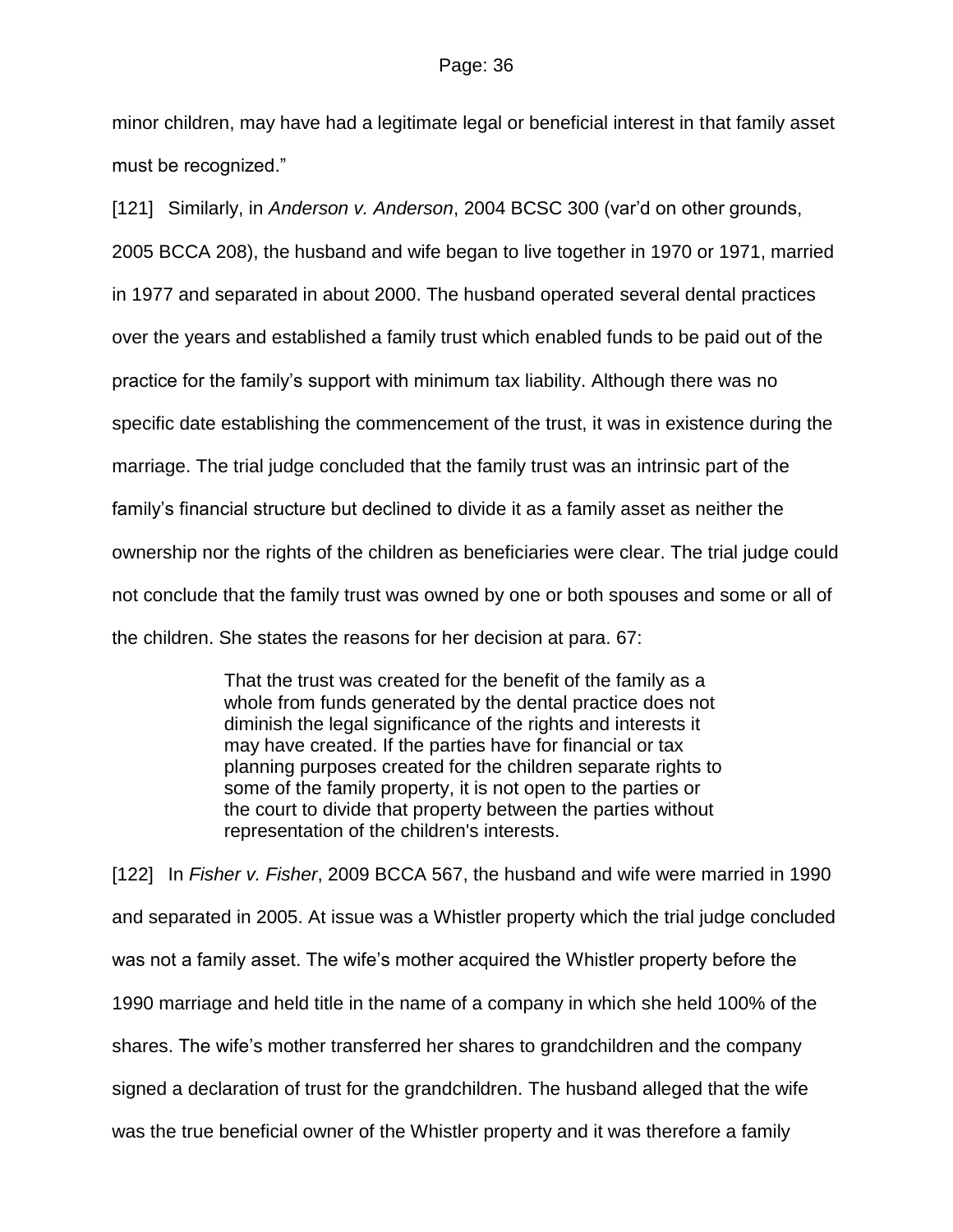asset. The trial judge found that it was always the intention of the wife's mother to give

her interest in the Whistler property to her grandsons, and declined to delve into the

validity of the trust on the basis that many of the interested parties did not have notice of

the attack on it.

[123] The Court of Appeal agreed, stating at paras. 50 and 51:

50 I agree with the trial judge's refusal to decide this complex trust issue on the basis that it would be prejudicial to the respondent and the Company to do so in the absence of notice through proper pleadings. It may well be that the respondent and the Company would have chosen to lead evidence on this issue, which may have shed light on the circumstances in which the 1998 Declaration of Trust was formulated and signed. See Emmett v. Arbutus Bay Estates Ltd. (1994), 95 B.C.L.R. (2d) 339 at para. 9 (C.A.), Scott Bros. Gravel Co. v. N.W. Hullah Corp. (1967), 59 W.W.R. 173 at paras. 9-11 (C.A.).

51 More importantly, however, is the fact that R. and S., who hold the shares in the Company and claim to be the beneficial owners of the Whistler Property, are entitled to notice of such a claim and to be given the opportunity to address the issue. It is their ownership of the assets, being the shares of the Company, that are being attacked by this argument and they may well have something to say about the claim.

[124] I draw the following general principles with respect to the issue of sham trusts in

the family law context:

- 1. Family trusts are subject to the requirement of having three essential characteristics of certainty of intention, certainty of subject matter and objects;
- 2. The concept of sham trusts applies to those trusts prepared to defeat spouses or that lack one or more of the three essential characteristics;
- 3. The finding of a sham trust has been made in situations where the trust may be formally created or documented but the settlor retains total control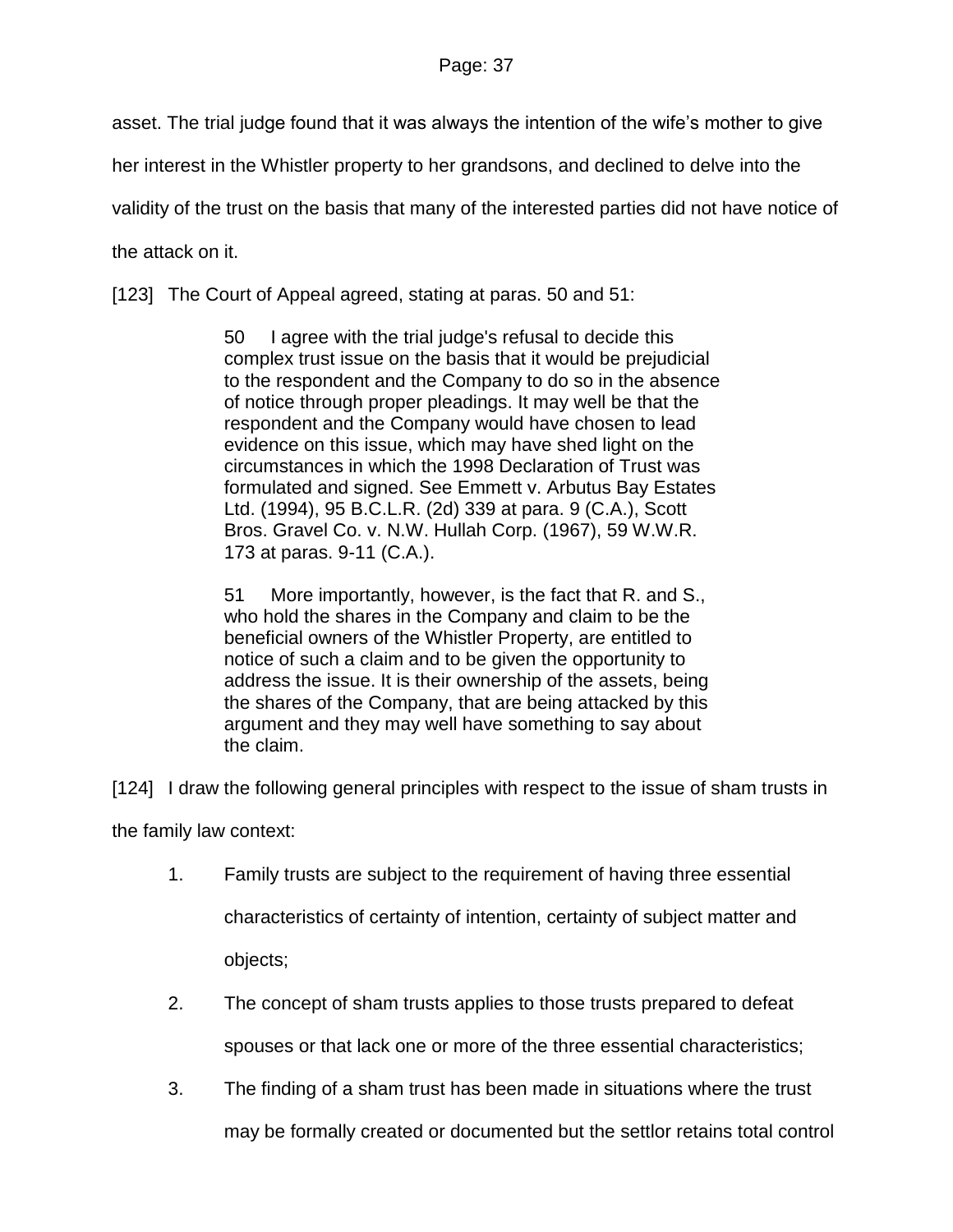and management thereby lacking the intent to transfer the asset to a trustee;

- 4. Courts are reluctant to strike down family trusts that have been operating prior to the separation of the spouses, even in circumstances where the settlor retains considerable control, as they have a history or track record; and
- 5. Courts are reluctant to strike down family trusts that have a history and track record particularly where some of the beneficiaries have not been notified of the application to strike down the trust which may affect their interests.

[125] Counsel for the Wife submits that the Norman McIntyre Trust is a sham. There are a number of factors that support this submission:

- 1. There has never been a payment to the children, or on behalf of the children since the trust was created on January 27, 2006, despite the opportunity to draw on it to send a child to Pearson College;
- 2. The Trustee has never opened a trust bank account, although he did open a bank account in his own name which he intended to convert to a trust account but had not done so at the time of trial;
- 3. The Husband and the Trustee are close friends and kept the details and even the existence of the trust a secret until the 2009 examination of the Husband;
- 4. No financial statements for the trust have been produced;
- 5. The trust document was not disclosed to the Wife, a beneficiary, until she requested a copy in February 2013;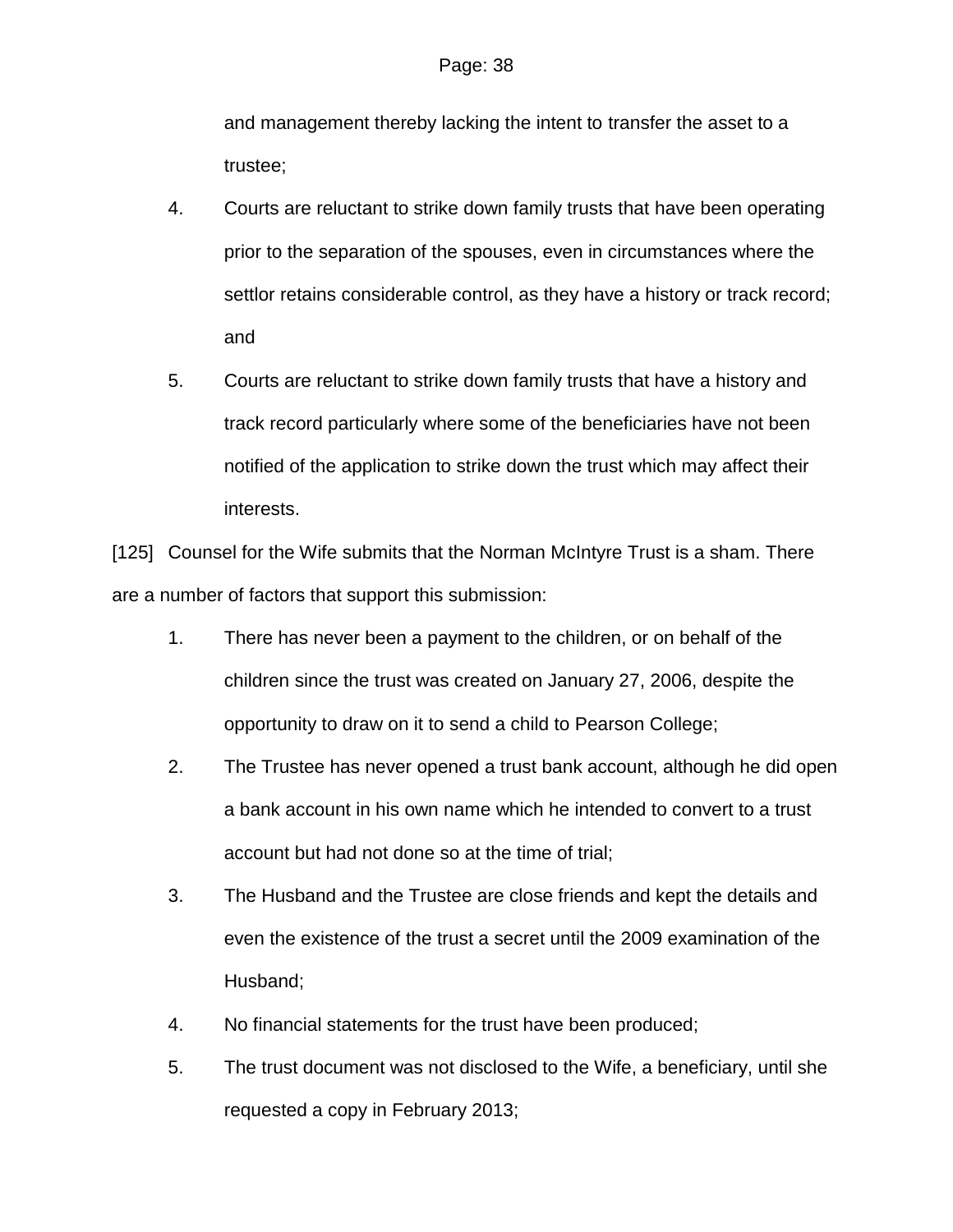- 6. The Trust document was backdated to January 21, 2006, but was actually signed in 2008;
- 7. Neither the Husband nor the trustee can explain why there are clauses granting the trustee diminished liability and the power to add additional beneficiaries or the attempt to exclude payments to a beneficiary from his or her "net family property";
- 8. The trustee carried a cheque for \$700,000 in his pocket for six months during the pre-trial Judicial Settlement Conferences and the early months of trial;
- 9. Although the Husband's father is the settlor, it was the Husband that made a shareholder's loan to 39055 that was not repaid until July 2012.

[126] The "sham" quality of the trust can also be inferred from the secrecy surrounding the creation of the trust suggesting that it was less a real trust and more a means to deprive the Wife of her share of family assets.

[127] On the other hand, there are a number of factors which tend to support the validity of the trust:

- 1. The e-mail to Greg Fekete, the trust lawyer, dated January 27, 2006, confirmed that the trust was created before the separation on December 12, 2006;
- 2. The 1,000 Class A common shares of 39055 were issued to the trustee on January 30, 2006;
- 3. the Wife was aware that the Husband wanted to create a trust for the family;
- 4. The Wife was included as a beneficiary two years after separation;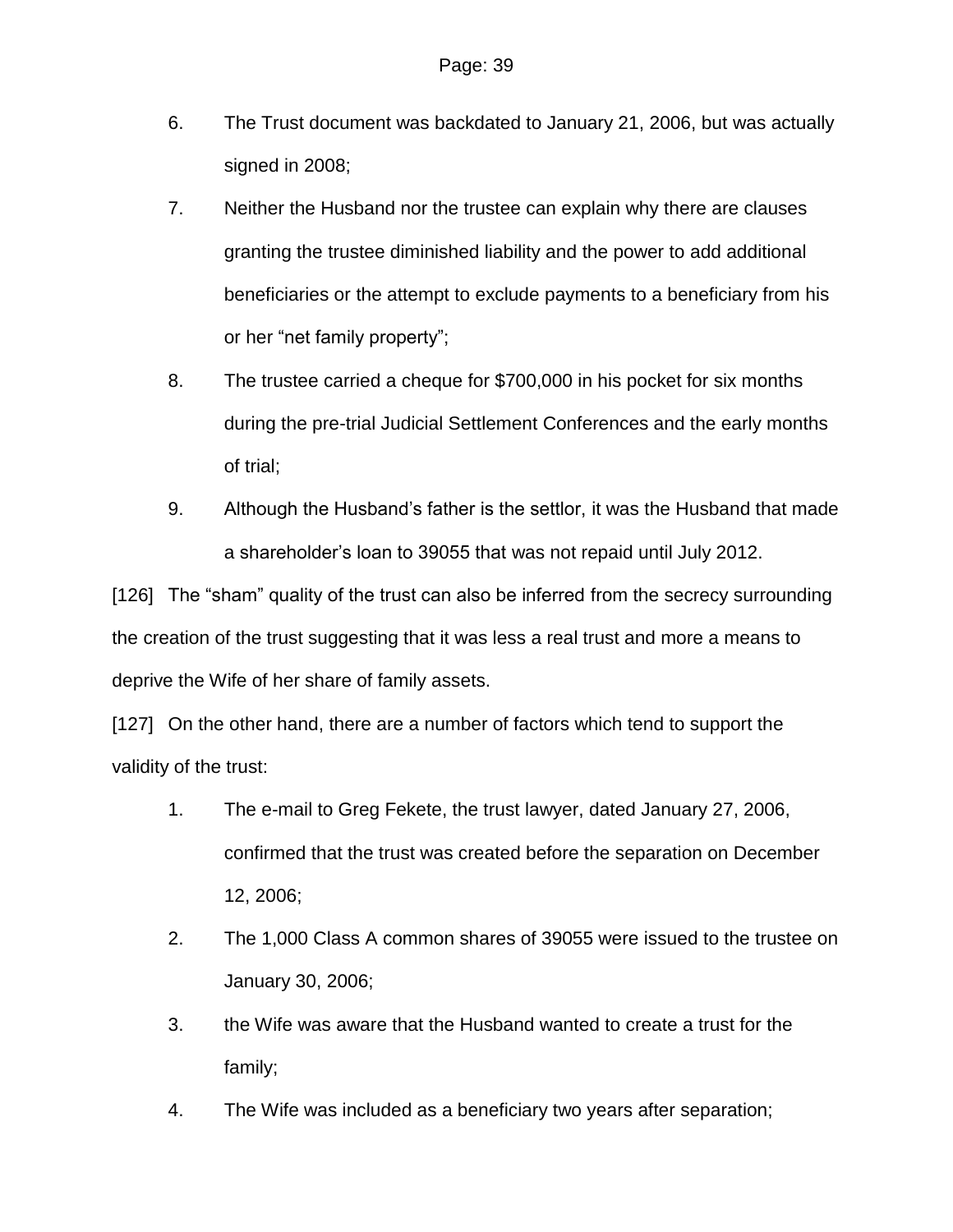- 5. The drafting of the trust document was requested on January 27, 2006, although it was not prepared until 2008;
- 6. The trustee filed a trust return with the Canada Revenue Agency;

[128] I also have to consider that the children, who are beneficiaries, did not receive any notice that the validity of the trust is in issue.

[129] If the trust is declared to be invalid, the trust property reverts back to the settlor, the Husband's father on behalf of the C. Group of Companies, although his participation in the trust appears to be minimal. The evidence, in my view, supports the fact that the Husband and Norman McIntyre were instrumental in creating the trust. It was the Husband who named it the Norman McIntyre Trust and the Husband was the person that Norman McIntyre reported to during the creation of the trust. The use of the Husband's father signature as settlor was more pro forma to give the trust the appearance of not being entirely at the instigation of the Husband.

[130] These circumstances do not compare favourably to the valid trusts considered in the caselaw. The *Anderson* and *E.J.R. v. K.D.A*. cases are factually quite distinguishable from the case at bar for the following reasons:

- 1. The Norman McIntyre Trust was not created early in the marriage for the benefit of the family and children;
- 2. The Norman McIntyre Trust was created in secrecy and not disclosed to the Wife;
- 3. The asset of the Norman McIntyre Trust was not used for any family purpose in its history from the date of separation to the date of trial.

[131] In other words, this trust does not have the history, full disclosure and benefit for the family as found in *Anderson* and *EJ.R. v. K.D.A.*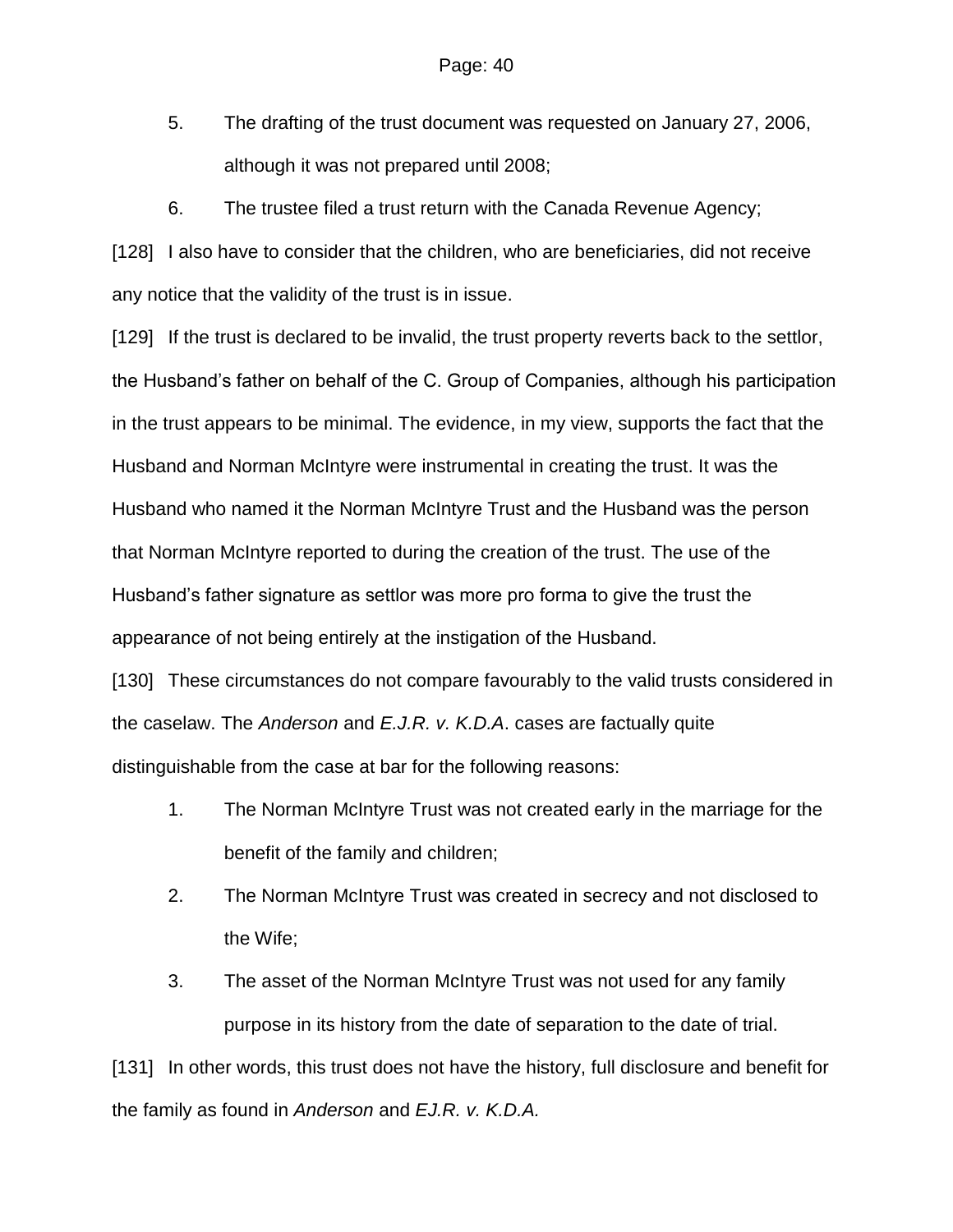[132] Similarly, in *Fisher v. Fisher*, the trust was in existence before the marriage and was quite independently owned by the wife's mother through a corporation and not part of the husband and wife's family assets.

[133] Nevertheless, a declaration that the trust is void, while initially attractive, may have unintended tax consequences. It would deprive the children of their benefit. As well, the Norman McIntyre Trust was created during the marriage before separation, even if the Husband acted in a surreptitious and secretive way. The "sham" attributes arise primarily from the secrecy of the Husband and the trustee in creating and operating the trusts, including the trustee's conduct in not disclosing or cashing a \$700,000 cheque.

[134] I have concluded that the Norman McIntyre Trust should not be declared to be a sham, despite the conduct of the Husband and trustee in keeping the details and financial information from the Wife until she requested a copy of the trust agreement. I find that the Husband and Wife had discussed the issue generally, and it would be unfair to visit the outrageous conduct of the Husband and Norman McIntyre on the children. There are other ways to ensure that the Husband does not unjustly benefit from the trusts and to ensure that the Wife receives an appropriate share.

### **"If and when" order**

[135] Counsel for the Husband submitted that it would be appropriate for the Court to make an "if and when" order so that if the trustee exercises his discretion to distribute income or capital directly or indirectly to the Husband, then he or she will hold 50% of the distribution in trust for the Wife.

[136] The application of an "if and when" order arose in *Grove v. Grove*, [1996] B.C.J. No. 658 (S.C.). There, the husband had a contingent interest in a family trust created by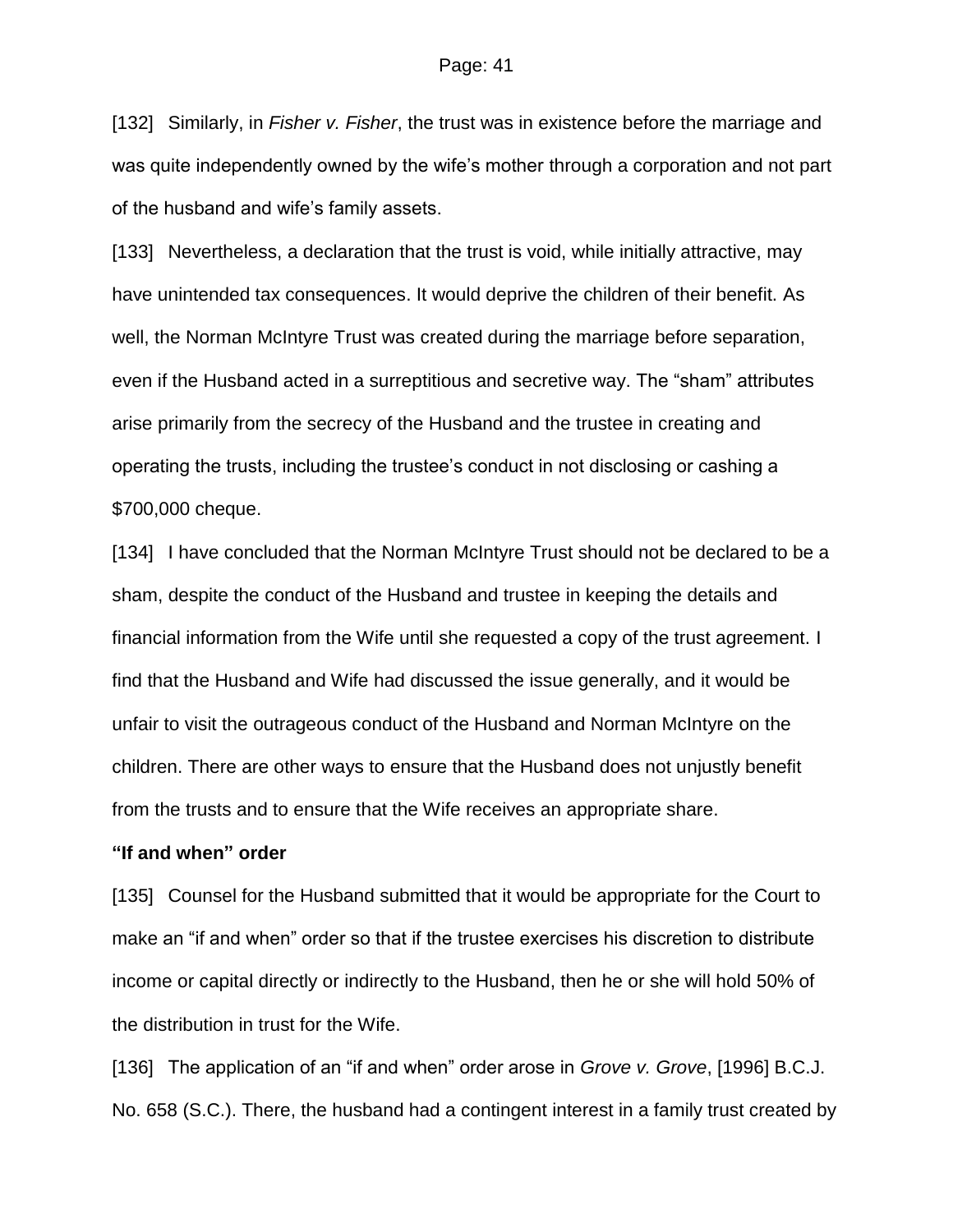his parents for the benefit of the husband, his siblings and their children. The trial judge found it to be a family asset and apportioned the interest in the amount of 80% for the husband and 20% for the wife, despite her having made no contribution to the trust. The court ordered the wife receive her share only upon the husband receiving his share. [137] The application of an "if and when" order in the case at bar has a different purpose. In this case, the Wife has a legitimate concern that the assets of the Norman McIntyre Trust could be distributed to the Husband directly or indirectly or to additional beneficiaries added by the trustee so that she and the children would be disadvantaged. I have concluded that an "if and when" order is appropriate in this situation to ensure that the trustee exercises his trust powers for the benefit of the children. Therefore, I order that if the Husband or additional beneficiaries receive a direct or indirect distribution from the Norman McIntyre Trust, including the \$700,000 dividend paid out in 2013, there must be an equal distribution made to the Wife. I use the term indirect distribution to encompass any situation where the distribution is made to the children and then gifted back to the Husband or another beneficiary. I also order the trustee to give the Wife 30 days' notice of any intended distribution including the name of the beneficiary and the amount to be distributed.

[138] I should add that the trustee has an obligation to provide all beneficiaries with financial statements of 39055 and the trust, as well as CRA filings on an annual basis. I also order the trustee to immediately advise the Wife of the details of the Norman McIntyre Trust bank account. I add that in making these orders, I do so for the protection of the children and the Wife and rely upon the trustee's professional designation and integrity.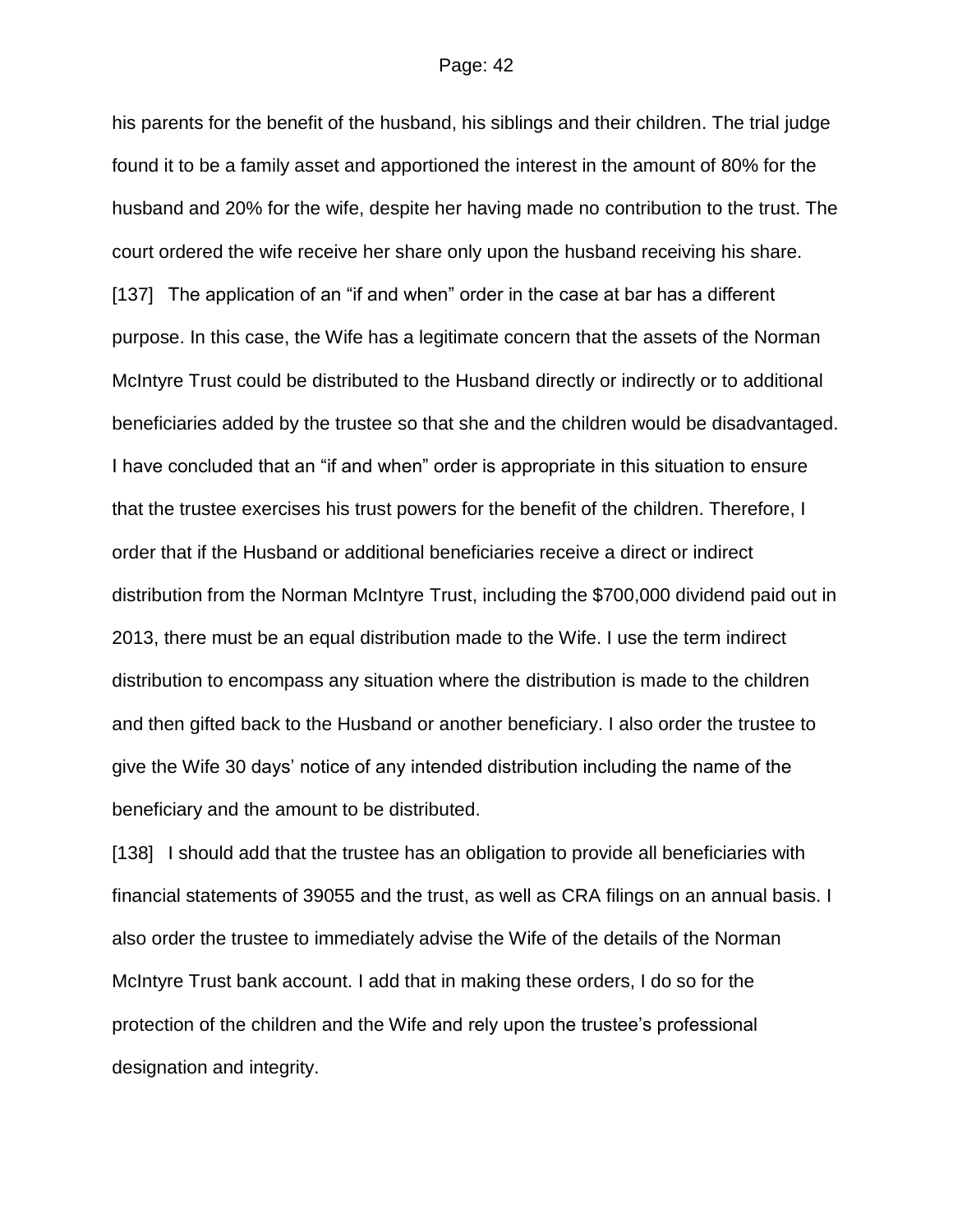[139] The Nahanni Drilling Bare Trust, on the other hand, does not have a trustee to

whom the Husband's shares have been transferred. The trust property remains solely in

the hands of the Husband. The beneficiaries have received no benefit from it, and I

conclude that the true intent was not to create a trust but to prejudice the claim of the

Wife. The certainty of intent is missing and I find that the Nahanni Drilling Bare Trust is

void.

[140] In my view the assets of both trusts, valid or not, are family assets for reasons

that follow. The Norman McIntyre Trust falls under s. 4(b) of the *Act:*

4 In this Part, "family assets" means a family home as determined under Part 2 and property owned by one spouse or both spouses and ordinarily used or enjoyed by both spouses or one or more of their children while the spouses are residing together for shelter or transportation, or for household, educational, recreational, social, or aesthetic purposes, and includes

…

(b) if property owned by a corporation, partnership, or trustee would, if it were owned by a spouse, be a family asset, shares in the corporation or an interest in the partnership or trust owned by the spouse having a market value equal to the value of the benefit the spouse has in respect of the property;

…

See *Tratch v. Tratch* (1981), 30 B.C.L.R. 98 (S.C.), at para. 37.

[141] However, as I have upheld the trust and created an "if and when" order, only the

shareholder's loan of \$158,000 to 39055 needs to be divided equally between the

Husband and the Wife.

[142] With respect to the void Nahanni Drilling Bare Trust, the trust is void and the Wife

shall receive one-half of the value of the Husband's shares at \$342,000, the value

established by Mr. Welsh.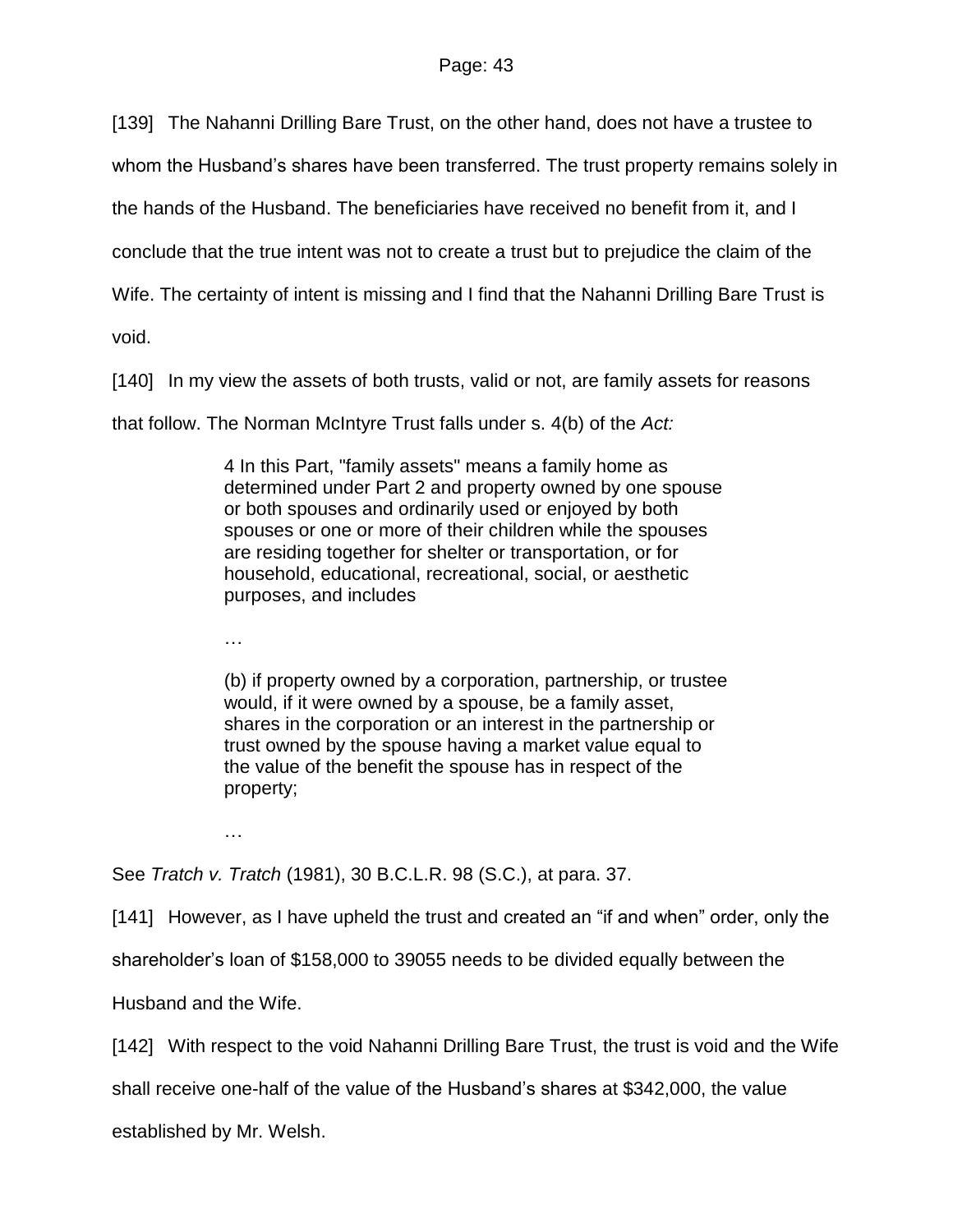## **THE C. GROUP OF COMPANIES**

[143] Another major issue in this trial is the Wife's claim for a share of the Husband's interests in the C. Group of Companies and his shareholder loans in them. As the Husband's shareholding and shareholder loans in the C. Group of Companies are admitted to be a family asset, it is acknowledged that the Wife will receive a share. The dispute is whether changes in the value of these assets between December 12, 2006, and the date of trial make the equal division of family assets inequitable. The value of the C. Group of Companies increased substantially between date of separation and date of trial.

## **Kluane Drilling Limited**

[144] Kluane Drilling provides diamond drilling services for mineral exploration companies in the Yukon and internationally. It is managed from Whitehorse but has a significant international focus. It owns three Longyear 38 drills built in 1986 valued at \$50,000 altogether. In 2006, three new drills were built in Whitehorse, valued at \$360,000. The drills are portable and can be transported to remote locations in the Yukon by helicopter or bulldozer.

[145] The drilling business is cyclical and income depends on commodity prices and financing for junior exploration companies. Kluane Drilling is very profitable when commodity prices are strong.

[146] Internationally, Kluane Drilling initially had a joint venture with another drilling company called Energold and had drilling operations in Ecuador, Guatemala, Brazil, Peru and the Dominican Republic with minor operations in Zambia and Vietnam. Neither party was satisfied with the arrangement and in 2006, the international assets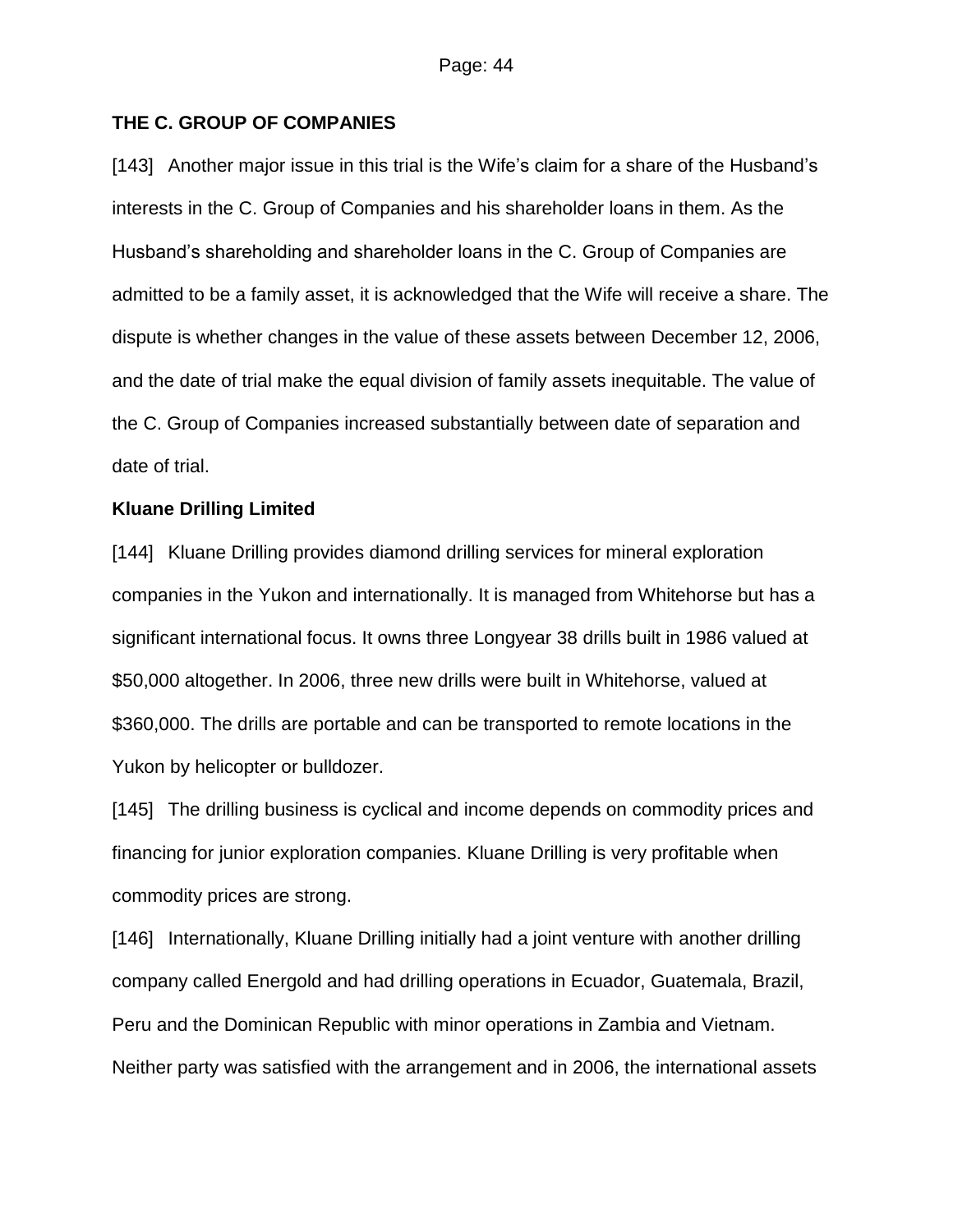were divided up. Kluane Drilling received the Ecuador and Guatemala drilling operations.

[147] To give some perspective of the success of Kluane Drilling, the shareholders' equity was \$6,061,216 as at January 31, 2007, and \$44,130,237 as at January 31, 2013.

### **Nahanni Drilling Ltd.**

[148] Nahanni Drilling, which is primarily owned by Kluane Drilling, was incorporated in 2005 to seek mineral and drilling opportunities in China. It generated revenues in excess of \$4.5 million in 2006, in no small part due to the management of the Husband who travelled an average of 30 – 40 times to China from 2005 to 2009. Most of the Chinese business was generated in the summer of 2006 but has since declined rapidly because of difficulties of operating in China.

## **C. Holdings Ltd.**

[149] C. Holdings is a holding company with no assets except for advances to related companies and common shares of Kluane Drilling and H. C. and Sons.

## **H. C. and Sons Ltd.**

[150] H. C. and Sons is a Yukon-focussed business consisting of gravel and construction operations. It has heavy duty equipment and is wholly owned by C. Holdings. It has an interest in the Peruvian operations of Kluane Drilling and owns industrial real estate in Whitehorse. It is the company built up by the Husband's father. Its shareholders' equity was \$5.12 million as at January 31, 2007, and \$2.17 million as at January 31, 2013, as a result of a capital dividend of \$1.49 million in 2009.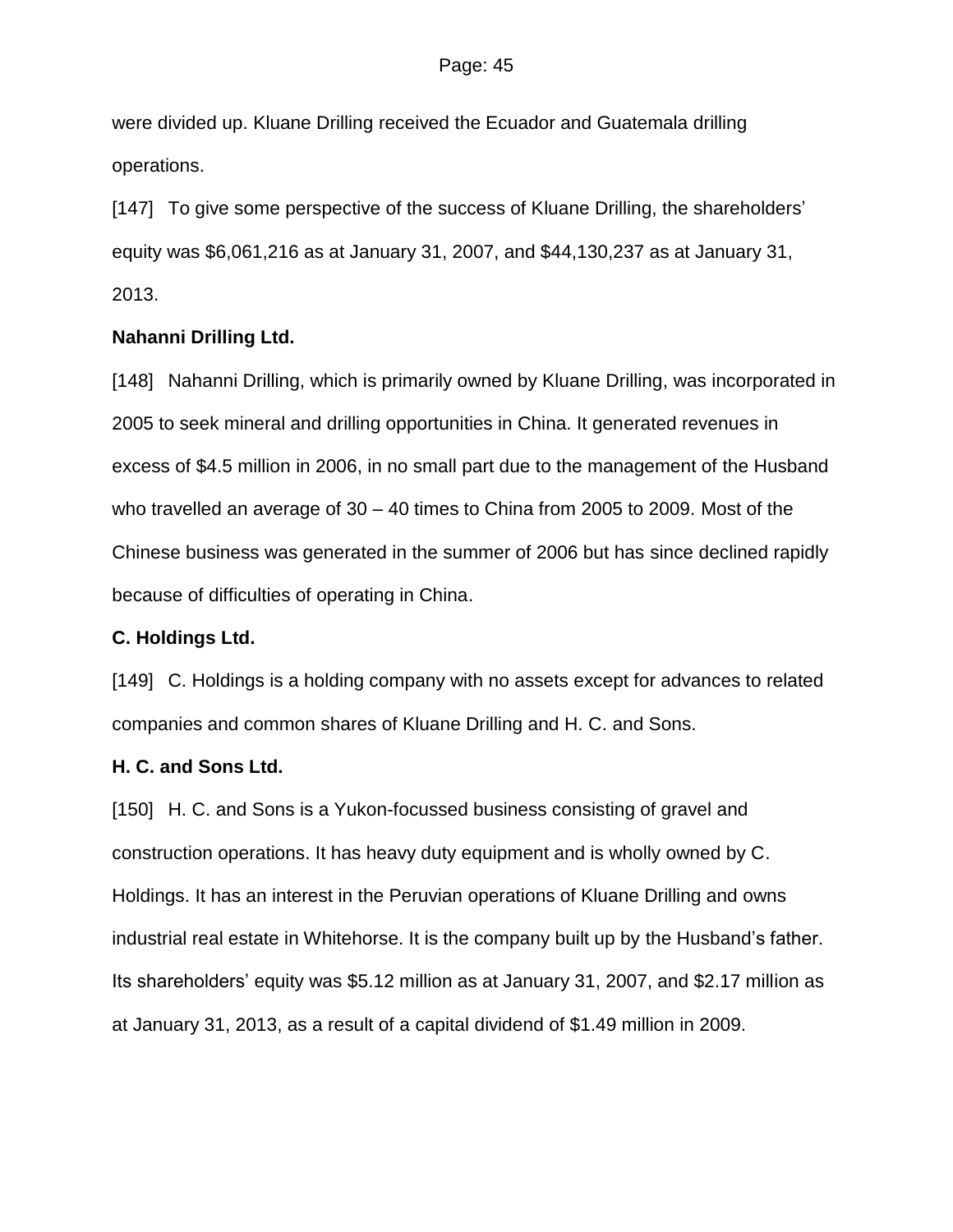# **Loucheux Enterprises Ltd.**

[151] Loucheux Enterprises owns industrial real estate in Whitehorse. It generates most of its income from renting loaders and gravel crushing equipment to other C. companies.

# **Old Crow Industries Ltd.**

[152] Old Crow Industries began as a barite crushing mill and acquired its major asset, a crushing mill in Ross River, in 1997. Barite is used in oil and gas drilling. This corporation is no longer in the barite milling business but rents equipment to other C. companies.

# **Nahanni Paving Ltd.**

[153] Nahanni Paving owns an asphalt plant, asphalt paver, rollers and other assets. It was 50% owned by the family and is not active.

# **THE VALUATION OF THE C. GROUP OF COMPANIES**

[154] Because January 31 is the year-end for most of the companies, January 31,

2007, is a useful reference date for valuation as it is close to the actual separation date

of December 12, 2006. Similarly, I will fix the date of trial value at January 31, 2013.

# **The Husband's management role and minority discount**

[155] There has been some disagreement between the Wife and the Husband as to

the role that the Husband has played in the daily operations and success of the C.

Group of Companies, which is a C. family operation. Mr. Welsh reports that:

The job responsibilities for each […] brother is not clearly defined, but in general terms, [the Husband] oversees the financial and administrative end of the […] businesses. [D.] is on the ground in the Yukon dealing with the operational end of the local contract work. [R.'s] involvement includes opening up the drilling operations in various countries and dealing with issues abroad. Finally, [K.] oversees the gravel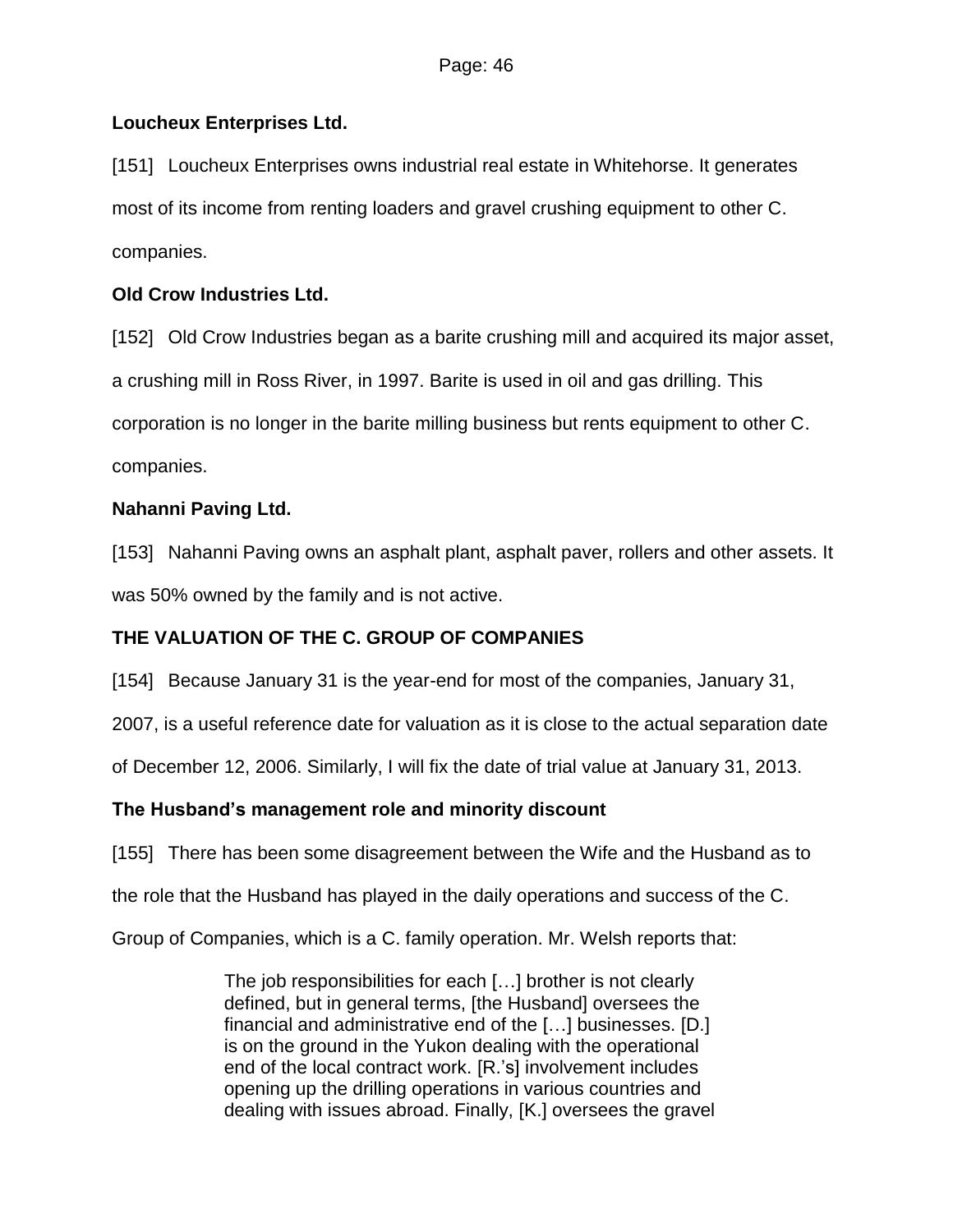hauling business. [J.] was a labourer at one point, but is now involved in the […] businesses at this time.

[156] I find, based on the evidence of the Husband, the Wife, Norman McIntyre and Fraser Roberts that the Husband is the effective leader and manager of the C. Group of Companies. I have no doubt that the Husband's father, who is 79 and resides in Victoria, got the gravel hauling and construction support business going in the early years but now plays more of an advisory role, except perhaps with respect to the corporate reorganization and estate freeze that took place in 2008.

[157] It is the drilling business which has produced remarkable profits, and that has been led by the Husband and his brother, R. It is the Husband who has the education, skills and experience to lead the C. Group of Companies, particularly in its highly successful international drilling business. I accept the Wife's evidence, which is based on her own experience with the C. Group of Companies, that the Husband was the primary directing mind and had the final say in business decisions after family discussion. That is not to diminish the role of the rest of the C. family but simply to find that the Husband was the leader and driving force, which he could not have been without a supportive and involved wife.

[158] This finding is supported by the evidence of Fraser Roberts, the Chief Financial Officer for the C. Group of Companies. He was formerly employed at Price Waterhouse Cooper and moved to the C. Group of Companies in May 2009. He earned a salary of \$140,000 in 2010, a salary and bonus of \$195,416.74 in 2011 and \$150,000 in 2012. As CFO for the C. Group of Companies, he has most contact with the Husband and testified that the Husband would decide if securities should be sold to provide cash for the companies. He described the Husband as "kind of in charge of the day-to-day" operations.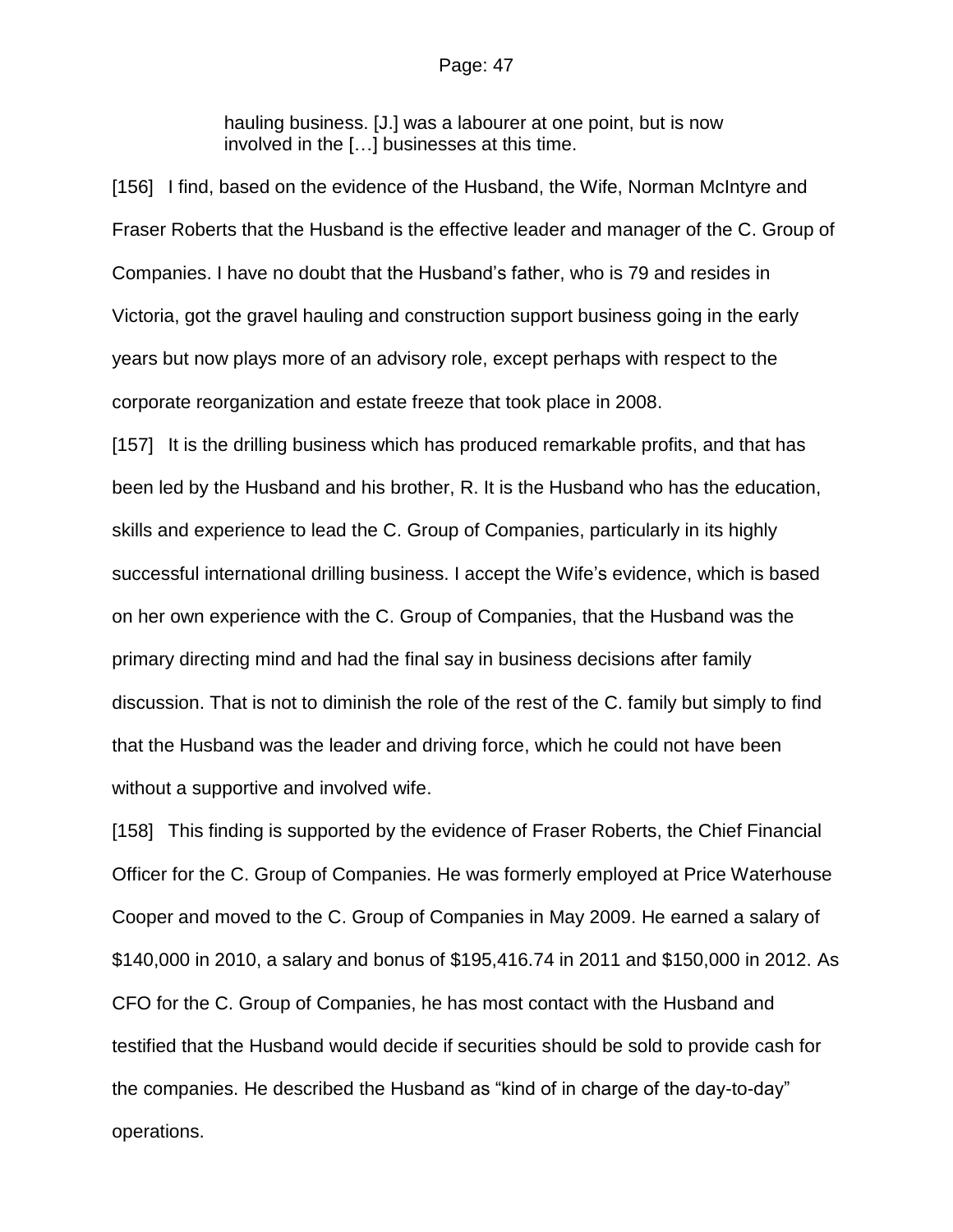[159] Norman McIntyre, the chartered accountant and tax advisor for the C. Group of

Companies has had a long friendship with the Husband from their childhood school

days. In correspondence dated November 26, 2007 to Dan Basso of the Kelowna office

of McIntyre's firm and providing background for the estate freeze, Norman McIntyre

stated as follows:

## Management and family participation

The General Management and overall strategic direction for the company is provided by [the Husband] (46 years old). [The Husband's father] (72 years old) is actively involved in the business operating equipment and providing on the ground management for specific jobs. [The husband's father] participates in the decision making on major issues, but generally leaves the running of the business in the Husband's hands. [D.] and [R.] each work in the business and manage project specific jobs and provide on the ground services. [D.] generally has worked in the quarry/gravel crushing and [R.] is a diamond driller. [D.] and [R.] participate in the larger decisions. [K.] works summers in the Gravel Crushing and construction work around Whitehorse, but does not participate in the decision making. [J.] works in the company in various minor roles, but does not participate in any of the decisions.

[160] In a further e-mail to Dan Basso on December 20, 2007, Norman McIntyre

described the team of advisors listing the Husband as "final decision maker" and "I will

represent the C. family on the team and consult with [the Husband] in the background

on issues."

[161] Part of the tax planning involved the creation of a Barbados company, which was

never brought to fruition. Norman McIntyre wrote a letter dated November 1, 2008, to

the Bank of Nova Scotia in Barbados introducing the Husband as follows:

[The Husband] is a very competent and capable business person. He is largely responsible for corporate strategy, and the financial aspects of the company. [The Husband] has a four year economic degree from the University of Victoria in Canada. He has been one of the primary individuals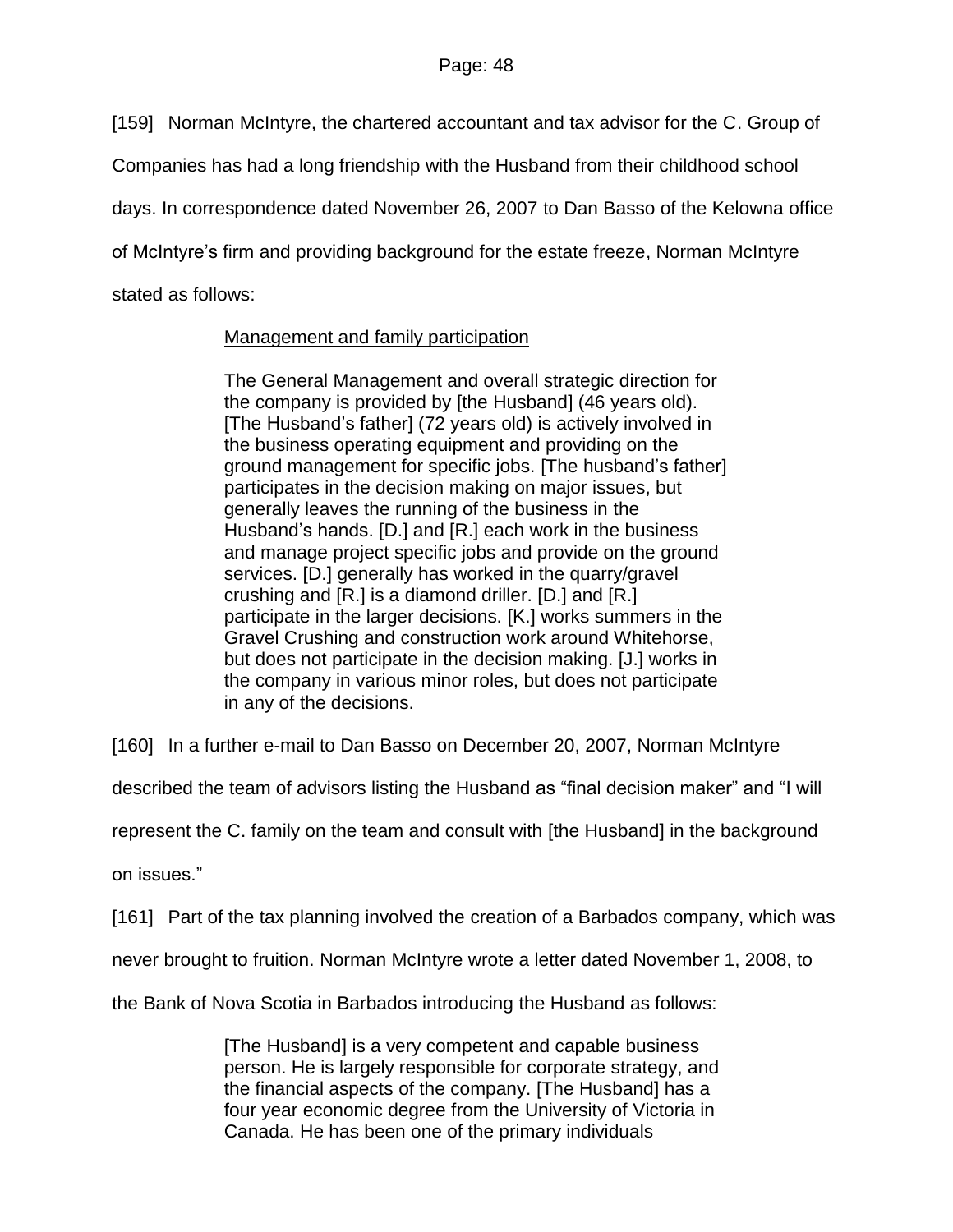responsible for building this international diamond drilling company from revenues of nil at startup in 1987 to revenues in 2008 of approximately \$40,000,000 for the Kluane Group of companies.

[162] Norman McIntyre also referred to C. family decision-making as a "consensus model". While I do not doubt that "consensus" plays an important role in such a successful family business, I nonetheless find that the C. Group of Companies are led by the Husband.

[163] Mr. Welsh has applied a minority discount ranging from 10% to 15% for the

Husband to recognize the fact that he does not control any of the companies and is not

in a position to prevent actions that he does not approve of.

[164] The application of the minority discount recognizes that the Husband has no

power to unilaterally pay dividends or redeem shares. In his evidence, Mr. Welsh

referred to the minority discount as a "discount for lack of marketability".

[165] The result is that in the January 31, 2007 valuation, the valuation of \$1,030,000

to \$1,080,000 drops to a range of \$920,000 to \$970,000 after applying the minority

discount. Support for the application of a minority discount is found in *Balcerzak v.* 

*Balcerzak* (1988), 41 R.F.L. (4<sup>th</sup>) 13 (Ont. Gen. Div.), and *Guckert v. Koncrete* 

*Construction Ltd.*, 2009 SKQB 484. In *Balcerzak*, at para. 29, the Court stated:

… I do not consider that the discount should be very high where all of the other shareholders hold similar minority interests, particularly where the shareholders are a close family unit that have worked together for many years and will probably continue to do so for many years to come. …

[166] On the other hand, Mr. Goodburn, the chartered accountant and business valuator retained by the Wife, stated that he has stopped making minority discount assessments and now leaves it to the courts. He stated that he is a business valuator and he is not an expert at judging past or future family behaviour.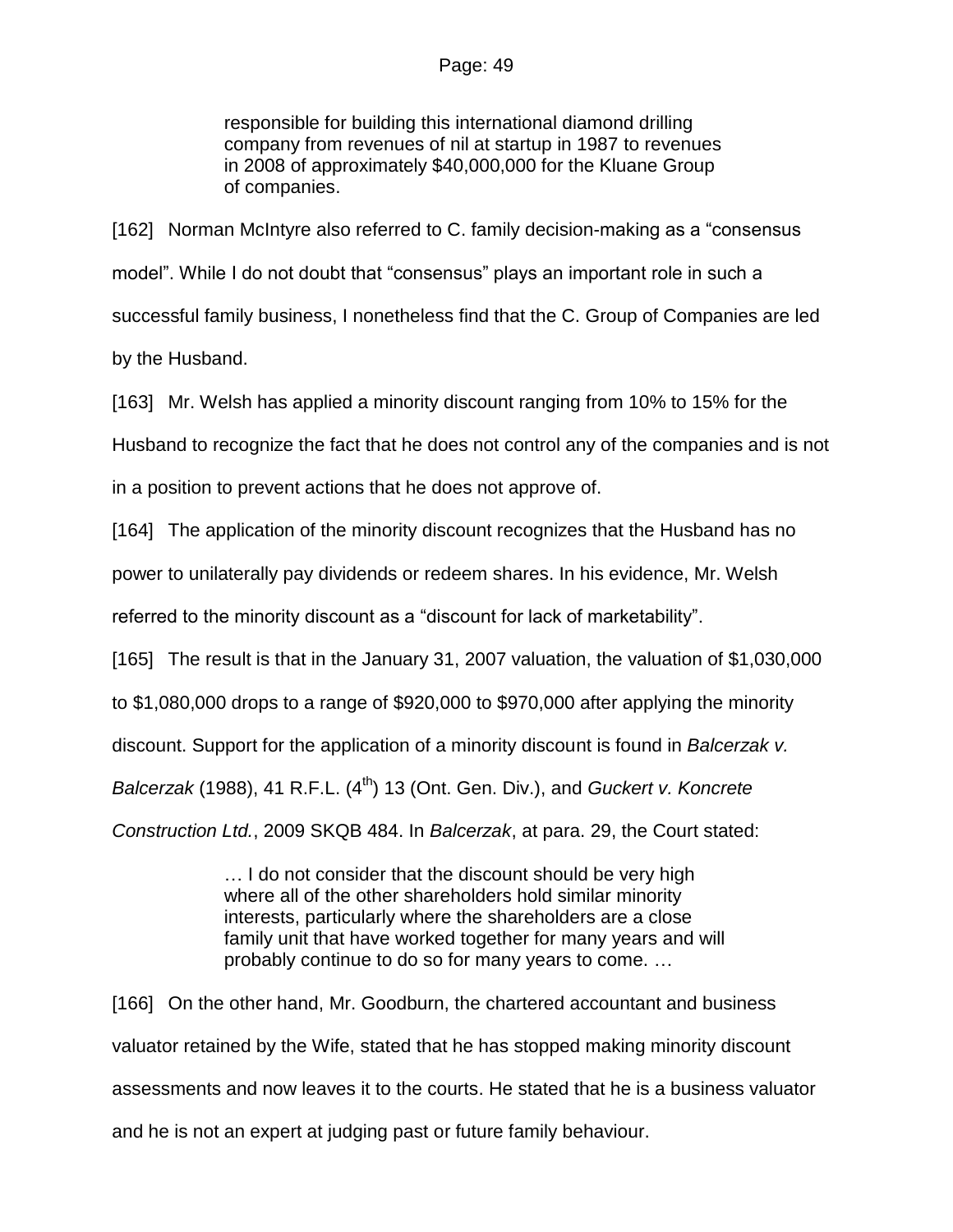[167] I also note that the authors of *Financial Principles of Family Law* take the

following view at p. 7-17:

(d) Family Control/Group Control

It is generally accepted that when a shareholder is part of a group of shareholders who have historically acted in concert to their mutual benefit, and will likely continue to do so, including eventually selling their collective interests together, no minority discount is appropriate.

The Canada Customs and Revenue Agency (CCRA, formerly Revenue Canada) has acknowledged that in cases where a taxpayer is a minority shareholder but other family members hold a sufficient number of shares to all form a control group, a minority discount is not appropriate. …

[168] In my view, the application of a minority discount is not appropriate for this

business valuation in the context of this family business. The concept of applying a

minority discount on a notional sale that is not even a consideration is inappropriate.

The Husband is the effective manager and leader of the C. Group of Companies. The

family has historically operated on a consensus model, however the Husband has been

described as "the final decision-maker" in the estate freeze and he is a trustee of the C.

Family Trust that has been created in the process.

[169] I am of the view that factually and conceptually, the application of a minority

discount is not appropriate.

## **The Valuation Report**

[170] The Valuation Report dated July 12, 2012, was prepared for "matrimonial" purposes" by Douglas Welsh at a cost of approximately \$133,000 paid by Kluane Drilling Ltd.. This date is six years after the deemed date of valuation and four years after the valuation provided for the estate freeze.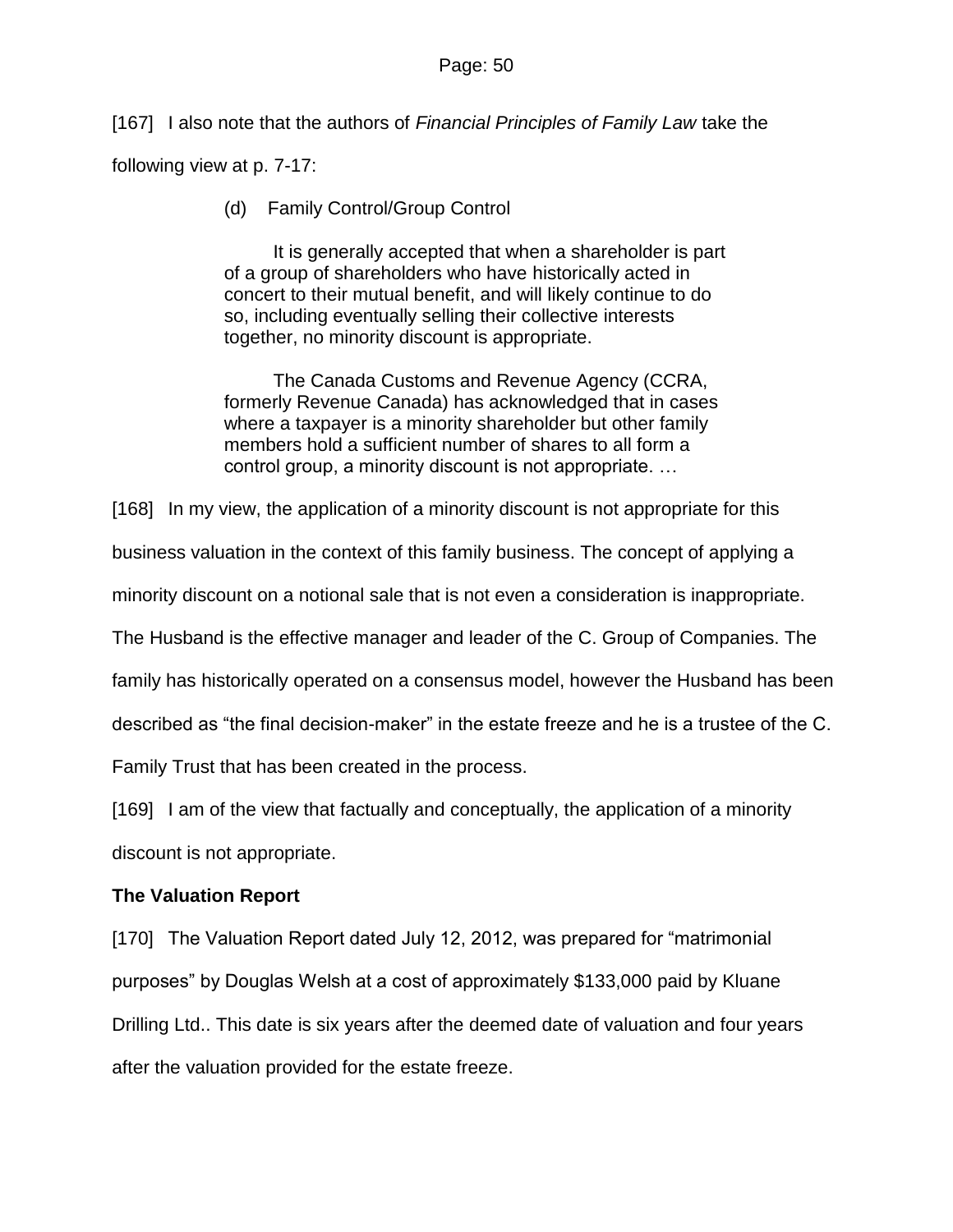[171] There are three types of reports recommended by the Canadian Institute of chartered Business Evaluators: the Comprehensive Valuation Report, Estimate Valuation Report and the Calculation Valuation Report. The Comprehensive Valuation Report provides the highest level of assurance and the Calculation Valuation Report provides the lowest level of assurance.

[172] This Valuation Report is an Estimate Valuation Report "that is based on limited review, analysis and corroboration of relevant information."

[173] The Valuation Report considers the Husband's shareholder loans of \$600,058 to be in addition to the value of his shareholdings in the C. Group of Companies.

[174] The conclusions of the Valuation Report as to fair market value are not based upon the highest price in an open or unrestricted market between informed and prudent parties acting at arm's length. Rather, the estimate of fair market value of the shares of the C. Group of Companies is viewed in the context of a notional marketplace. The Valuation Report also has regard to factors that include external industry and economic conditions such as historical gold prices, publicly-available information on mining operations and economic industry and industry conditions. The Clark Group have had discussions with the Husband and Norman McIntyre regarding the history and nature of the operations of the C. Group of Companies.

[175] Major assumptions relied upon in the Valuation Report are:

- 1. That the combined market rate of salaries provided by the family members approximates market value; and
- 2. The market value of capital assets estimated by the Husband and Norman McIntyre is materially accurate.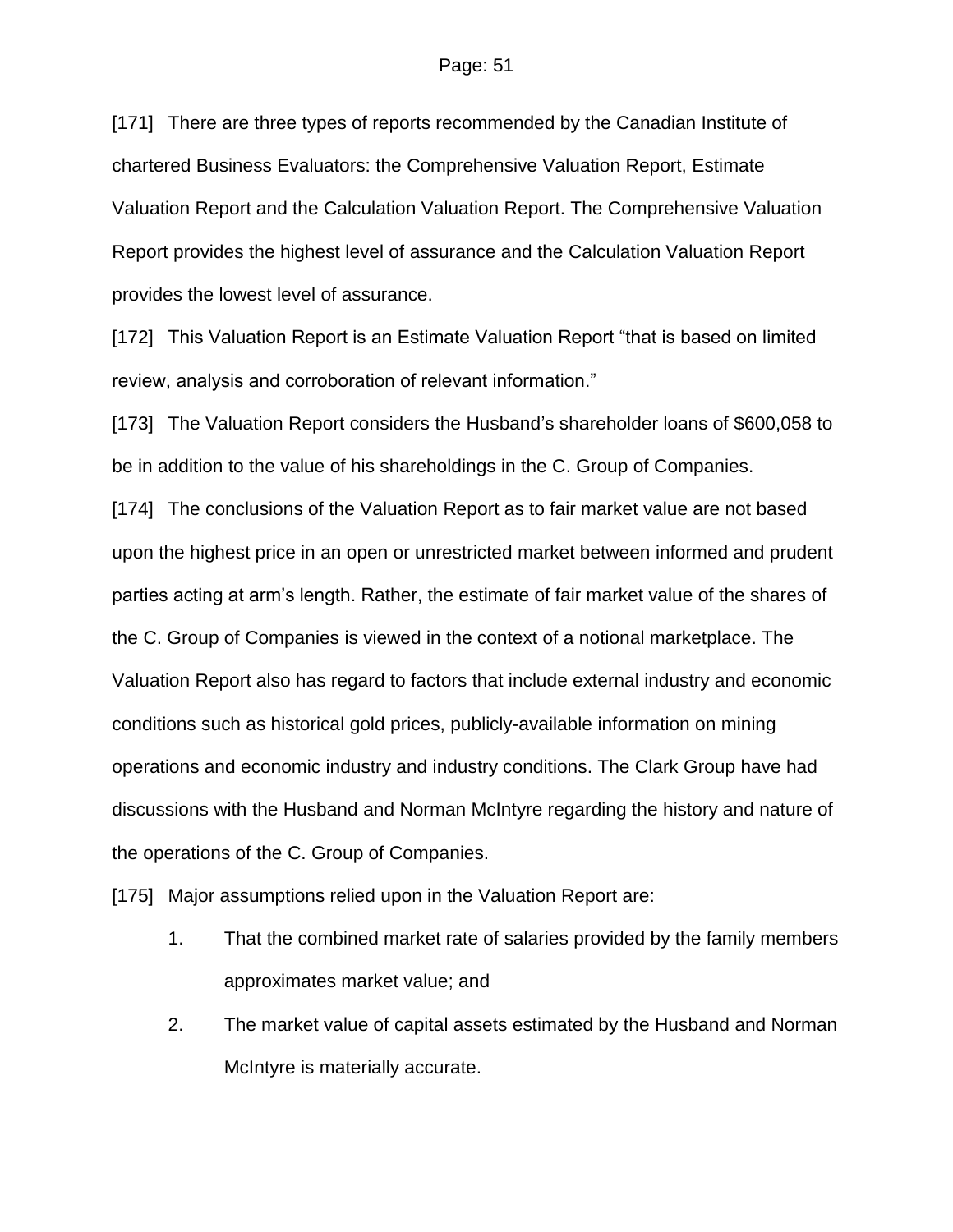[176] The Valuation Report has "not attempted to verify independently the accuracy or completeness of any such information, representations or warranties." Should the assumptions or representations made by the C. Group and their management not be accurate, Douglas Welsh says the conclusions could be "significantly different." [177] In the Summary of Valuation Calculations, Douglas Welsh divided the C. Group of Companies into two categories: the drilling companies and the asset-based companies.

### **The drilling companies' discounted cash flow**

[178] The drilling companies are Kluane Drilling (Canada and International) and Nahanni Drilling (Chinese operations). Mr. Welsh valued the drilling operations as going concerns using discounted cash flow ("DCF") method. The DCF analysis involves forecasting the relevant cash flow stream over a certain period and then discounting that stream back to present value at an appropriate discount rate. Mr. Welsh stated that the forecast of future cash flows for the drilling companies was based on projected pretax earnings provided by C. Group management with the assistance of Mr. McIntyre. Mr. Welsh applied a range from a low discount rate of 33% and a high discount rate of 44%.

[179] Douglas Welsh was retained in the summer of 2008. That date coincides with the completion of the estate freeze which also involved the valuation of the C. Group of Companies. There does not appear to have been any communication between the estate freeze team and Douglas Welsh, although the Husband and Norman McIntyre were directly involved in both valuations.

[180] Douglas Welsh visited Whitehorse in 2010 to get to know the businesses and see the assets. He testified that after that time "nothing really happened very much." He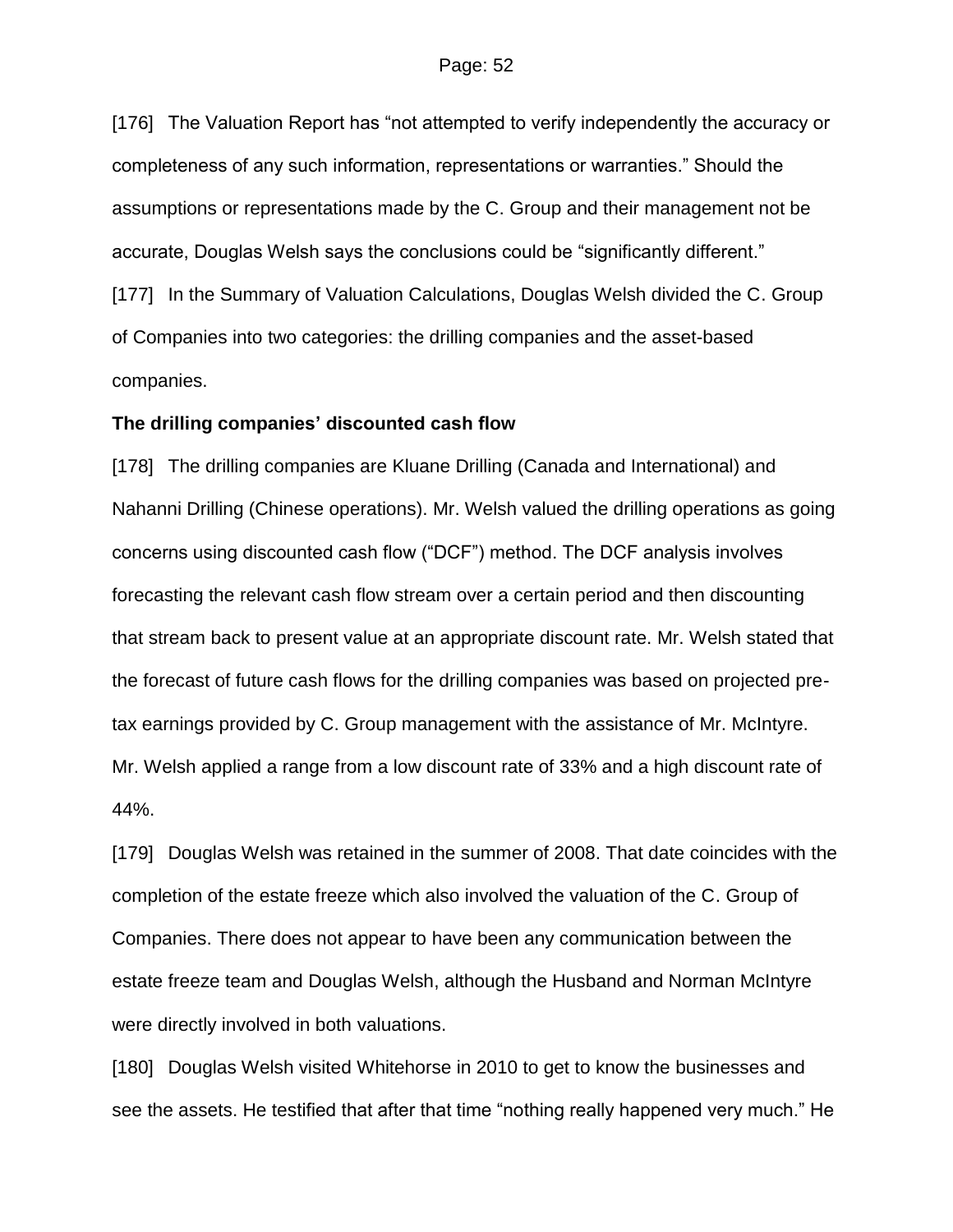said that after the trip they left a fairly detailed list of information that was needed "and from that point we were waiting for information."

[181] In July or August 2011, Mr. Welsh received the next block of responses to his detailed list of questions and had come to conclusions on the five asset-based companies consisting of Loucheux, Old Crow, C. Holdings, H. C. and Sons, and Nahanni Paving.

[182] However, Mr. Welsh wanted to value the drilling-based companies based on earnings or cash flow that was being generated by Kluane Drilling and Nahanni Drilling. But in the summer of 2011, in his words, "the file just stalled". Norman McIntyre was the prime contact person. Mr. Welsh said he did not receive the forecast for the drilling companies until the spring of 2012. The draft report followed in May 2012. Mr. Welsh was not given any explanation for the delay in 2012 but has subsequently been informed that Mr. McIntyre's wife was ill with cancer.

[183] A further complicating factor in the preparation of the Valuation Report was that financial and tax information before January 1, 2007 was prepared by Ernst and Young for Energold and Kluane Drilling International. Norman McIntyre had the difficult task of determining the source of those entries for a reorganization that took place five years before. However, that task would have to have been addressed in the 2008 estate freeze as well.

[184] Mr. Welsh chose to do an earnings-based or cash flow analysis because both drilling companies were capable of generating a very decent return. That analysis requires historical cash flow and taking that cash flow into the future and then bringing those cash flows back to the valuation date using a discount.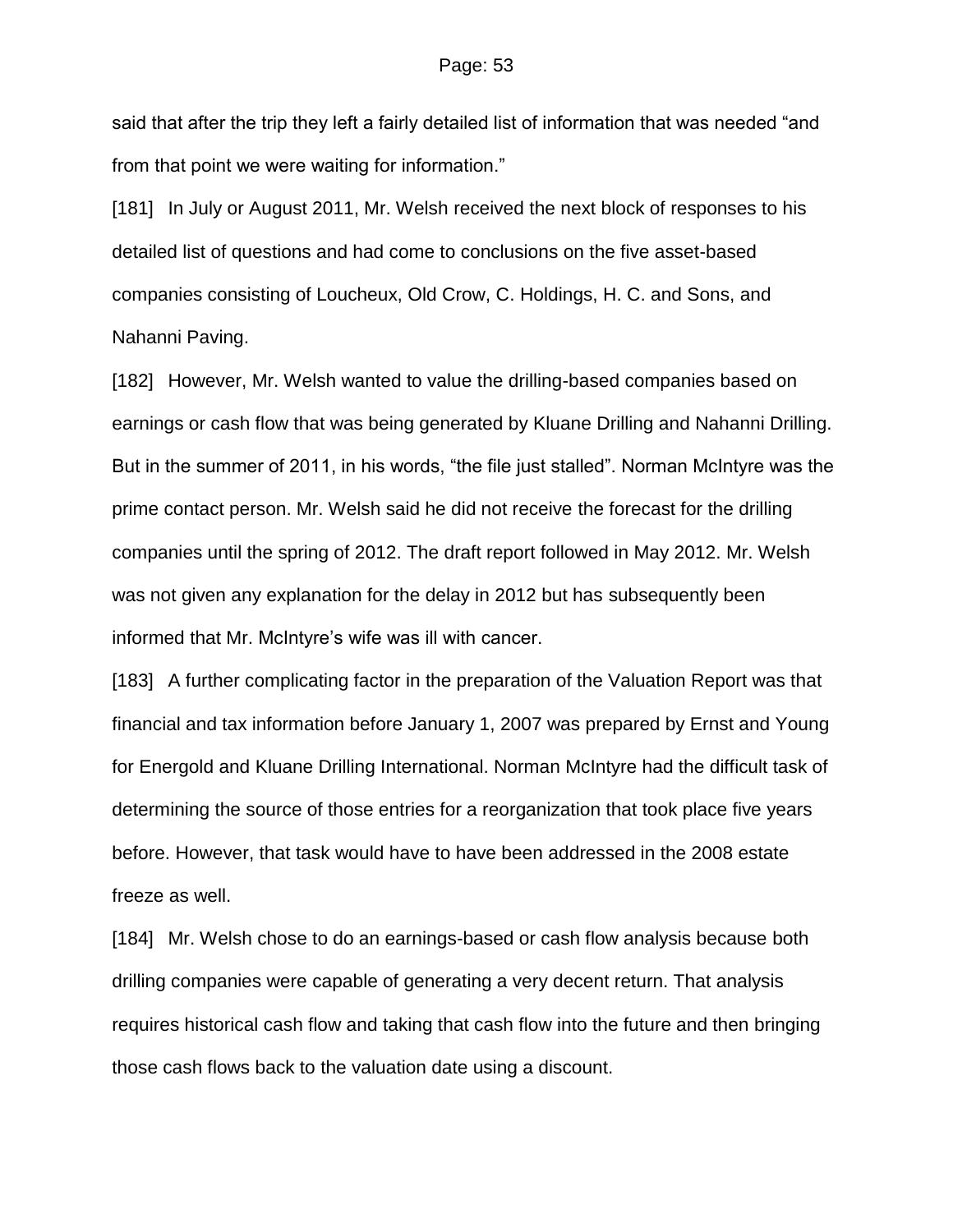## **The \$2.8 million error**

[185] Chris Goodburn is a chartered accountant and chartered business valuator retained by counsel for the Wife to review the Valuation Report prepared by Douglas Welsh.

[186] On October 18, 2012, Mr. Goodburn e-mailed Mr. Welsh to point out that a receivable due to Kluane Drilling from Kluane International Drilling Ltd. in the amount of \$3,278,548 was not accounted for.

[187] On November 5, 2012, Mr. Welsh filed an amendment to the Valuation Report indicating that only \$463,351 of the receivable should have been written off. The result was a \$2.8 million error in the value of Kluane Drilling.

[188] This resulted in an amendment to the Valuation Report increasing the aggregate fair market value of the Husband's interest in the C. Group of Companies to a value ranging from \$1,030,000 to \$1,080,000.

[189] The amendment also indicated a shareholder's loan of \$102,564 owing from Kluane Drilling to the Wife, which had previously been omitted in the valuation. It is acknowledged that the Wife is not a shareholder but, in any event, this has been treated as owing to the Wife.

## **The barite mill**

[190] Old Crow Industries owned a barite mill in Ross River, Yukon. The barite mill was not appraised but valued by Mr. McIntyre, Mr. Roberts and the Husband in the spring of 2011 at a value of \$372,000 with other mill equipment. This value was relied upon by Douglas Welsh in the Valuation Report dated July 12, 2012, and his amended Valuation Report of November 5, 2012.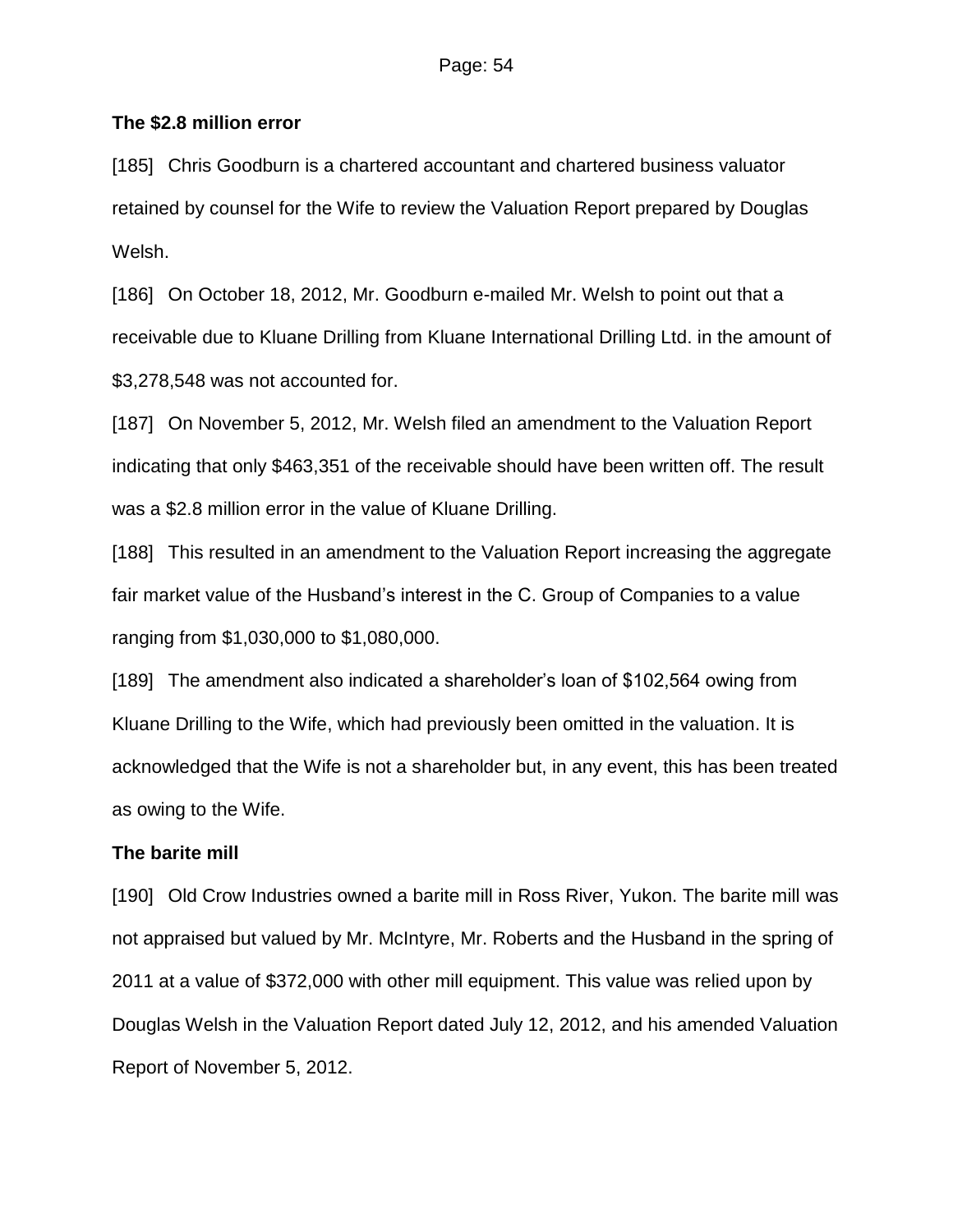[191] In fact, the barite mill sold on September 30, 2011, for \$700,000. This was not disclosed by the Husband to Douglas Welsh until Sunday, November 24, 2013, the evening before his testimony was presented in Court. Douglas Welsh accepted the Husband's explanation for the increase in value as a unique opportunity without doing any independent investigation of the purchase. The increase in sale value was not reflected in the ultimate valuation of the Husband's interest in the C. Group of Companies.

## **The value of the Husband's interest in the C. Group of Companies**

[192] I have a number of concerns that lead me to doubt the accuracy of the valuations in the Valuation Report.

[193] The first concern goes to the very premise of the Valuation Report in assuming the accuracy of the market value of capital assets estimated by the Husband and Norman McIntyre without any attempt to independently verify the accuracy or completeness of that information. The financial information provided by the Husband and Norman McIntyre, upon which the Valuation Report is based, is extensive, including:

- A detailed list of capital assets for each C. Group of Company;
- The estimated fair market value for these capital assets;
- The revenue by client for Kluane Drilling and Nahanni Drilling
- Projections of income for Kluane Drilling's Canadian operations and Nahanni Drilling Chinese operations.

[194] Having found the credibility of the Husband and Norman McIntyre to be wanting, the reliance of Douglas Welsh on their estimates casts doubt on the valuation that he gives to the Husband's interest. This point was clearly demonstrated when the barite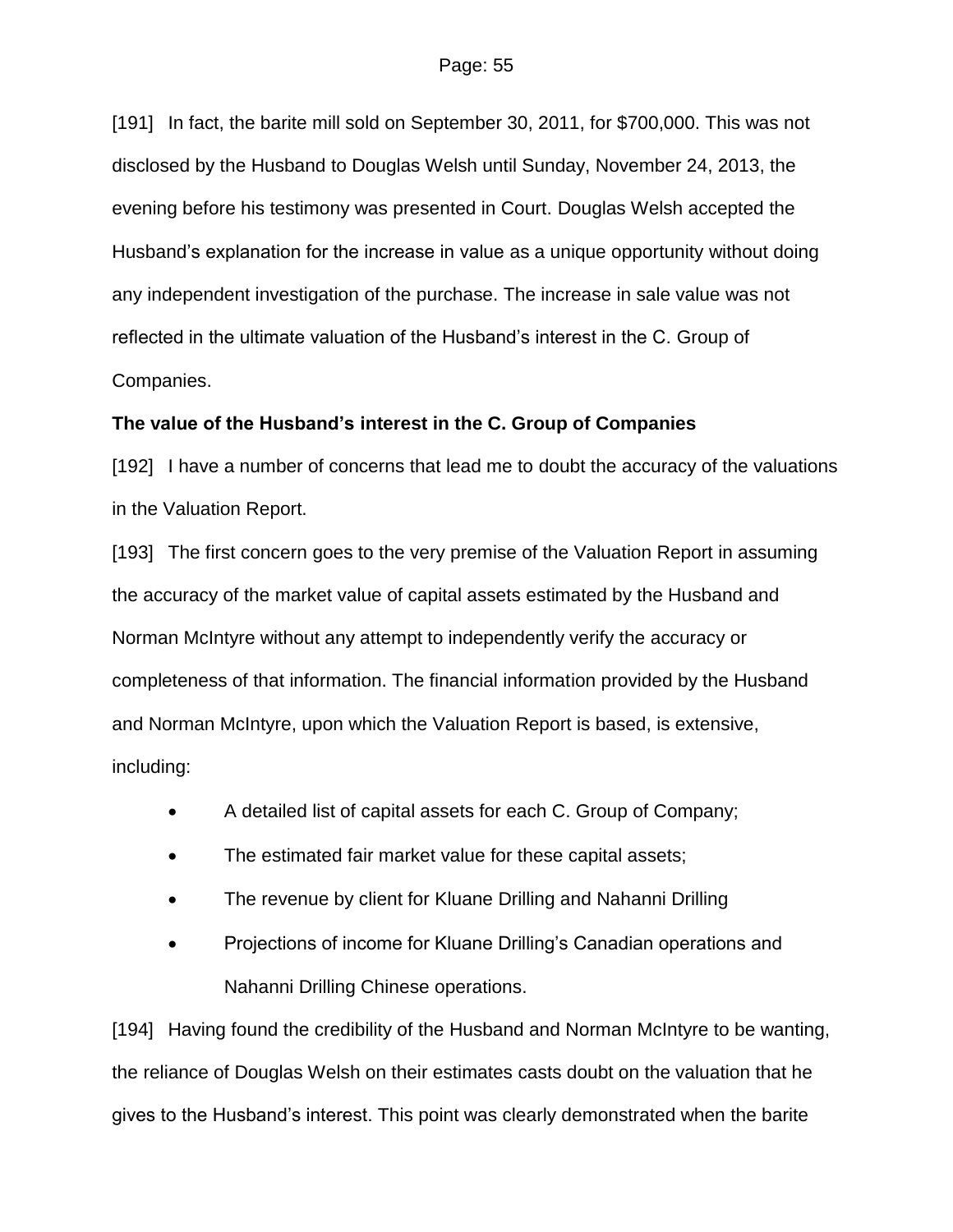mill, valued at \$372,000 with mill equipment sold for \$700,000 before the Valuation Report was prepared. Mr. Welsh was not advised of the sale, and when he was advised on the eve of trial, he accepted the explanation of his client without any independent verification. It is one thing to write a report assuming your client's values to be accurate, it is quite another to make no investigation when confronted with a significantly different value.

[195] Secondly, the \$2.8 million error is very significant and would not have been revealed but for the review of Mr. Goodburn.

[196] Thirdly, the cash flow analysis is based upon Norman McIntyre's values and the Court has little confidence in the accuracy of those numbers. Mr. McIntyre, as demonstrated by his conduct with the Norman McIntyre Trust, in addition to being a tax and business advisor, is a long-time friend and advocate for the Husband. [197] Finally, Mr. Welsh's reliance upon Mr. McIntyre for his purported legal opinion on the interpretation of the McIntyre Trust leads me to question his objectivity and independence. To paraphrase Finch J. in *Vancouver Community College v. Phillips Barratt* (1988), 26 B.C.L.R. (2d) 296 (S.C.), at paras. 305 and 306, the Valuation Report has become partisan and unfair, and I view it essentially as Mr. McIntyre's opinion advanced through an expert.

[198] It is, however, the only valuation I have. Following Mr. Welsh's analysis and rejecting the minority discount factor because of the Husband's leadership role in the C. Group of Companies, the valuation of the Husband's interest in the C. Group of Companies is at least \$1,080,000 and the Wife's share would be \$540,000. In my view, this is a low evaluation given the concerns I have just noted.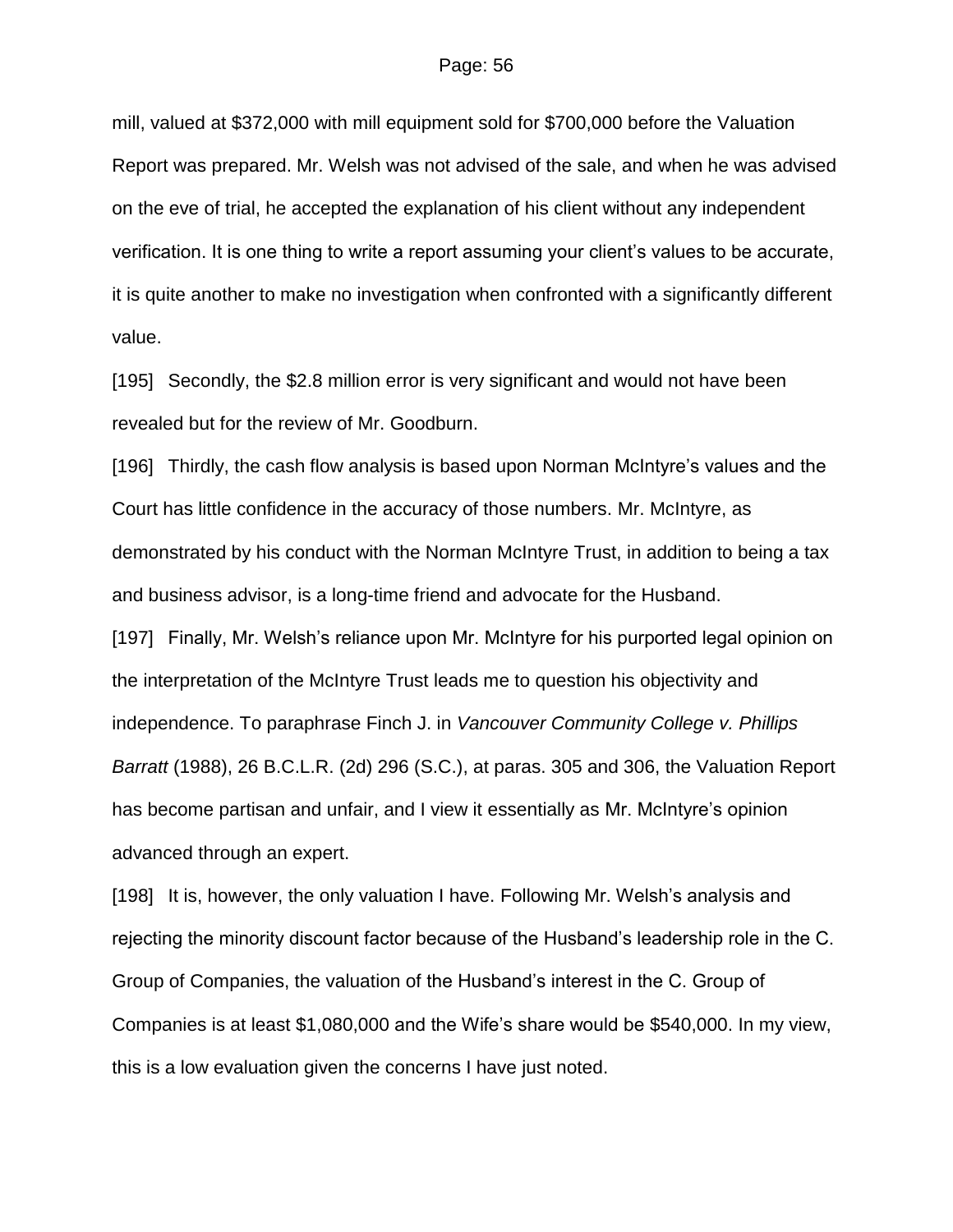## **REMAINING FAMILY ASSETS**

## **Shareholder loans**

[199] It is also significant that, in addition to the Husband's shareholdings in the C. Group of Companies, he held the following shareholder loans from these companies as at January 31, 2007:

| $\bullet$ | <b>Kluane Drilling</b>     | \$286,640 |
|-----------|----------------------------|-----------|
| $\bullet$ | <b>H. C. &amp; Sons</b>    | \$144,753 |
| $\bullet$ | Loucheux                   | \$27,358  |
| $\bullet$ | <b>Old Crow Industries</b> | \$3,296   |
|           | Nahanni Paving             | \$29,111  |
|           | 39055                      | \$108,900 |
|           | Total                      | \$600,058 |

[200] The shareholder's loans are agreed to be family assets. The Wife's shareholder loan to Kluane Drilling must also be included so the total value of shareholder loans is \$702,622.

## **Family Home**

[201] The Family Home was purchased and constructed by the Husband in the late 1980s at a cost of \$115,000. The Husband and Wife lived in the Family Home for 10 years while they raised their children. The Wife and Husband both contributed to the maintenance and improvement of the Family Home and I have found that the Wife did the vast majority of the care and upbringing of the children.

[202] The value of the Family Home at date of separation was \$224,000 and the Husband has resided there since separation without occupation rent, which the Wife says would be \$2,000 per month. I view the Husband's offer that the Wife could reside at the house without her new mate as somewhat disingenuous.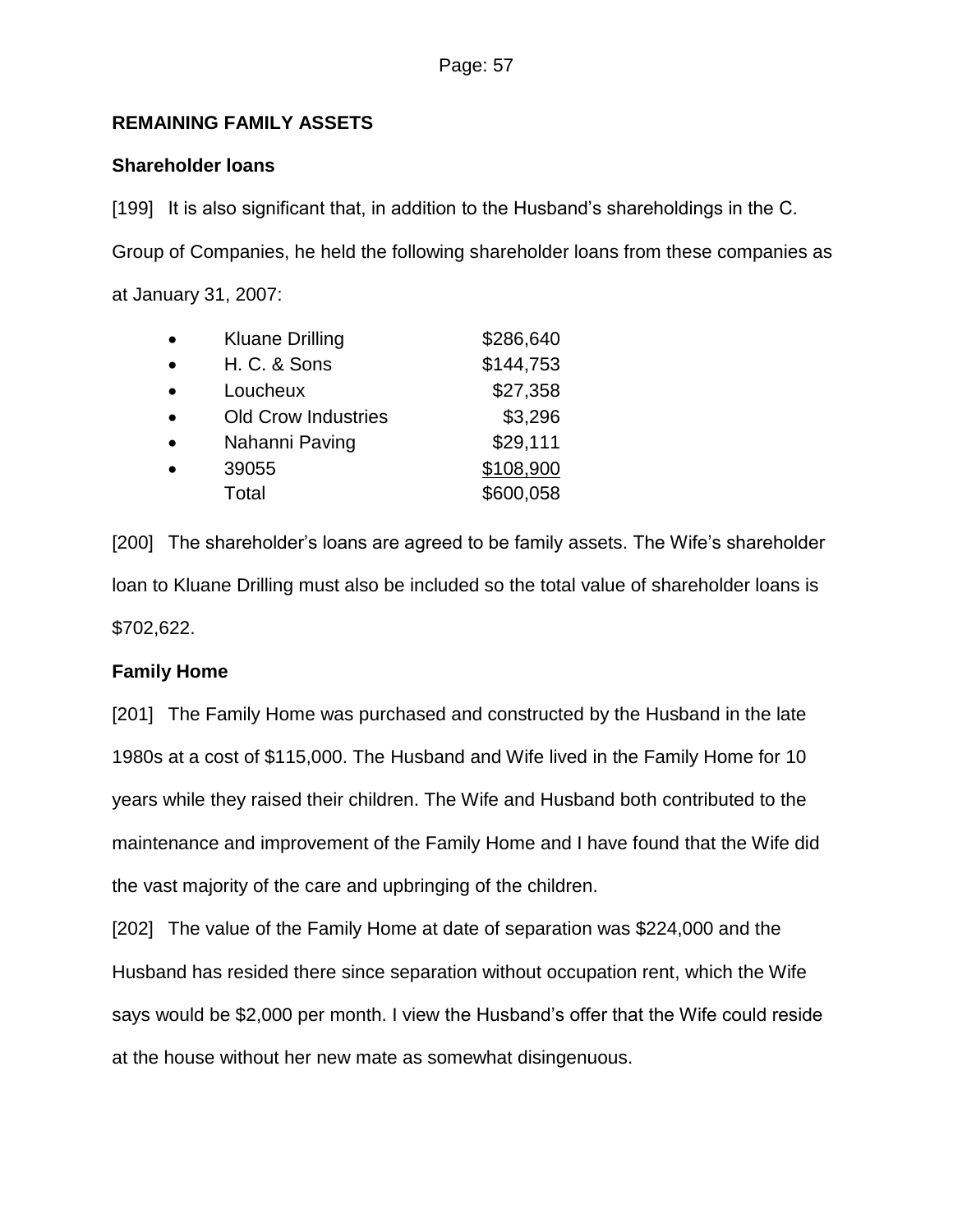[203] The Wife has valued the Family Home at May 30, 2012 at \$390,000 and seeks an equal share at \$195,000. The Husband relies on the date of separation value and seeks an unequal share because of his premarital contribution of \$115,000 leaving a balance of \$109,000 (\$224,000 - \$115,000) to be split equally.

### **Gold in safety deposit box**

[204] There is a dispute about whether a bag of approximately 20 ounces of gold in a safety deposit box rented by the Husband and Wife is a family asset or an asset belonging to one of the C. Group of Companies. The Wife had repeatedly asked the Husband for the key to the safety deposit box but he did not produce it. Finally, in the spring of 2013, the Wife advised the Husband that she was going to drill the safety deposit box. The Husband did not attend the drilling in time to examine the contents but the Wife provided photographs of all the contents, which were primarily personal effects of the Wife, some family paperwork, and the 20-ounce bag of gold.

[205] The Wife believed the bag of gold came from the repayment of a loan of the Husband and Wife to a friend, Peter Welsh. Peter Welsh testified that he did not borrow money and he did not recognize the gold.

[206] The Husband was unsure precisely where the gold came from but thought that it belonged to H.C. and Sons from a bunkhouse trailer sale in the 1980s before he became involved in the business.

[207] He said that the gold had been kept at the company office but for security reasons, he moved it to the safety deposit box. He said that the company did not have a safety deposit box at the time. Fraser Roberts testified that the company did have a safety deposit box but he was not aware for how long.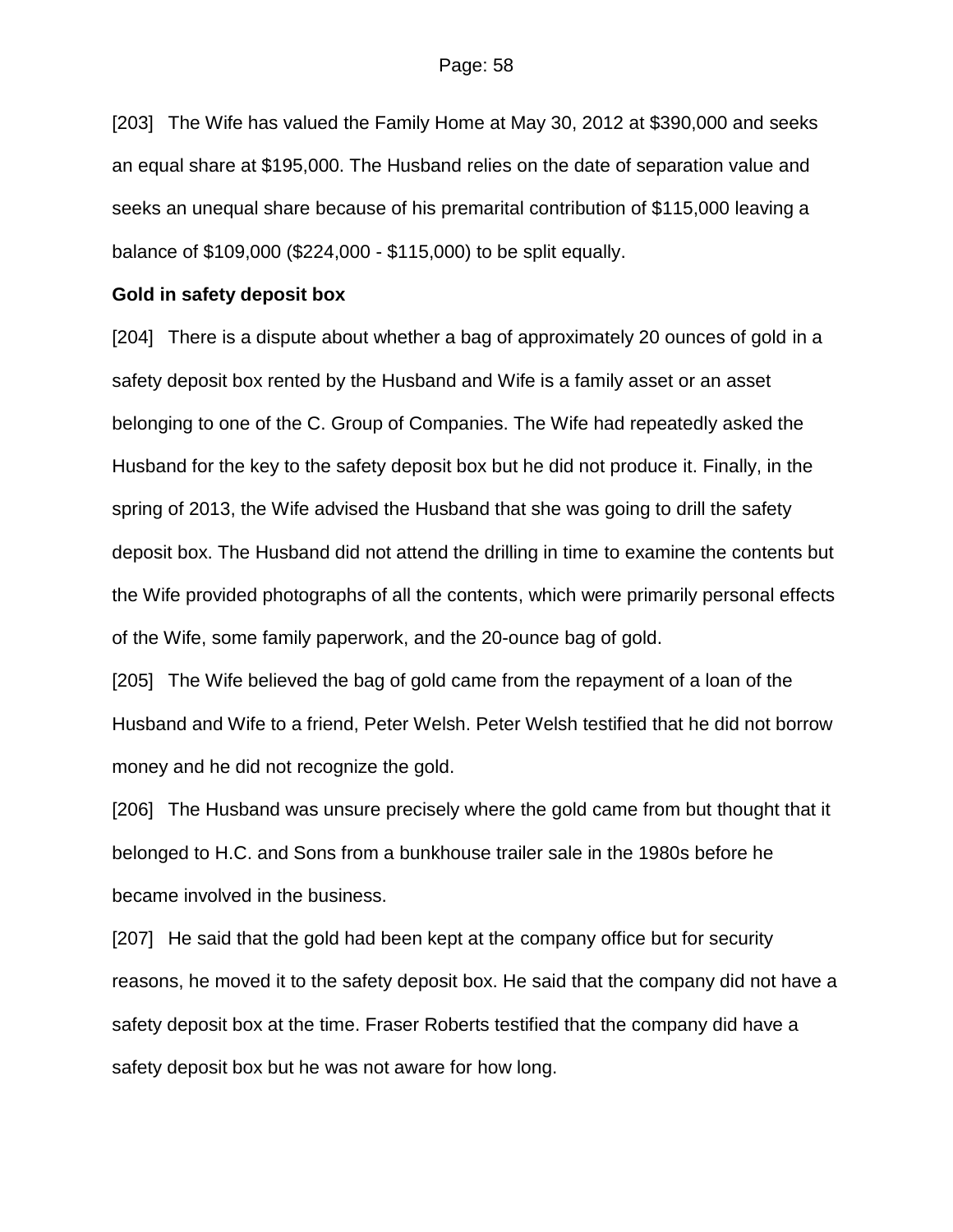[208] Although I find it strange that a company asset of long-standing would not be kept in a company safety deposit box, I conclude that the Wife's understanding was not borne out. The gold is not a family asset and should be returned to the Husband and properly recorded as an asset of the company.

## **The Fox Lake property**

[209] During the marriage, the Husband acquired real property located at Fox Lake by transfer from Harold Duck on October 8, 1998. The affidavit of value indicated a value of \$7,000. The Husband testified that he paid no consideration but took the transfer on the understanding that he would build Harold Duck a cabin. This did not occur. The Husband stated that he intended to give the property back to Harold Duck after the divorce. The Fox Lake property is now valued at \$50,000.

[210] As there is no evidence contradicting the Husband or suggesting that the Fox Lake property was used by the Wife or children for family purposes, I conclude that it is not a family asset.

## **The mineral claims**

[211] The Husband and Wife were involved in staking quartz mineral claims for the C. Group of Companies at various times. A number of these claims remain in the Husband's name. I accept the Husband's evidence that these claims are not owned personally but rather as agent for H.C. and Sons. This is a common practice in the mining industry when large numbers of claims are staked in the name of various stakers to be transferred into the name of the mining company at a later date.

## **RRSPs and investments**

[212] Counsel are agreed that at the date of separation, the value of the Husband's RRSP was \$343,470.39 and the Wife's RRSP was \$237,378. The difference is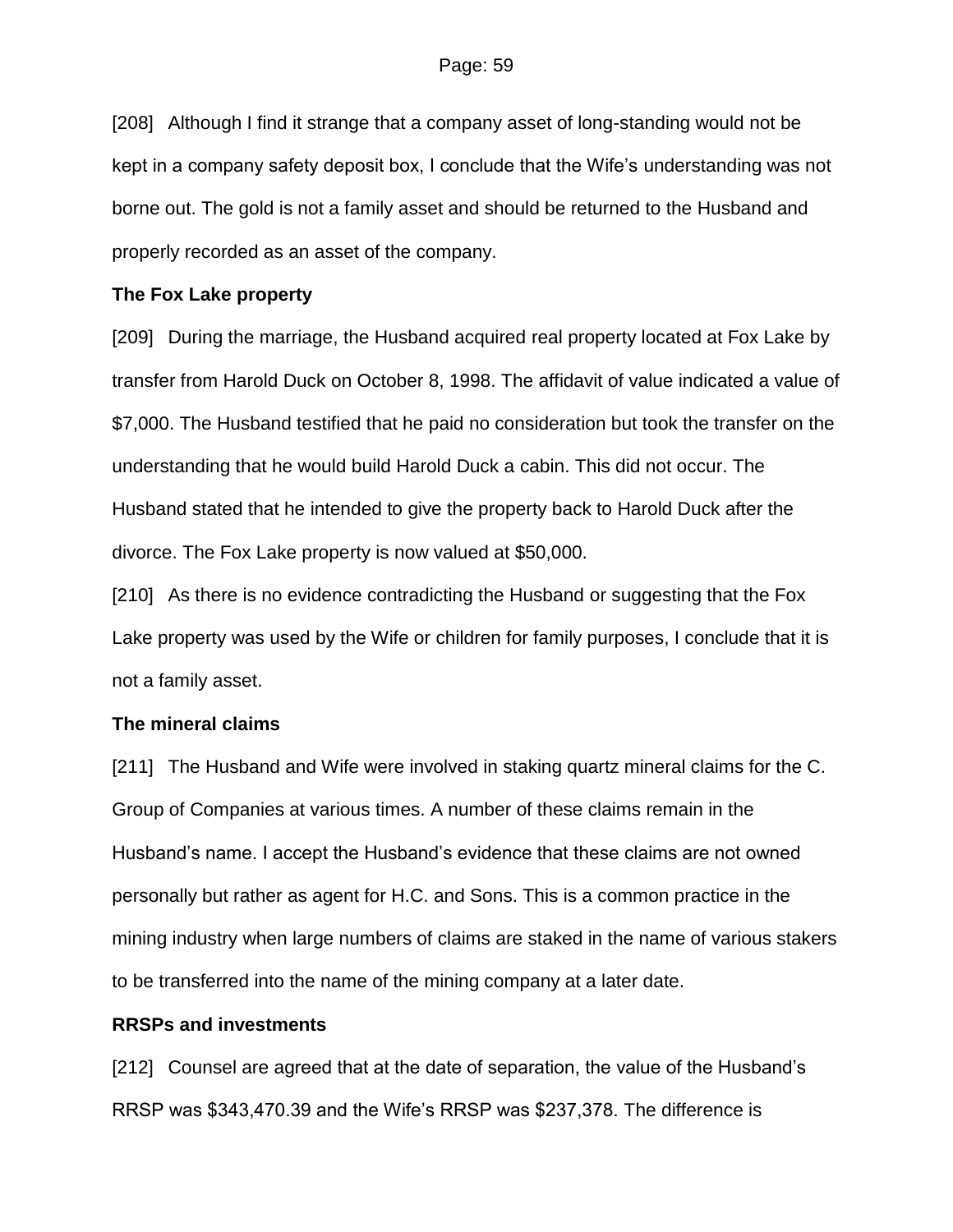\$106,092 and I order that the Husband make an RRSP equalization payment to the Wife's RRSP in the amount of \$53,048.

[213] At the date of separation, the Wife had a non-RRSP investment valued at \$168,550.

[214] Although the Husband swore two Financial Statements (April 5, 2007 and September 26, 2012) stating that he had \$60,000 in non-RRSP investments, it now appears that he had none according to his June 7, 2013 Financial Statement.

[215] I find that the Wife's non-RRSP investment is a family asset to be divided equally so that the Wife transfers \$84,275 to the Husband..

## **Airline points**

[216] The Husband had 331,695 airline points at date of separation and the Wife had 208,908. The difference is 122,787 and the Husband should transfer 61,393 airline points to the Wife.

## **The RESP and RRSP swaps**

[217] The Husband used a financial transaction called "swaps" which involved transferring shares into an RESP for the children in exchange for cash which he then placed in his shareholder loan accounts to assist the C. Group of Companies. Fraser Roberts indicated that by selling shares and doing the swaps in the period of 2009 – 2011, the C. companies were able to meet payroll and pay suppliers. He said that the Husband would share-swap between his private trading account and his RRSP which effectively got tax free money out of the RRSP which was paid to the company. The net effect of the share swaps was that there was always money being loaned back to the company.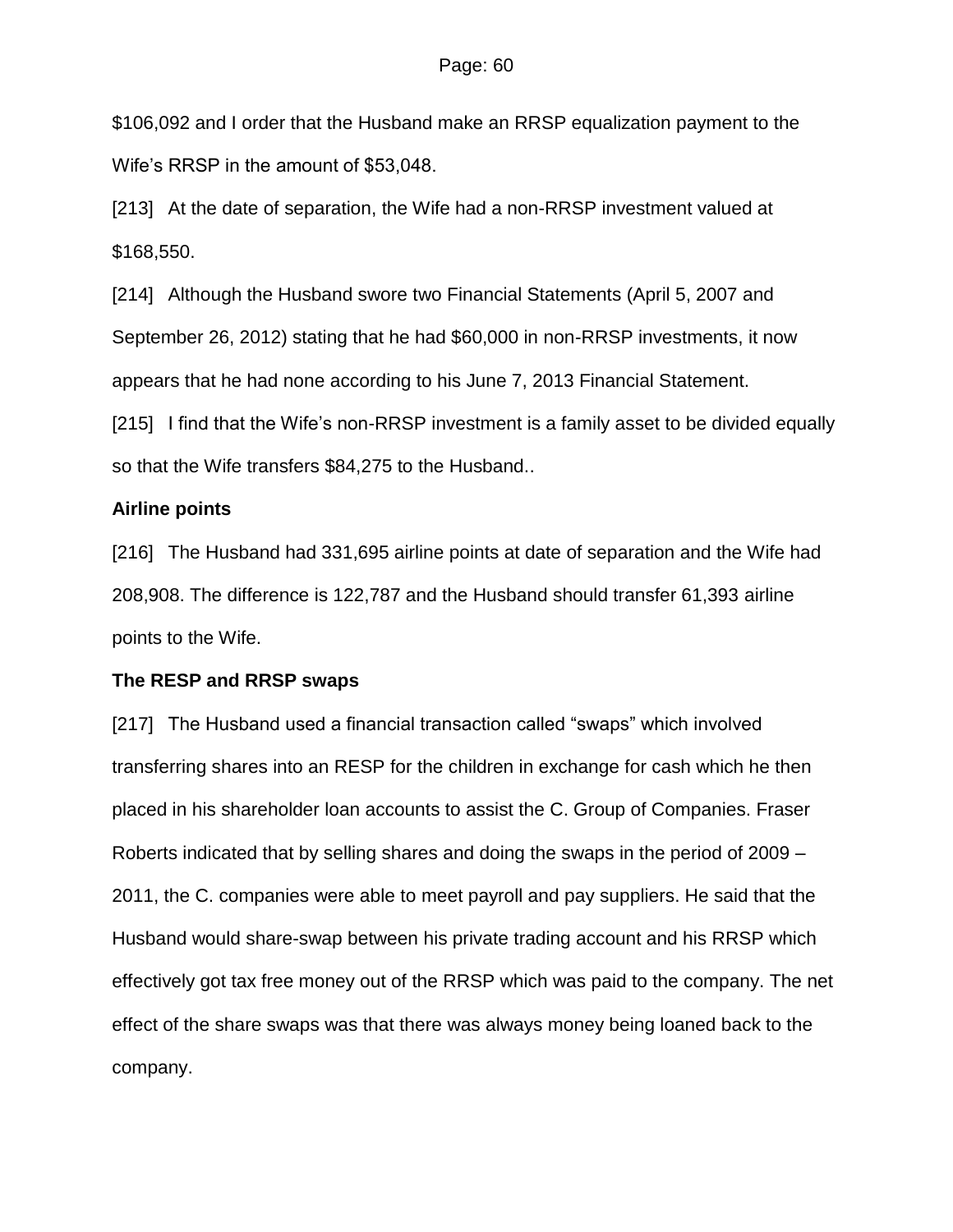[218] The TD Waterhouse Education Savings Plan (RESP) was owned by the Husband and Wife for their children as beneficiaries. After separation between 2009 and 2011, the RESP had a cash value of approximately \$550,000. The Husband continued to transfer shares in and pull cash out to be loaned to the company. Unfortunately, the value of the shares has declined drastically so that the RESP is now valued at approximately \$50,000. The shares were from exploration companies that Kluane Drilling worked for.

[219] The Husband did not notify or consult the Wife about any of these transactions. He did acknowledge that he felt very badly about the loss in the RESP account and said that he would help the children with post-secondary education. I note that when he expressed this concern in examination in chief, he did not mention drawing on the Nahanni Drilling Bare Trust or the Norman McIntyre Trust until his counsel specifically questioned him about any other trusts created for the children.

[220] The complicating factor is that although the Husband had no right to deplete the RESP account, it is my understanding that the cash from the swaps went into the Husband's shareholder's loan account and arguably financed the C. Group of Companies. Thus, while it is arguable that the RESP is a family asset, it is not an asset that the Wife would share equally, as it is for the benefit of the children.

## **SUMMARY OF FAMILY ASSETS**

[221] Section 6(1) of the *Act* states as follows:

6(1) If a marriage breakdown occurs, each spouse is entitled to have the family assets owned at the time of the breakdown by one spouse or both spouses divided in equal shares, despite the ownership of the assets by the spouses as determinable for other purposes.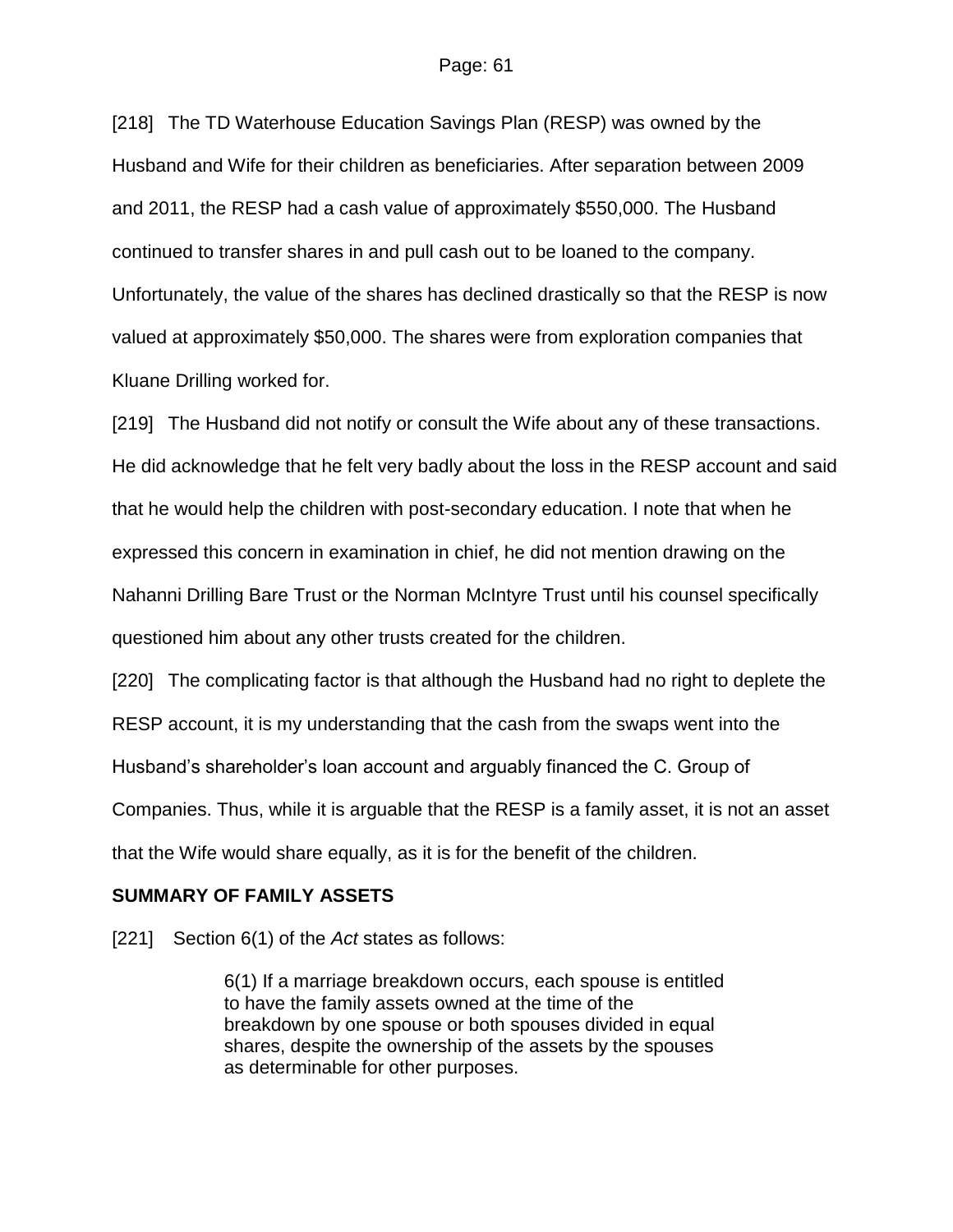[222] The following table sets out the family assets at date of separation, December 12, 2006, with the equal share of the Wife listed in the third column. Although I have expressed reservations about the under valuation of the C. Group of Companies, I have used Mr. Welsh's valuation.

| <b>Family Assets</b>        | Value at date of Separation | Wife's Share |
|-----------------------------|-----------------------------|--------------|
| Nahanni Drilling Bare Trust | \$342,000                   | \$171,000    |
| C. Group of Companies       | \$1,080,000                 | \$540,000    |
| <b>Shareholder Loans</b>    | \$702,622                   | \$351,311    |
| <b>Family Home</b>          | \$224,000                   | \$112,000    |
| <b>RRSPs</b>                | \$106,092                   | \$53,046     |
|                             | (Husband's exceeds Wife's)  |              |
| <b>Totals</b>               | \$2,452,714                 | \$1,226,357  |

[223] I note that the Wife received an advance on capital during trial in January 2014 in the amount of \$119,000, which must be credited to the Husband in the final accounting between the parties. In addition, the Wife will be required to transfer \$84,275 of her non-RRSP investment to the Husband.

# **UNEQUAL DIVISION UNDER THE** *ACT*

[224] I agree with the view that in the vast majority of cases for married persons dividing their assets, the equal division contemplated by the *Act* is fair and just. See *McNamee v. McNamee*, 2011 ONCA 533, at para. 66, and *Symmons v. Symmons*, 2012 ONCA 747. In most cases, the major family asset will be the family home, and given a medium to long marriage taking into consideration the contributions of child care and household management, an equal division will be equitable.

[225] Counsel for the Husband conceded at the start of the trial that his interest in and shareholder loans to the C. Group of Companies are family assets.

[226] Pursuant to s. 6 of the *Act*, each spouse is entitled to have the family assets owned at the time of the marriage breakdown by one spouse divided in equal shares.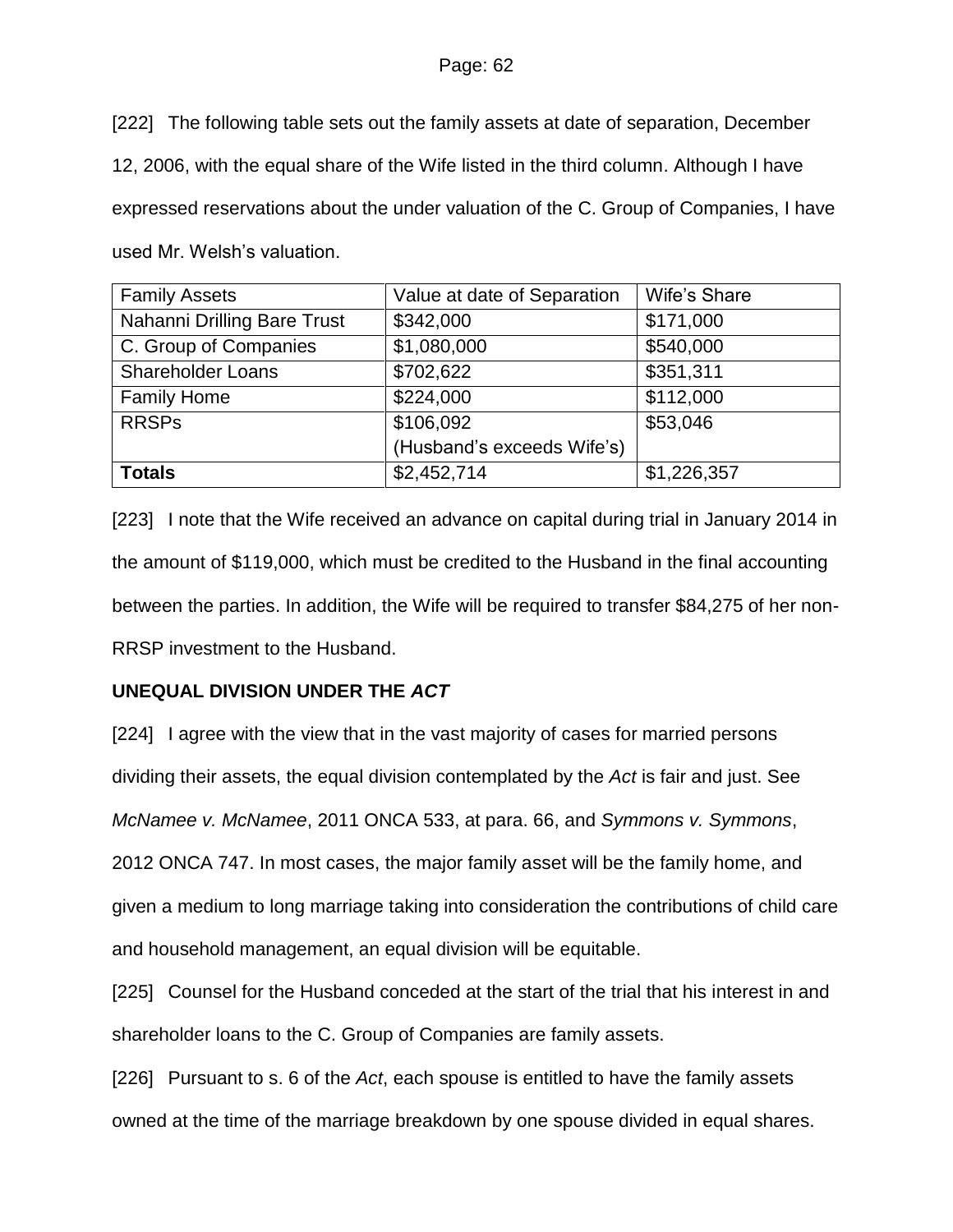[227] Section 6(2)(b) deems the marriage breakdown to occur at date of separation which is agreed to be December 12, 2006. Section 15(3) states that "family assets shall be valued as of the earliest date which the marriage breakdown is deemed to have occurred" under s. 6(2), i.e. December 12, 2006. This is a significant issue in this case because the value of the family assets increased quite dramatically after this date. The *Act* is unlike the *Family Relations Act*, R.S.B.C. 1996, c. 128 (the "*FRA"*), in that the latter Act has no provision for a valuation date or dates and allows a measure of judicial discretion in setting it.

[228] Sections 65 and 66 of the *FRA* set out when a court can order an unequal division of family assets. Although these sections differ somewhat from s. 13 of the Yukon *Act*, I take guidance from *Blackett v. Blackett* (1989), 40 B.C.L.R. (2d) 99 (C.A.) which set out the following principles:

1. In determining whether an equal division of a family assets would be unfair pursuant to s. 65 "it is often necessary to have some idea of the value of an asset at the triggering event (e.g. separation) for whether or not there is to be a variation of the right of entitlement must be determined by the facts existing when that right came into existence".

2. In determining the amount of compensation payable, if any, under s. 66, the court must have regard to the value of an asset at the date of trial.

[229] The point in *Blackett v. Blackett* is that the date of trial, when issues of valuation are determined, is relevant to the division of assets. Similarly, in *Hartshorne v. Hartshorne*, 2004 SCC 22, although addressing the fairness of a marriage agreement, the determination of whether an agreement operates unfairly under s. 65 must be done with a consideration of its operation at both the time of the agreement and the time of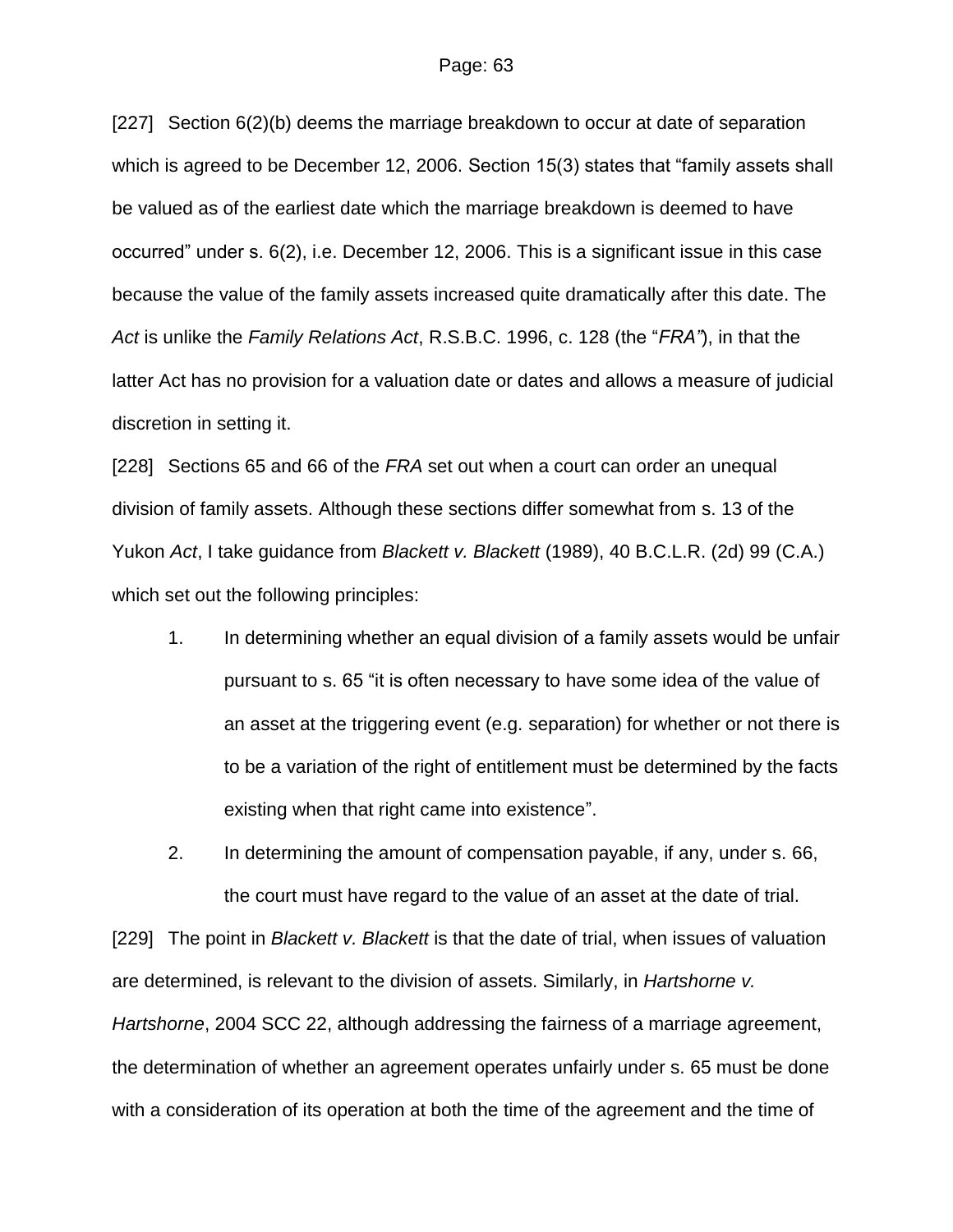the application to the Court (paras. 47 and 77). In assessing any division of assets, the

legislated or contractual division is the starting point for the court, but, in B.C., that

division is necessarily subject to the fairness review under s. 65 of the B.C. *F.R.A.*.

[230] The Yukon *Act* provides for unequal division of family assets as follows:

13 The Supreme Court may make a division of family assets resulting in shares that are not equal if the Supreme Court is of the opinion that a division of the family assets in equal shares would be inequitable, having regard to

(a) any agreement other than a marriage contract or a separation agreement;

(b) the duration of the period of cohabitation under the marriage;

(c) the duration of the period during which the spouses have lived separate and apart;

(d) the date when property was acquired;

(e) the extent to which property was acquired by one spouse by inheritance or gift;

(f) any other circumstance relating to the acquisition, disposition, preservation, maintenance, improvement, or use of property rendering it inequitable for the division of family assets to be in equal shares;

(g) the date of valuation of family assets.

[231] Section 13(g) appears to be unique in Canadian legislation and permits

consideration of the date of valuation in the determination of whether the division of

family assets in equal shares is inequitable. In my view, this consideration was added to

the common list of factors to permit a review based upon the possibility that the deemed

date of valuation would make an equal sharing of family assets inequitable. Although

s. 13(g) would not permit the changing of the date of valuation to the date of trial, it

should be interpreted to allow the Court to consider a value at a different point in time as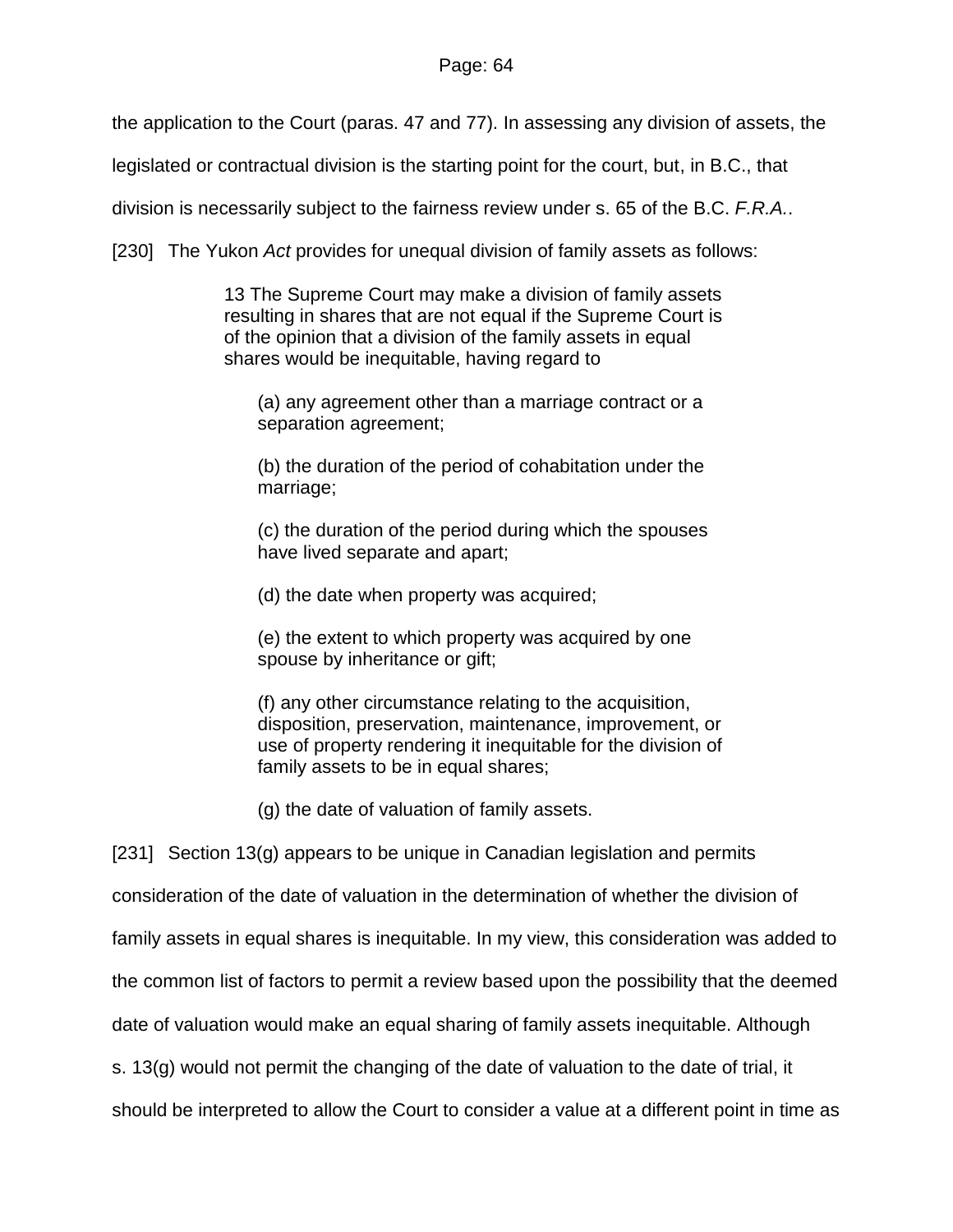a factor in determining whether the equal sharing of family assets is inequitable in some circumstances.

[232] In *McRobb v. McRobb*, 2004 YKSC 40, the primary issue was the determination of the date of valuation for shares of a company. Gower J. refused to consider a constructive trust argument on the facts of that case, as he found s. 13 of the *Act* could apply if an equal division of family assets would be inequitable. However, there was no actual application of s. 13 in the case other than a statement that Ms. McRobb could apply under it. However, in what I take to be an *obiter* comment, Gower J. said at para. 21:

> … Ms. McRobb has made no contribution to the shares since the date of separation. If the shares either increased or decreased in value since that date as a result of the actions of Mr. McRobb as a minority shareholder, then presumably Mr. McRobb should bear the benefit or the burden of that change in value …

[233] While that observation may have been appropriate in the circumstances of *McRobb*, in the view that I take of s. 13(g), it is open for a court to make an unequal division where an equal division would be inequitable, even in circumstances where there have been no contributions after the date of separation. In this respect, I rely upon the dissenting judgment of McLachlin J., as she then was in *Rawluk v. Rawluk*, [1990] 1 S.C.R. 70, at para. 69, where she said the doctrine of constructive trust should not be applied where the *Family Law Act*, 1986 (Ontario) provides a remedy. She further stated, at para. 96, that s. 5(6)(h) of the *Family Law Act* permits the trial judge to vary the equal division where assets increase or diminish in value between the date of separation and trial.

[234] Similarly in *D.T.R. v. T.M.R.*, 2011 YKSC 58, Whitten J. addressed the issue of whether the husband should receive an unequal share of the family home on the basis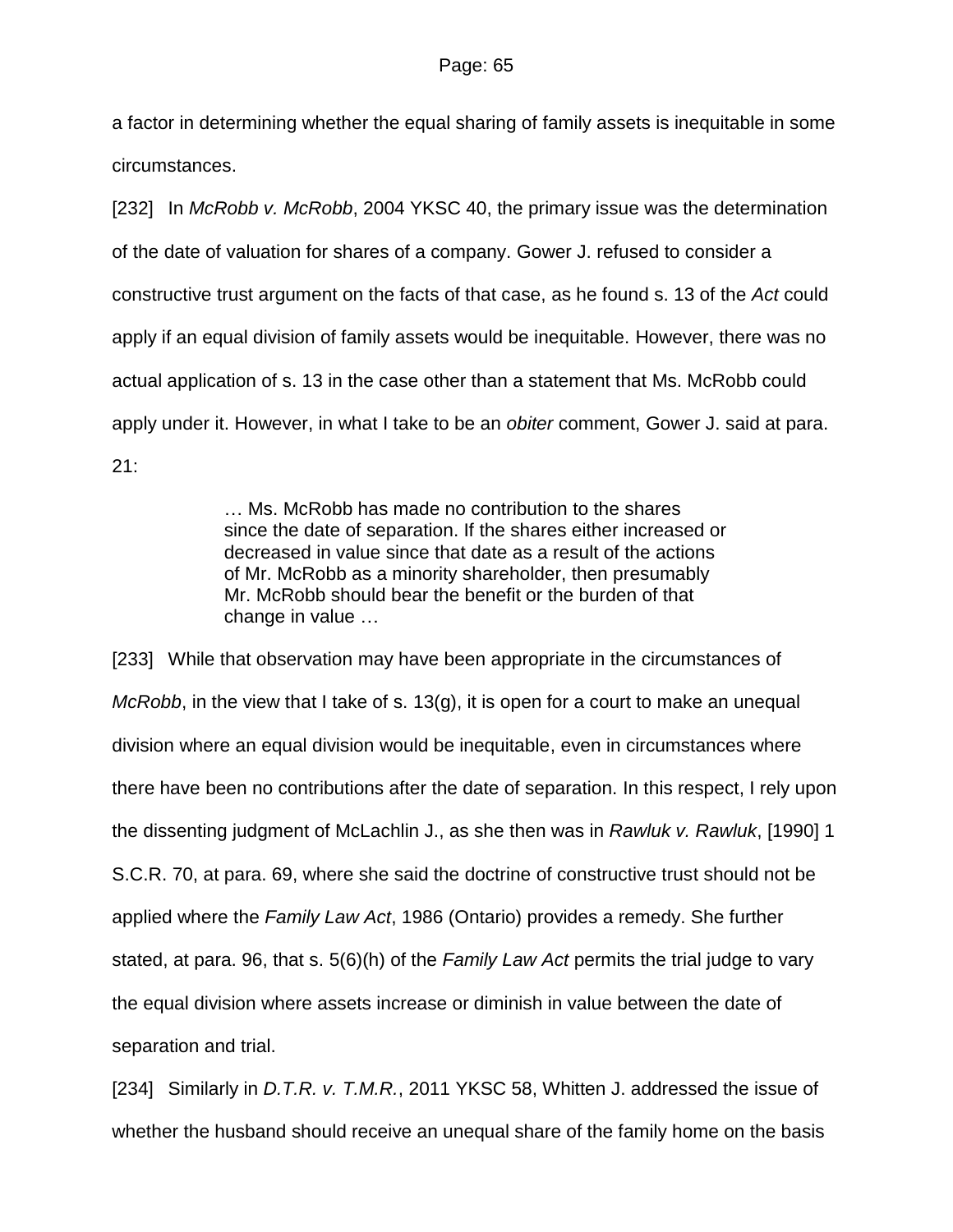that he had maintained it while the wife was suffering from a progressive disability in a long-term care facility. The family home increased in value from \$300,000 at date of separation to \$369,000 at date of trial.

[235] The Court did not permit the wife to suffer a diminishment of her right to an equal share and ordered that the wife was entitled to an equal share of the present value of the family home. The judge stated that the same result would apply under s. 13 or by way of constructive trust.

[236] Section 13 of the *Act* generally provides for judicial reapportionment based upon whether an equal division is inequitable, as determined by reference to factors (a) through (g). There is nothing in the *Act* stating that each factor must be given equal weight (see *Tratch,* para. 47). The ultimate test is whether equal division is inequitable. [237] Section 13 does not specifically state that it is the family assets in the aggregate that must be reviewed, although the aggregate value will always be considered. In my view, the family assets may be considered individually and a determination made as to whether an equal sharing is inequitable for each, as the circumstances and applicable factors may differ for each family asset.

[238] Section 13(a) permits the court to consider any agreement other than a marriage contract or separation agreement and is not applicable in this case.

[239] Section 13(b), the duration of cohabitation under the marriage, is generally interpreted so that the longer the marriage, the less significance there is to any unequal contributions in acquiring a family asset. In *Wilson v. Fotsch*, 2010 BCCA 226, at para. 64, Huddart J., after reviewing the case law suggested three categories of marriage: long (12 years or more); medium (6 – 11 years); and short (5 or fewer years).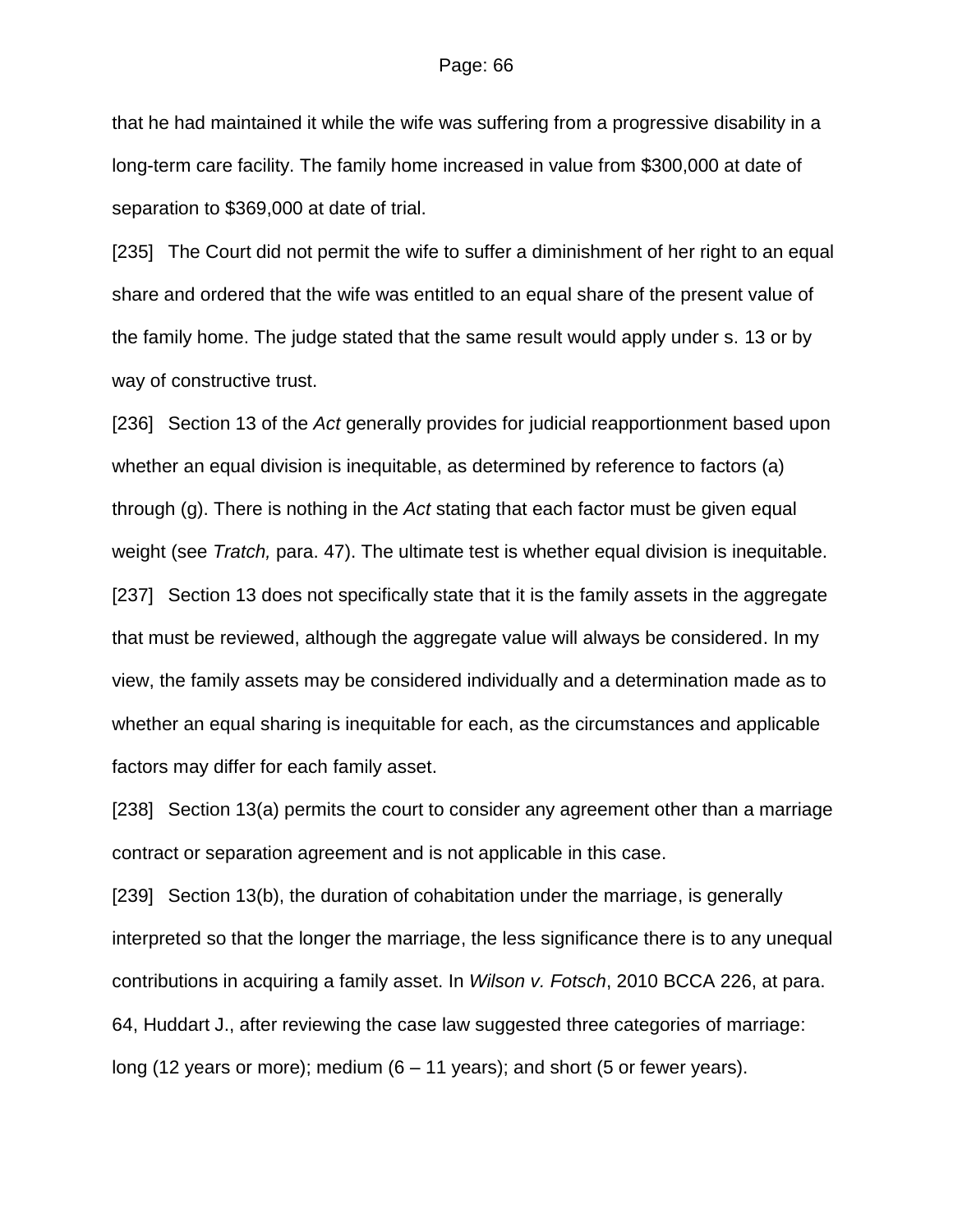[240] Section 13(c), the duration of the period during which the spouses have lived separate and apart, addresses the length of separation and raises issues of delay and the reasons for it. In *McPhee v. McPhee* (1996), 74 B.C.A.C. 308, the wife did not claim for the division of family property until after 20 years of separation. The wife was limited to a 50 % share of \$30,000, the value of the home at the date of separation rather than the value of \$240,000 at the time of her application, 20 years later.

[241] Section 13(d) addresses the date when the property was acquired, particularly before marriage. It decreases in relevance as the length of the cohabitation during marriage increases. See *Livingstone v. Livingstone*, 1999 BCCA 295.

[242] Section 13(e), the extent to which property was acquired by one spouse by inheritance or gift, similarly diminishes in relevance according to the length of time that the marriage subsisted following the receipt of the inheritance. See *Lodge v. Lodge* (1993), 31 B.C.A.C. 72, at para. 17.

[243] Section 13(f) permits the non-exhaustive consideration of "any other circumstance" relating to the acquisition, disposition, preservation, maintenance, improvement or use of property. Significantly, the section of the *Act* does not include the *FRA* language that includes "the capacity or liabilities of a spouse". In *Margolese v. Margolese* (1981), 30 B.C.L.R. (3d) 705 (C.A.), the Court observed at para. 21 that "exceptional circumstances" are not required before there can be unequal division. Notably, preservation wholly through the efforts or one spouse may justify reapportionment in one spouse's favour: *Kopejtko v. Kopejtko* (1985), 49 R.F.L. (2d) 26 (B.C.C.A.).

[244] In *LeBlanc v. LeBlanc*, [1988] 1 S.C.R. 217, at paras. 10 and 11, the Supreme Court of Canada said that the principle of equal division must be respected, and in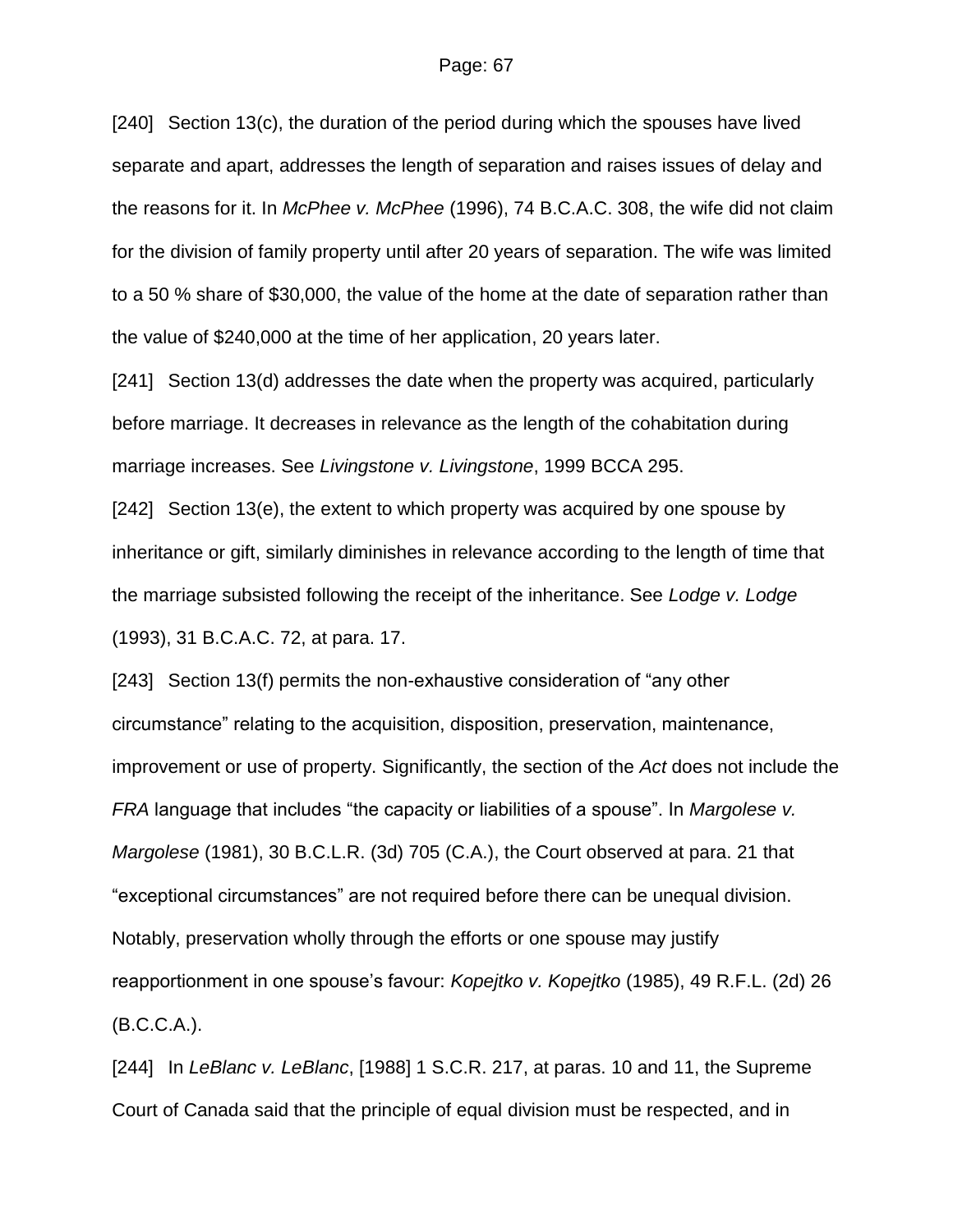applying the principle, courts are not permitted to engage in measurements of relative

contributions or make fine distinctions regarding the relative contributions of spouses to

a marriage.

[245] In *S.B.M. v. N.M.*, 2003 BCCA 300, Donald J.A., discussed the procedure under

the *FRA*'s s. 65, which, again, with the exception of s. 13(g), makes similar

considerations to s. 13 of the Yukon *Act*:

… The question is not whether an unequal division would be fair; that is not the obverse of the test in s. 65(1). The Legislature created a presumption of equality - a presumption that can only be displaced by a demonstration that an equal division would be unfair. So the issue of fairness is not at large, allowing a judge to pick the outcome that he prefers from among various alternative dispositions, all of which may be arguably fair. He must decide, in accordance with the language of s. 65(1), that an equal division would be unfair before he considers apportionment. Otherwise, although an equal division would be fair, a reapportionment could be ordered on the basis that it is more fair, and that, in my opinion, is not what the statute intends.

# **VALUE AT DATE OF TRIAL**

[246] The prospect that counsel for the Wife would pursue a division of assets based on asset value at the date of trial was contemplated early on in this litigation. Counsel for the Wife pleaded and advocated for a date of trial valuation from the outset of this trial. Fraser Roberts, the CFO of the C. Group of Companies even proposed sending counsel for the Wife a covering letter saying that 2013 "looks really bad and we are preparing financial projections to see whether we have enough cash to get through the year in the hope that [counsel for the Wife] desists from trying to value the company on date of divorce rather than date of separation."

[247] The *Rules of Court* provide as follows: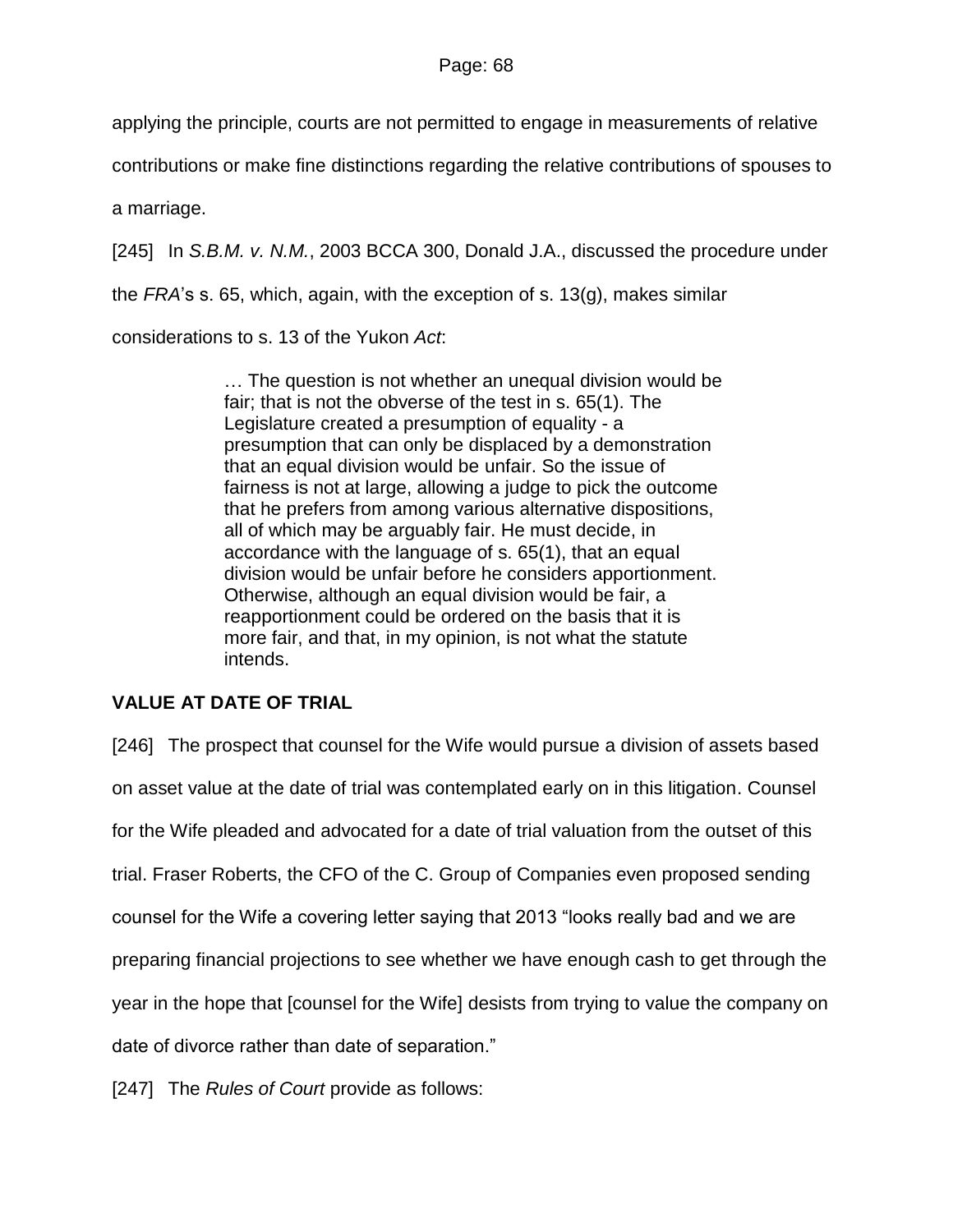34(23) In giving an opinion to the court, an expert appointed under this rule has a duty to assist the court and that duty overrides any obligation the expert may have to any party or to any person who is liable for the expert's fee or expenses.

[248] In spite of the reality that a date of trial valuation may be relevant to the Wife's entitlements, Mr. Welsh did not provide any view on value to assist the Court at any other date than at the date of separation, with the exception of the adjusted net book value of the Husband's interest in the C. Group of Companies as at July 31, 1996, which was not an opinion of value.

[249] In the absence of a valuation report, counsel for the Wife submitted that shareholder equity values from financial statements could be used as an indicator of value. Although there was evidence given by Mr. Welsh at trial on the fallacy of using shareholder equity as a valuation method, I note that he was prepared to use this method to calculate the adjusted net book value of the Husband's shares as of July 31, 1996, to be taken into consideration on an unequal division of family assets in favour of the Husband.

[250] Nevertheless, the Reply sets out a number of reasons that shareholder equity cannot be relied upon as the only measurement of current value:

- It fails to consider changes to projected income;
- It fails to consider the changing commodity markets and the dramatic drop in exploration expenditures;
- It fails to take into account the risk factors associated with investments, equipment, inventory and accounts receivable in foreign markets;
- It fails to consider the reorientation of the family business from primarily asset based to primarily market and drilling based.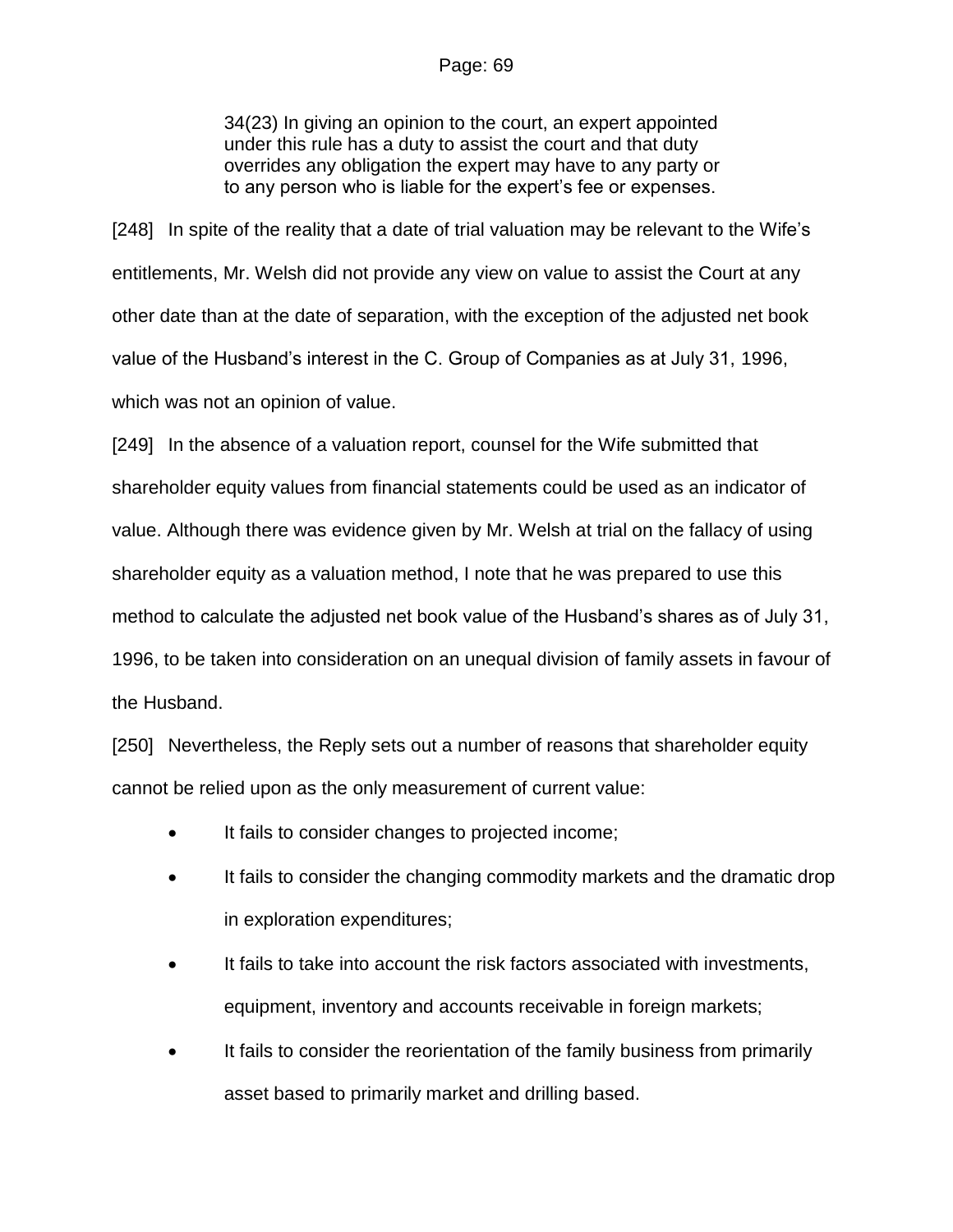[251] The Reply also states that there is no evidence that the increased shareholder equity of the business has increased the fair market value of the Husband's shares because:

- Retained earnings are not the equivalent of cash available to shareholders particularly when a company operates in a cyclical market that requires the use of all available capital saving during a upswing to sustain itself during a downswing;
- Retained earnings belong to the company, not the Husband and the Wife only has a right to a portion of the value of the Husband's shares;
- The defendant bears the onus of proving the Husband's shares have increased in value since separation, and has failed to satisfy that onus.

[252] Counsel for the Husband submits that Mr. Goodburn could have performed a valuation at the date of trial and counsel for the Wife could have applied for an advanced costs funding. However, Mr. Goodburn was retained on a limited basis and, given the difficulties of obtaining disclosure, would not have the access Mr. Welsh had to the financial information on the C. Group of Companies.

[253] It is notable that, despite the fact that shareholders' equity does not equate with fair market value, there is a remarkable similarity between the aggregate values set out in the Valuation Report and shareholders' equity at the date of separation: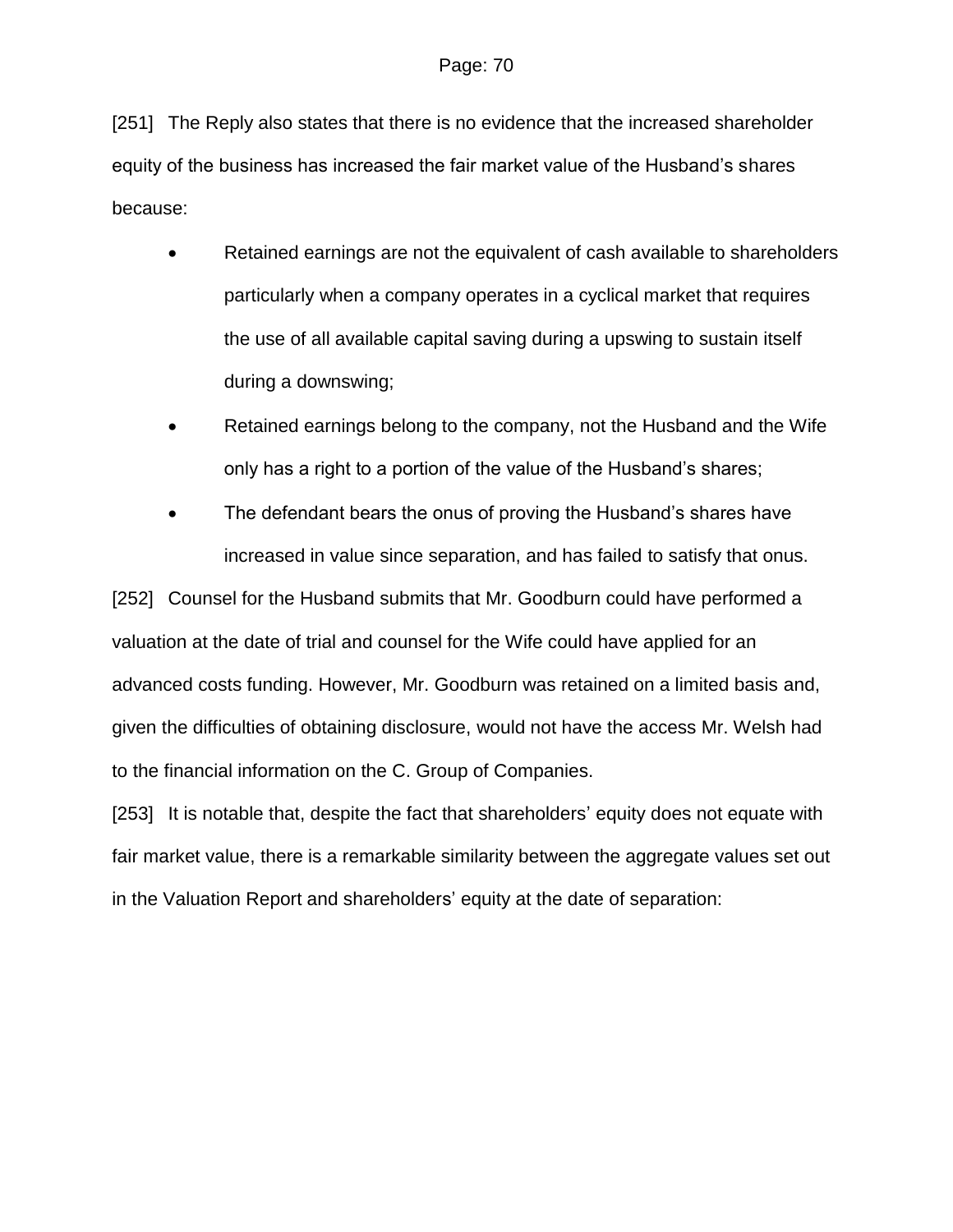| Company                    | Aggregate value as determined by |                   | Shareholders'     |
|----------------------------|----------------------------------|-------------------|-------------------|
|                            | <b>Final Welsh Report</b>        |                   | Equity based on   |
|                            |                                  | Financial         |                   |
|                            |                                  |                   | <b>Statements</b> |
|                            | Low                              | High              |                   |
| <b>Kluane Drilling</b>     | \$6,100,000                      | \$7,500,000       | \$6,061,000       |
| Nahanni Drilling           | \$5,200,000                      | \$5,300,000       | \$5,620,108       |
| C. Holdings                | 0                                | 0                 | \$60,827          |
| H. C. & Sons               | \$4,630,000                      | \$4,630,000       | \$5,120,000       |
| Loucheux                   | \$630,000                        | \$630,000         | \$425,220         |
| <b>Old Crow Industries</b> | \$370,000                        | \$370,000         | \$62,912          |
| Nahanni Paving             | \$470,000                        | \$470,000         | \$352,566         |
| <b>Sub-Total</b>           | \$17,400,000                     | \$18,900,000      | \$17,702,633      |
| C. Holdings pref           | 5 prefs $@$ \$2,490/share =      |                   |                   |
| shares                     | \$12,450                         |                   |                   |
| 39055 Yukon Inc.           | <b>Not Valued</b>                | <b>Not Valued</b> | 242,896           |

[254] I conclude from this evidence that shareholders' equity, although it cannot be equated with fair market value, is nonetheless a useful indicator of value when there is no other expert opinion available.

[255] I am left with the best evidence rule to determine the value of the Husband's interest in the C. Group of Companies at January 2013. In my view, the best evidence is shareholders' equity. Both Mr. Welsh and Mr. Goodburn agree that it is an indicator of value but cannot be equated with fair market value. Mr. Goodburn also said it was a high indicator of value.

[256] Thus, I am left not with a decision between competing expert opinions on fair market value but with the somewhat imprecise determination of value based upon shareholders' equity.

[257] The following table shows a comparison of shareholders' equity of the C. Group of Companies at January 31, 2007 versus at January 31, 2013, the latest figures available: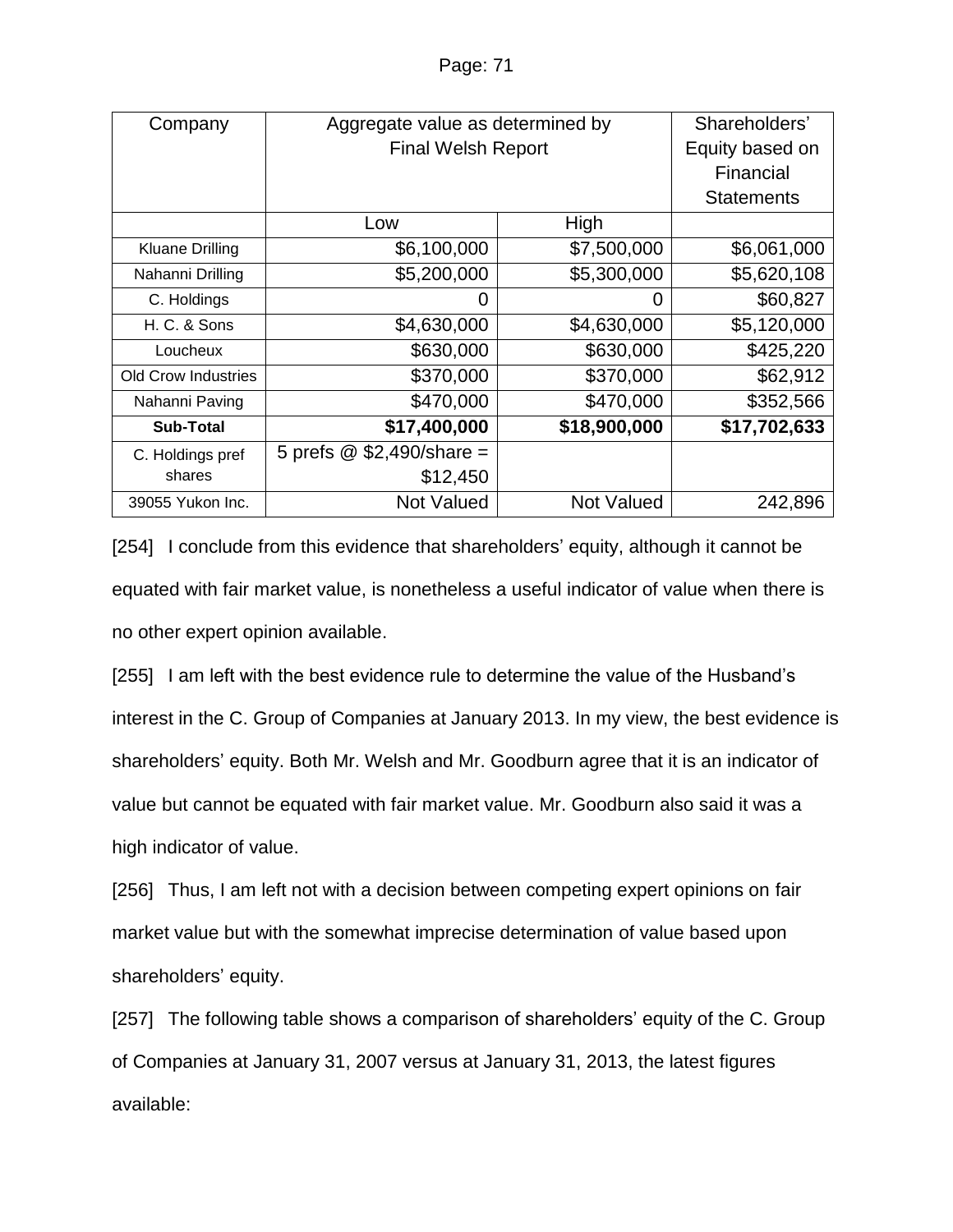| Company                    | <b>Shareholders' Equity</b> |                   |  |
|----------------------------|-----------------------------|-------------------|--|
|                            | As at 31/Jan/2007           | As at 31/Jan/2013 |  |
| <b>Kluane Drilling</b>     | \$6,061,216                 | \$44,130,237      |  |
| C. Holdings                | \$60,827                    | \$590,227         |  |
| H. C. & Sons               | \$5,120,000                 | \$2,170,000       |  |
| Loucheux Enterprises       | \$425,220                   | \$419,731         |  |
| <b>Old Crow Industries</b> | \$62,912                    | \$527,082         |  |
| Nahanni Paving             | \$352,566                   | \$254,572         |  |
| Total                      | \$12,082,741                | \$48,091,849      |  |

[258] Nahanni Drilling is a subsidiary of Kluane Drilling and its value is included in

Kluane Drilling.

[259] This table indicates that shareholder's equity has increased by a factor of roughly

four between 2007 and 2013.

[260] I calculate the approximate value of the Husband's interest at January 31, 2013,

in the following table:

| Company                    | Current       | Husband's current       | Wife's share of      |
|----------------------------|---------------|-------------------------|----------------------|
|                            | shareholders' | ownership interest      | current              |
|                            | equity        |                         | shareholders' equity |
| <b>Kluane Drilling</b>     | \$40,000,000  | 8%                      | \$3,200,000          |
| C. Holdings                | \$590,227     | 8%                      | \$47,218             |
| H. C. & Sons               | \$2,170,000   | 8%                      | \$173,600            |
| Loucheux                   | \$419,731     | 30%                     | \$125,919            |
| <b>Old Crow Industries</b> | \$527,082     | 16.67%                  | \$87,864             |
| Nahanni Paving             | \$254,573     | 12.50%                  | \$31,822             |
| C. Holdings                |               | 5 prefs @ \$2,490/share | \$12,450             |
| <b>Total</b>               | \$43,961,613  |                         | \$3,678,873          |

[261] I accept the submission of counsel for the Husband that the \$44,130,000 shareholders' equity is an overstatement and hence the figure of \$40,000,000 is more appropriate for Kluane Drilling. There is also a disagreement about whether the Husband's 8% interest in Kluane Drilling is really closer to 4% as a result of the estate freeze. Whether the 8% figure is notional depends upon the conclusion of the estate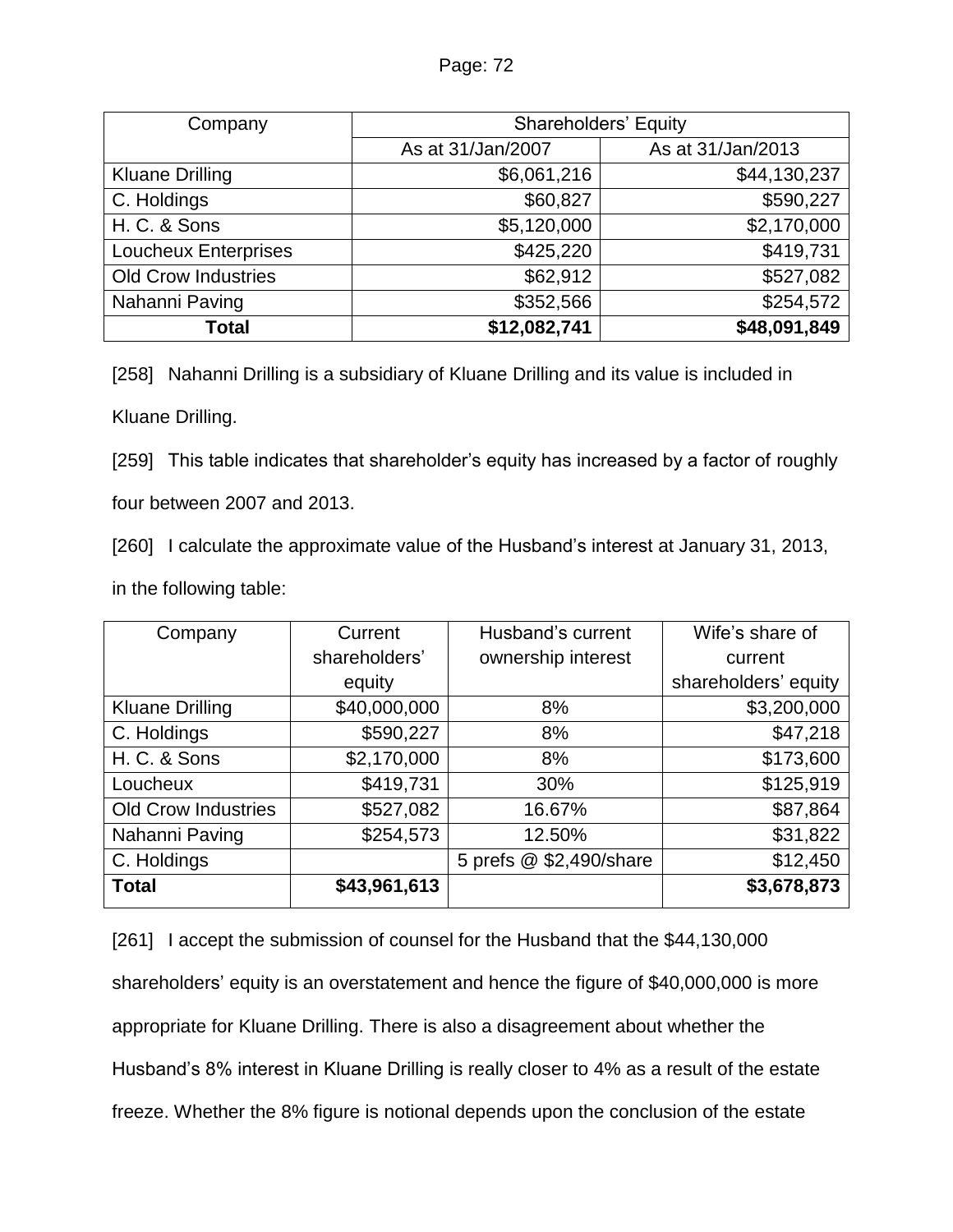freeze in 2008, which left the Husband out because of the Court Order dated April 12, 2007 that restrained the Husband from disposing of any family or non-family assets. As the Husband's estate freeze interest will be determined after this decision, it would be speculative to conclude it is notional. I also note that the Husband admitted that his interest in Kluane Drilling changed from 4% to 8% effective January 1, 2009.

[262] The result of this imprecise valuation approach is that I can only really conclude that the Husband's interest in the C. Group of Companies has a value in the range of \$3 million plus the shareholder loans.

[263] Counsel for the Husband does not concede that the Wife should receive compensation for the delay in receiving her half in the Husband's share of the family assets, which she was entitled to as of December 12, 2006. However, in the event that I do decide that the Wife should be compensated for not having access to her interest in the Husband's shares and shareholder loans, counsel for the Husband submits that reasonable compensation would be a compound interest rate at 4% on a settlement of \$1 million, which she calculates to be an additional \$300,000. In my view, this would correspond with a "fee-for-service" or "value received" rather than the "value surviving" approach, which I find to be more appropriate as the Wife was deprived of both her share in the Husband's interest and the shareholder loans that contributed to the financial success of the C. Group of Companies.

#### **ANALYSIS OF UNEQUAL DIVISION**

[264] There are two family assets that counsel submit should be divided into unequal shares. Counsel for the Husband submits that the Family Home should be divided in unequal shares favouring the Husband. Counsel for the Husband also submits that the Husband's interest in the C. Group of Companies should be divided unequally in favour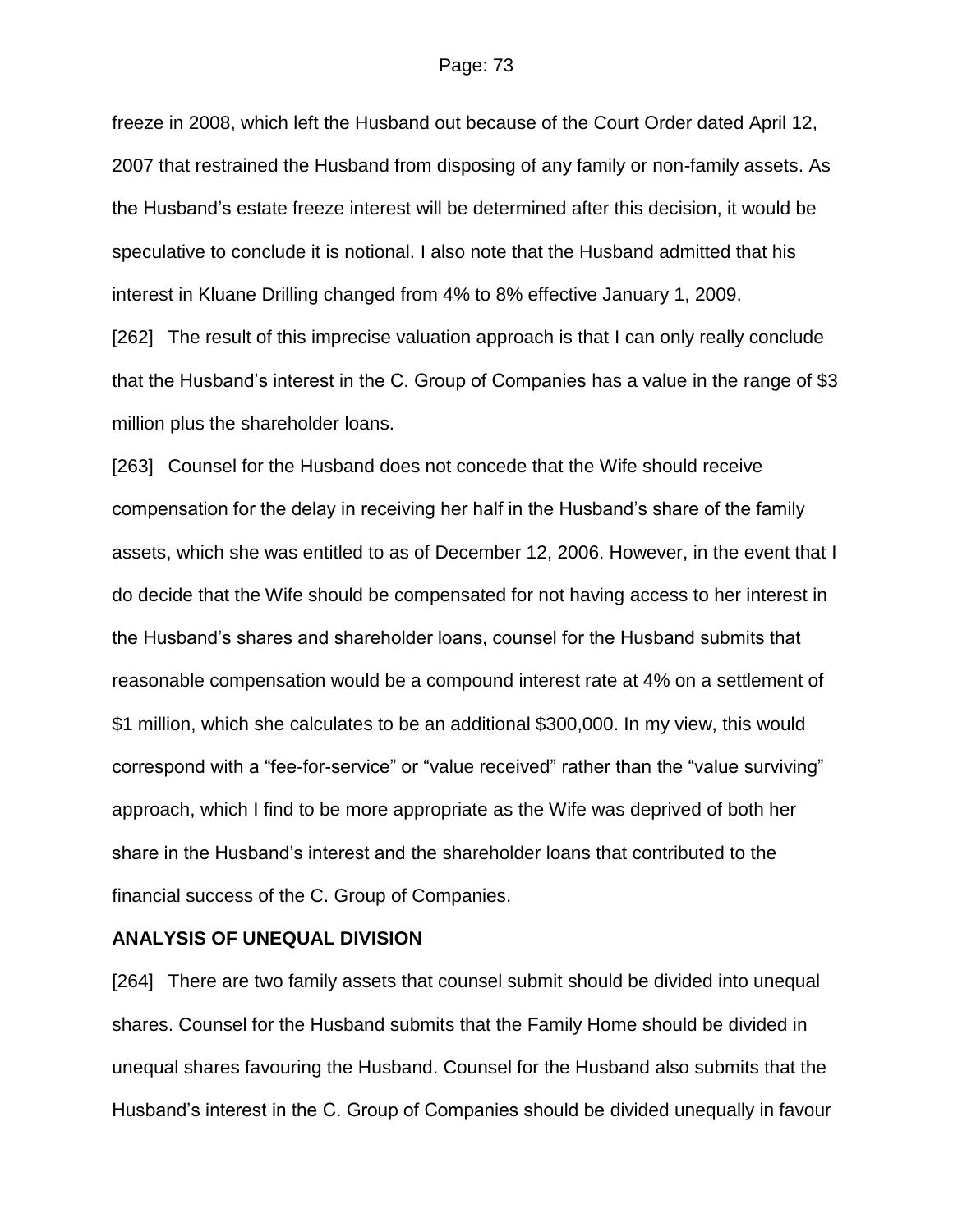of the Husband at the valuation on the date of separation. Counsel for the Wife sought an equal share at a valuation on the date of trial.

#### **Family Home**

[265] Counsel for the Husband submitted that he had purchased the land around 1986 and had the house built in 1988. Counsel calculates the value at that time was approximately \$115,000 and submits that this should be deducted from the valuation of \$224,000 at the date of separation so that the Husband would receive \$115,000 plus \$54,000 and the Wife would receive \$54,000. Counsel for the Husband relies upon s. 13(d), the date of acquisition and s. 13(f), any other circumstance related to acquisition and improvement. Counsel submitted that the improvement work by the Wife's father should not be credited to the Wife.

[266] Counsel for the Wife, based upon a May 30, 2012 appraisal of \$390,000 submits that equal division should be ordered as of that date. Counsel submits that an occupation rent of approximately \$2,000 per month should be considered, which could be in the range of \$168,000 over the period 2007 – 2014, less maintenance and taxes, when the Husband had sole occupancy of the Family Home. I have previously indicated that the Husband's offer of the Family Home to the Wife and children after date of separation, provided that she reside there without the new spouse, was disingenuous. [267] In my view, given the duration of cohabitation of approximately 10 years and the fact that the Wife contributed the lion's share to child care and household management while they cohabitated, the presumption of equal division of the Family Home should not be disturbed. In my view, measuring relative contributions or making fine distinctions with respect to financial contribution to the Family Home would not be appropriate where the cohabitation in marriage is medium to long and the child care and household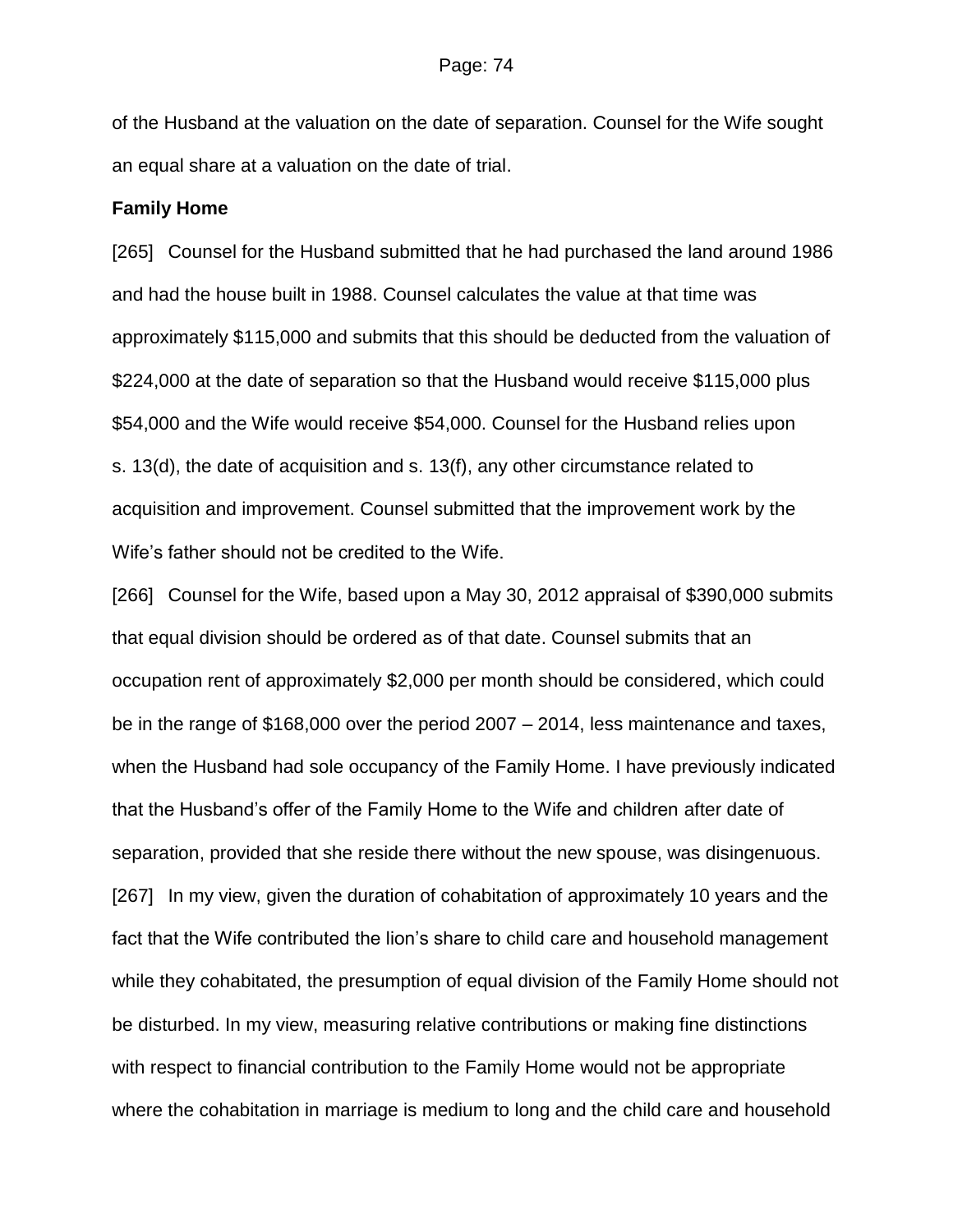management contribution by the Wife is significant. The Husband's financial contribution is not a sufficient basis upon which to rest a finding that equal division is inequitable. As the value of the Family Home has fluctuated since the date of separation, I order that the Family Home be sold and the Husband and Wife share equally in the proceeds after necessary deductions.

## **The C. Group of Companies**

[268] Counsel for the Husband also seeks unequal division of his interest in the C. Group of Companies on s. 13 factors as follows:

- a) The period of cohabitation under marriage is only 10 years;
- b) The shares were gifted to the Husband by his father (s. 13(d) and (e));
- c) The Husband contributed to the C. Group of Companies over 20 years before the marriage  $(s. 13(b), (d)$  and  $(f)$ ;
- d) The Husband is 53 years old and has worked in the C. Group of Companies for nearly four decades (s. 13(f));
- e) The whole C. family has been engaged in the business prior to the marriage, during the marriage and after the marriage (s. 13(f)).

[269] I do not take issue with the facts stated by counsel for the Husband. However, it does not take into consideration s.  $13(q)$ , the date of valuation and its impact on the division of this family asset. Based on the evidence and witnesses I have heard, s. 13(g) is a very significant factor in this case. The delay in and lack of disclosure by the Husband has rendered an equal division of the asset based on its value at the date of separation inequitable.

[270] The Husband was ordered by this Court to produce his financial disclosure "in a timely manner" with respect to all companies, businesses, and partnerships in which he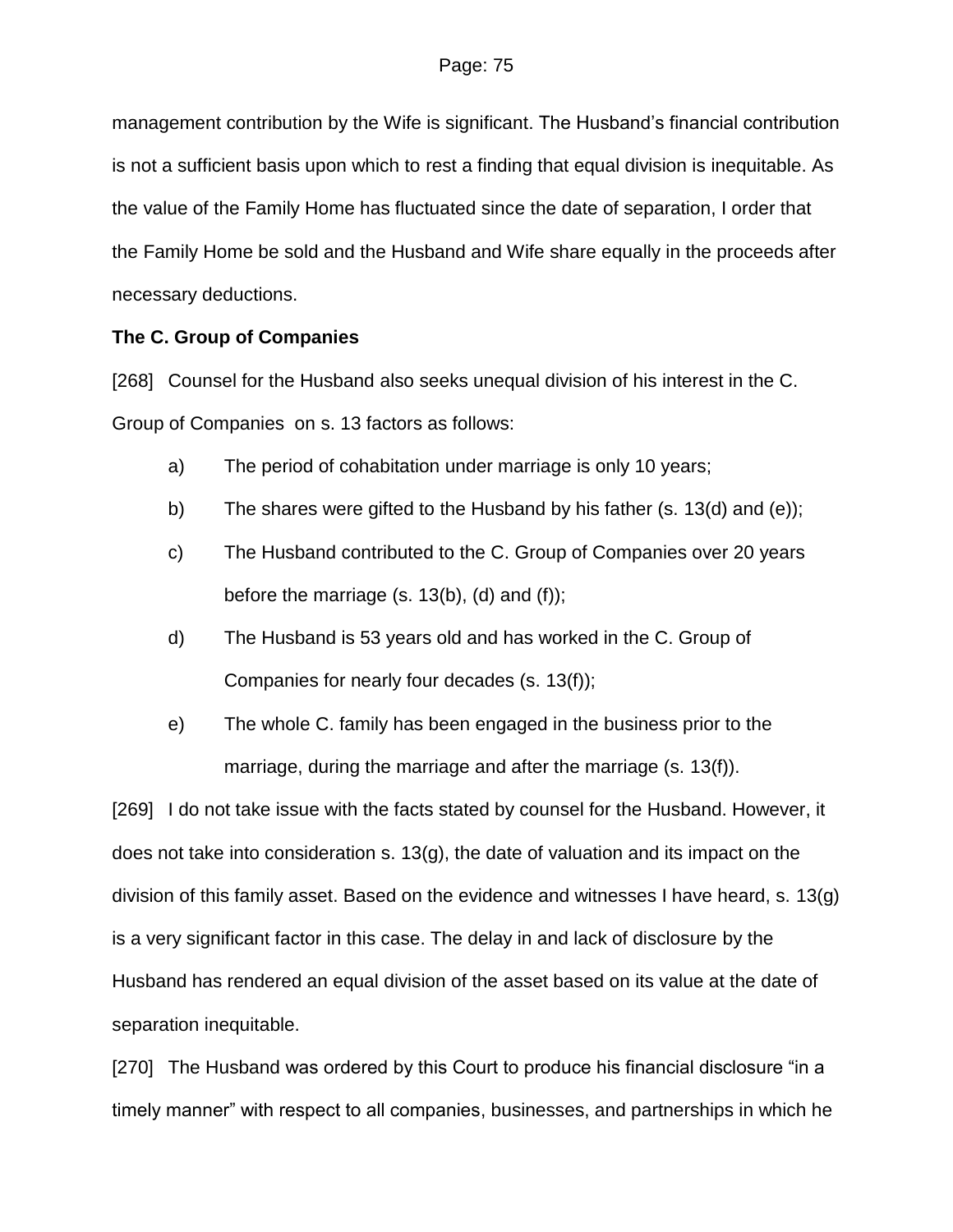had a legal, beneficial or equitable interest. He substantially failed to do that for six years. He produced Mr. Welsh's Valuation Report in July 2012. However, he also proceeded to do an estate freeze in 2008, which specifically would have required a valuation of the business assets that could have provided a basis for a Valuation Report or a basis for the Wife, with disclosure, to assess the value of family assets at date of separation. Unfortunately, the Wife was not able to learn the true value of the family assets until the trial, and then the information was provided over a period of eight months and the process fraught with ongoing disclosure issues. There is an aspect of pre-trial misconduct to this, but that is a matter to be addressed in costs, as punishment for pre-trial conduct is not a consideration under s. 13. In my view, however, the Husband had the exclusive use of a significant family asset and I find that the delay and lack of disclosure makes an equal division of the value at date of separation inequitable. [271] There is also the fact that the shareholder loans, also a family asset of which the Wife was entitled to an equal share at date of separation, were used by the Husband to finance the C. Group of Companies during a period of significant profitability. The Husband also used his shareholder loan accounts to run his personal affairs. In fairness, it must be acknowledged that some of this money was used for support of the Wife and children. However, the main purpose of the shareholder loan accounts was to keep the C. Group of Companies financed.

[272] I conclude that an equal division of the Husband's interest in the C. Group of Companies at the date of separation is inequitable for the Wife.

[273] In so finding, I nonetheless acknowledge that the contribution of the Husband and his family to the increase in value of the C. Group of companies, as well as the Husband's pre-marriage contribution, must be given consideration.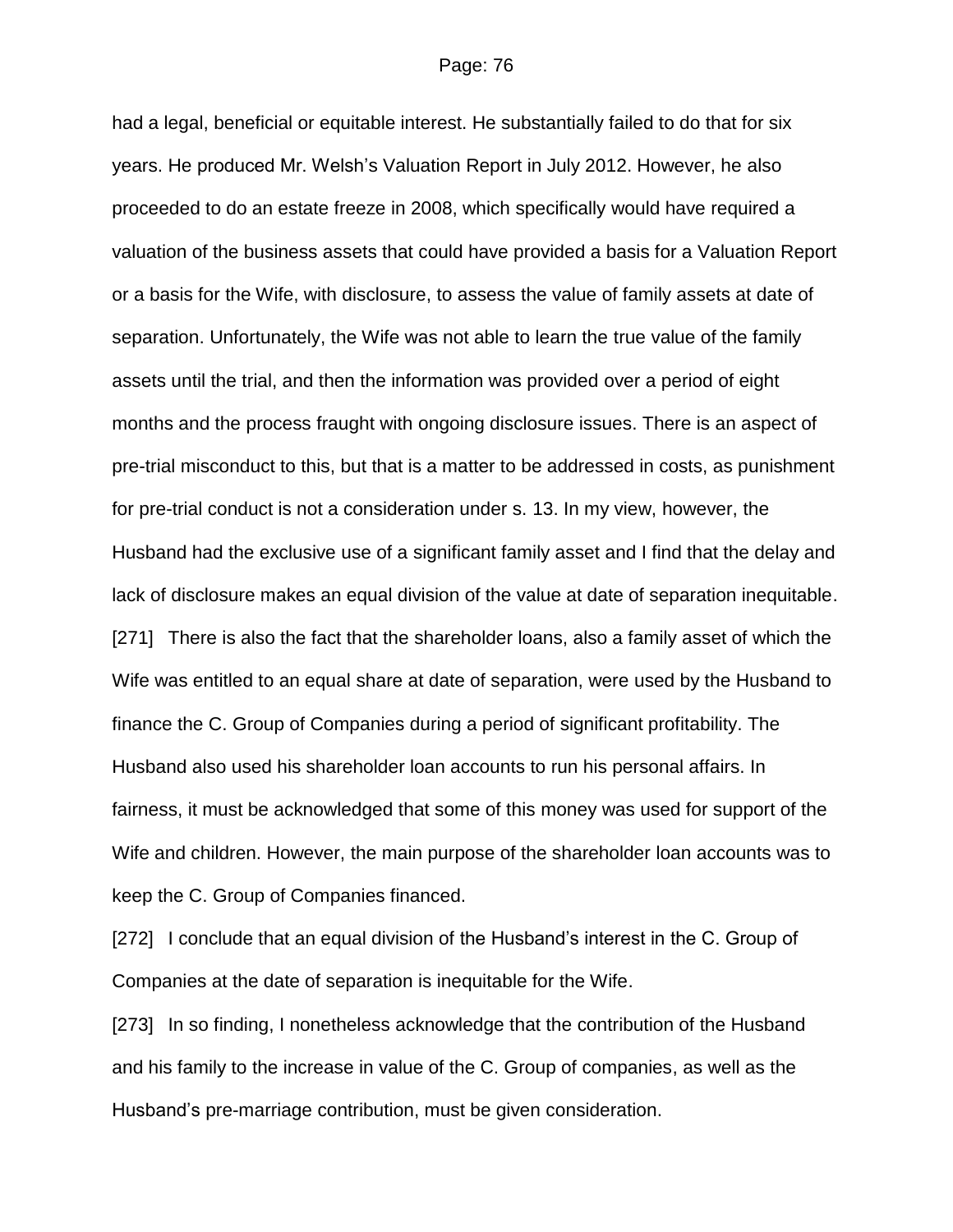[274] I conclude that the Wife should receive \$1 million of the Husband's interest in

the C. Group of Companies.

[275] In summary, my division of family assets based on a review of the s. 13 factors and a finding that an equal division of the Husband's interest in the C. Group of Companies at date of separation would be inequitable, results in the following division of family assets:

| <b>Family Assets</b>     | Value at Date of Separation | Wife's Share                |
|--------------------------|-----------------------------|-----------------------------|
| Nahanni Drilling shares  | \$342,000                   | \$171,000                   |
| C. Group of Companies    | \$1,080,000                 | \$1,000,000                 |
| <b>Shareholder Loans</b> | \$702,622                   | \$351,311                   |
| <b>RRSPs</b>             | \$106,092                   | \$53,046                    |
|                          | (Husband's exceeds Wife's)  |                             |
| <b>Family Home</b>       | \$224,000                   | $\frac{1}{2}$ of sale value |
| <b>Totals</b>            | \$2,454,714                 | \$1,575,357                 |

[276] The Wife's share must be reduced by \$84,275 (1/2 of her non-RRSP investment) and her advance on capital in the amount of \$119,000.

[277] I conclude that the application of s. 13 as I have interpreted and applied it does not require a finding of unjust enrichment and the application of the doctrine of constructive trust.

# **THE DOCTRINE OF CONSTRUCTIVE TRUST**

[278] In the event that I am incorrect in applying s. 13(g) of the *Act* in the manner I

have*,* I would have reached the same conclusion on the basis of the doctrine of constructive trust.

[279] If constructive trust can be applied, it permits a declaration of constructive trust at the time of separation and a valuation of assets at the time of trial rather than the date of separation as deemed by the *Act*.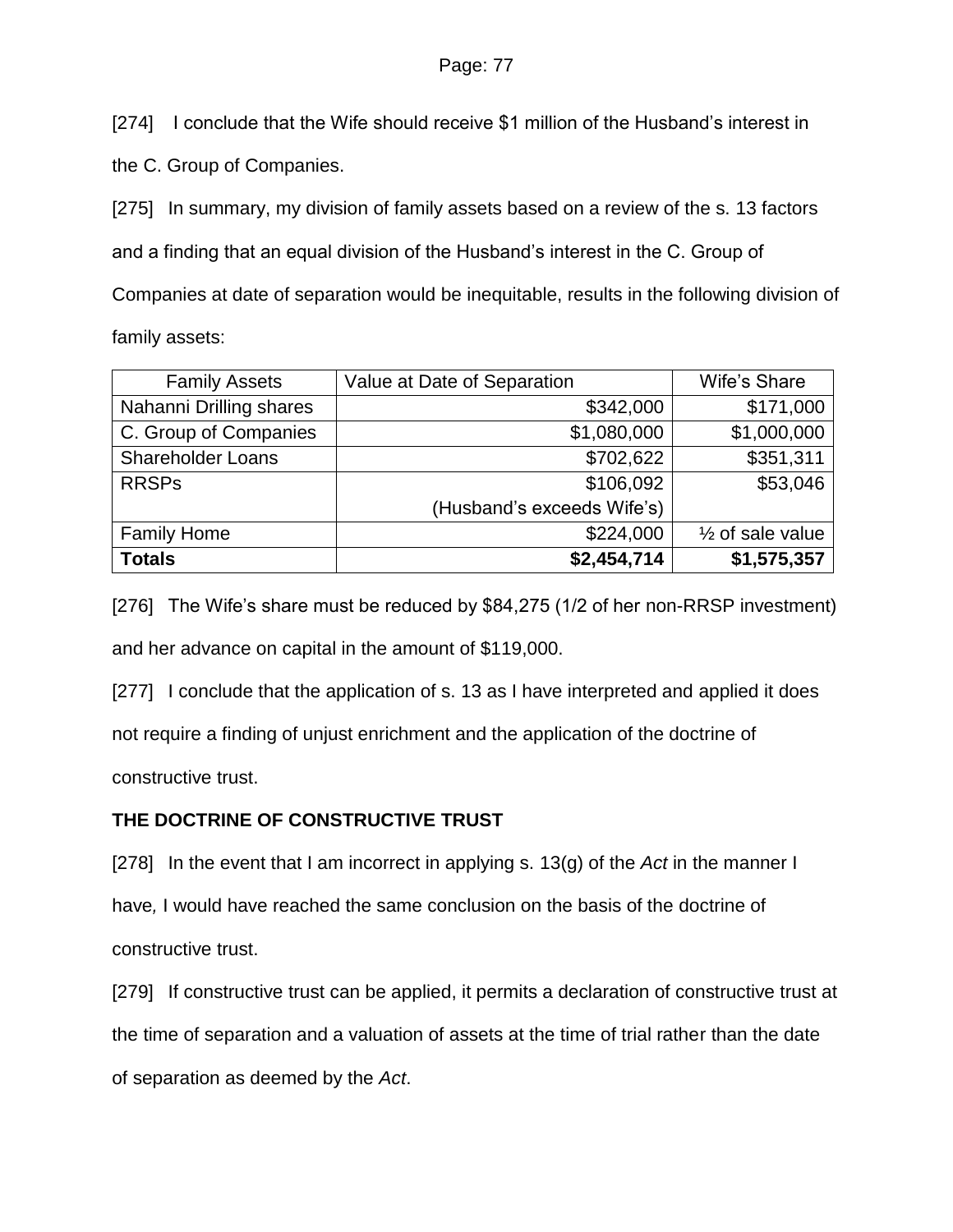[280] In *Rawluk*, a majority in the Supreme Court of Canada decided that the doctrine

of constructive trust applied to married persons under the Ontario *Family Law Act*, 1986,

S.O. 1986, c. 4 (now R.S.O. 1990, c. F.3). In that case, the value of the property in the

husband's name had increased dramatically between the time of separation at June 1,

1984 and the date of trial in 1986.

[281] The Court began with the general rule that a legislature is presumed not to

depart from prevailing law without an express intention to do so.

[282] The majority in *Rawluk* concluded at para. 55, that the *Family Law Act*, 1986, did not constitute an exclusive code for determining the ownership of matrimonial property.

The majority concluded: :

… The application of the remedy in the context of the Family Law Act, 1986 can achieve a fair and just result. It enables the courts to bring that treasured and essential measure of individualized justice and fairness to the more generalized process of equalization provided by the Act. That vital fairness is achieved by means of a constructive trust remedy and recognition of ownership.

[283] I conclude that where both spouses have contributed to the acquisition or maintenance of family assets, the spouse who does not have legal title may claim an interest by way of constructive trust and, where appropriate, a declaration of constructive trust may be made at the time the unjust enrichment arises. This could mean that the asset will be valued at date of trial, as the titled spouse holds the property in trust for the non-titled spouse. I note that McLachlin J. in her dissent in *Rawluk* did not say that the doctrine of constructive trust could not be applied to the *Family Law Act*, but rather, that the *Family Law Act* provided a remedy that must be considered before declaring a constructive trust.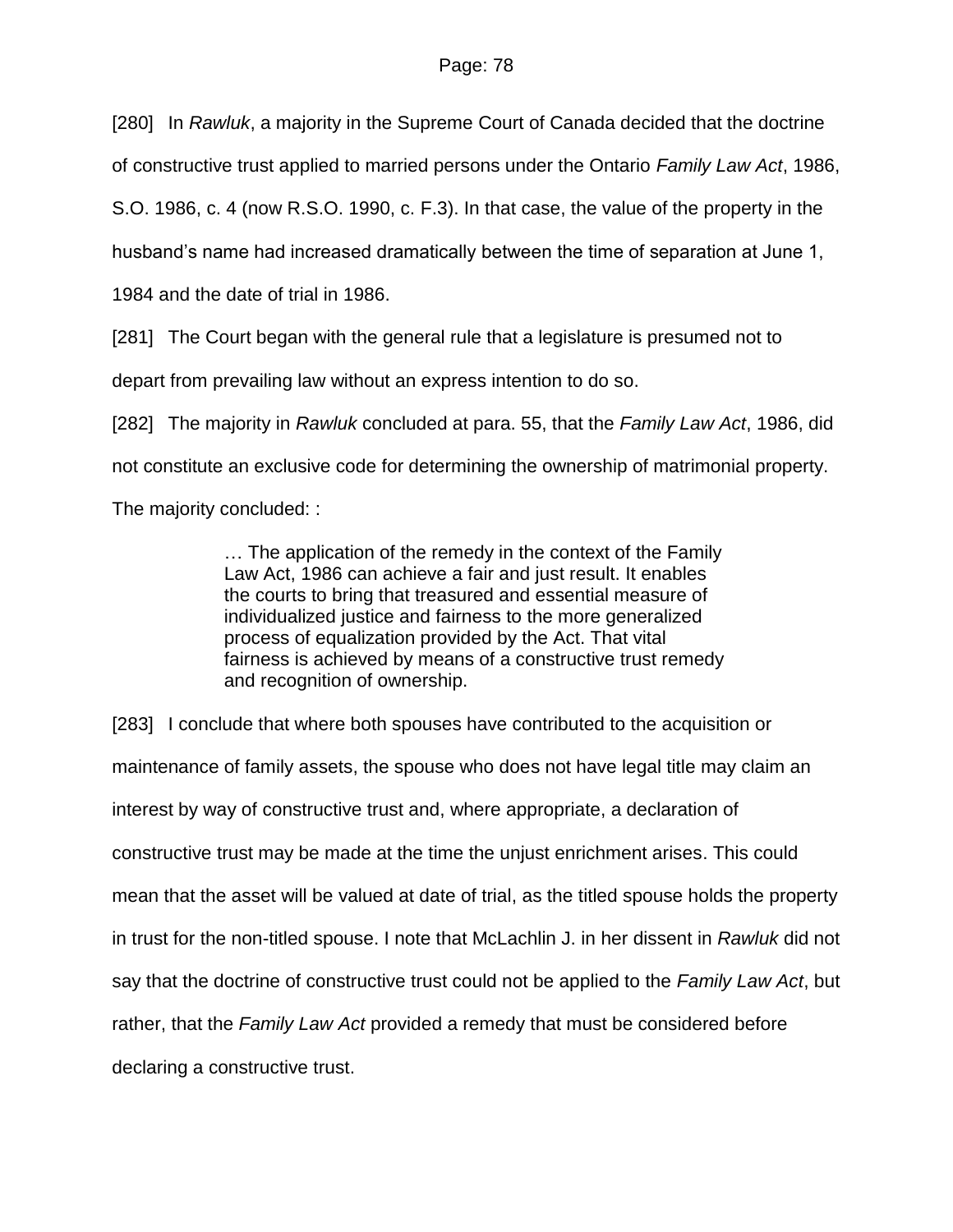### Page: 79

[284] The case law in this jurisdiction supports the view that the doctrine of

constructive trust can apply to property being divided under the *Act*.

[285] In *McRobb*, the court found that the question of constructive trust need not be

adjudicated in that case because the shares of the company were family assets.

Gower J. decided that s. 13 could have been applied if the equal division of family

assets would be inequitable.

[286] However, counsel for Ms. McRobb submitted that the constructive trust issue

must be addressed first. In declining to do so, Gower J. said this at para. 19:

… The Family Property and Support Act has, for most purposes, displaced the need for the application of a constructive trust argument at common law. Under s. 5 of the Act, it is presumed that there will be an equal division of the family assets on marriage breakdown (I repeat, this is what Ms. McRobb seeks). And, if an equal division of the family assets would be inequitable, then s. 13 would apply and could result in an unequal division of the family assets. There are a number of circumstances set out in s. 13 which might give rise to an unequal division of family assets, including the date of valuation of the family assets.

[287] Thus, the doctrine of constructive trust has not been displaced in a permanent sense by the *Act*, but rather this Court has held that s. 13 of the *Act* should be considered first.

[288] The Supreme Court of Canada has further refined the law of constructive trust in

*Kerr v. Baranow*, 2011 SCC 10, which included the case of *Vanasse v. Seguin*. Both

cases dealt with common law spouses but also discussed the question of how to deal

with an unjust enrichment arising in the context of a spousal relationship.

[289] The principle of constructive trust, applied to the case at bar, would permit

recovery where the Wife can establish three elements: an enrichment of the Husband

by the Wife, a corresponding deprivation of the Wife and an absence of a juristic reason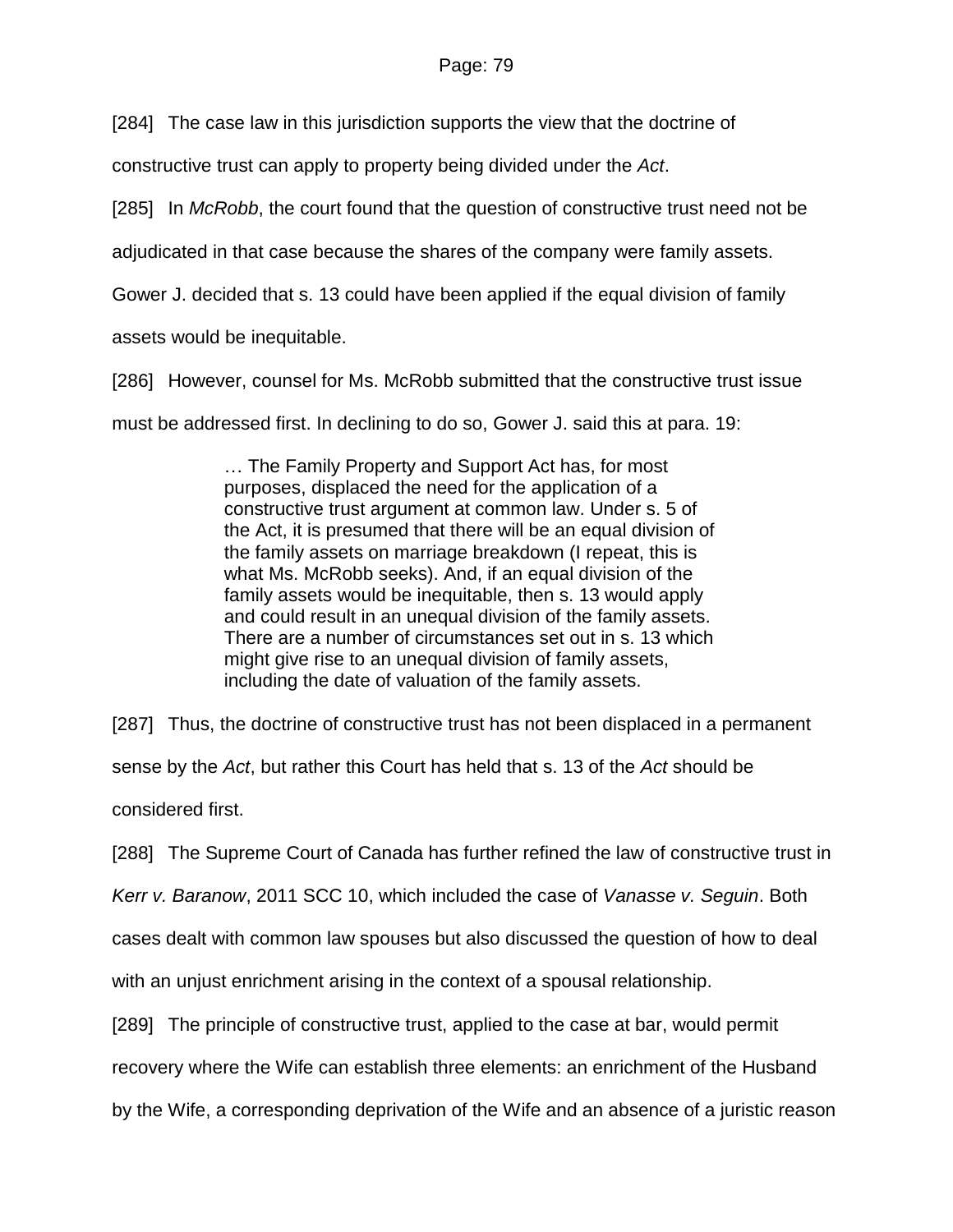for the enrichment. The Supreme Court has taken a straightforward economic approach

to the elements of enrichment and deprivation. The Wife must show that she has given

a tangible benefit that the husband received and retained. The enrichment must

correspond to the deprivation.

[290] The absence of a juristic reason means that there is no reason in law or justice

for the husband to retain the benefit.

[291] Cromwell J. identified one basis for unjust enrichment at para 60:

It consists of cases in which the contributions of both parties over time have resulted in an accumulation of wealth. The unjust enrichment occurs following the breakdown of their relationship when one party retains a disproportionate share of the assets which are the product of their joint efforts. The required link between the contributions and a specific property may not exist, making it inappropriate to confer a proprietary remedy. However, there may clearly be a link between the joint efforts of the parties and the accumulation of wealth; in other words, a link between the "value received" and the "value surviving", as McLachlin J. put it in *Peter*, at pp. 1000-1001. Thus, where there is a relationship that can be described as a "joint family venture", and the joint efforts of the parties are linked to the accumulation of wealth, the unjust enrichment should be thought of as leaving one party with a disproportionate share of the jointly earned assets.

[292] Cromwell J., at para. 47, stated that the first remedy to consider is a monetary

award which will be sufficient in most cases. The proprietary award is appropriate when

a monetary award is inappropriate or insufficient.

[293] The monetary award may be based on, but is not restricted to, "value received"

or a "fee-for-service" basis. But where there is a joint family venture and no detailed

accounting of the spouse's contribution, the monetary remedy should be calculated on

the proportionate contribution of the claimant to the wealth accumulated by the joint

family venture, i.e. the "value surviving" approach (para.  $81 - 87$ ). There is no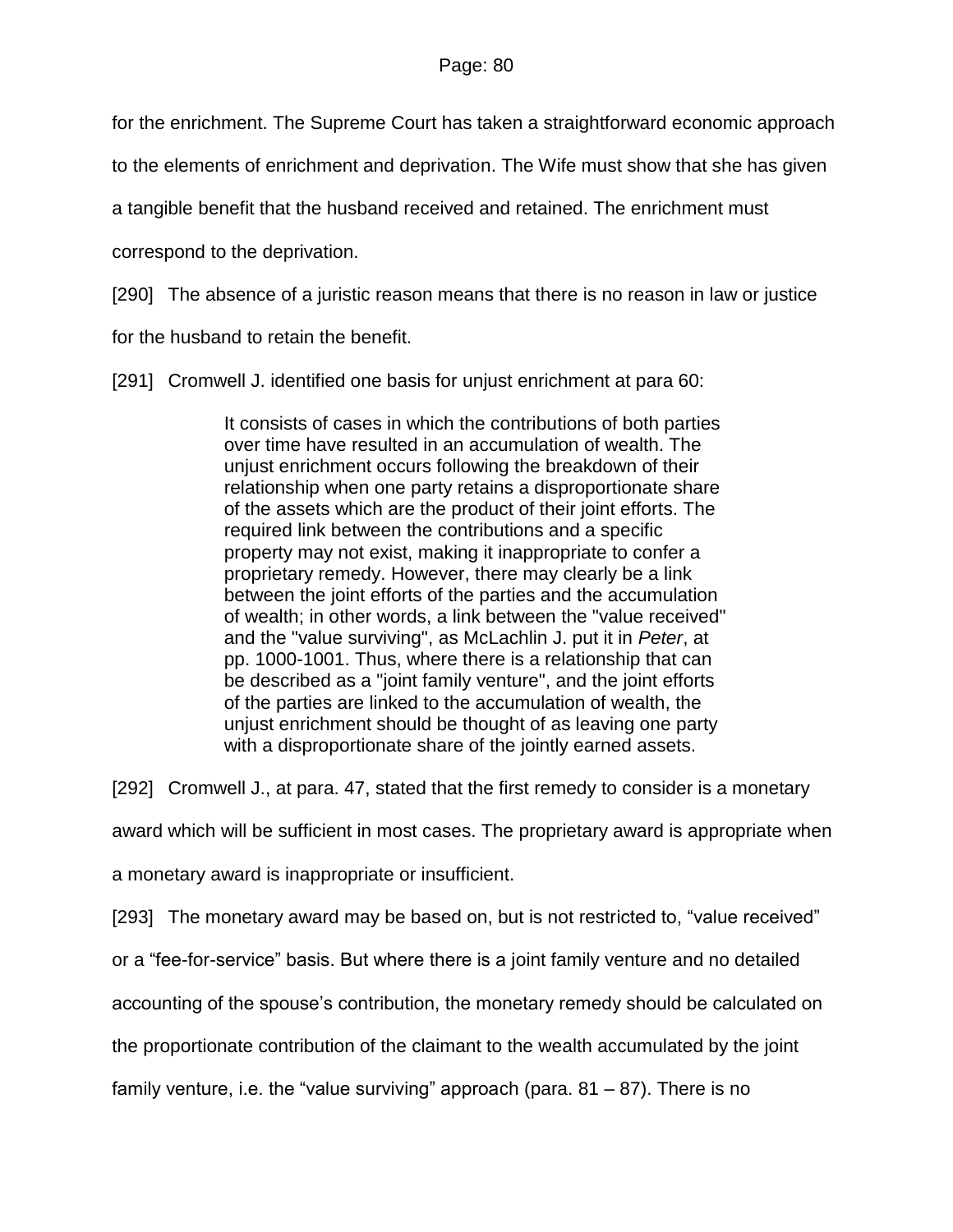#### Page: 81

presumption that the wealth be shared equally, nor should there be any component of punishment for the conduct of a spouse.

[294] Cromwell J. listed the relevant factors, which is not a closed list, to determine whether the unjust enrichment arose from a joint family venture as follows at para. 89:

- a) Mutual effort;
- b) Economic integration;
- c) Actual intent; and
- d) The priority of the family.

[295] He also stated that there is no presumption of equal sharing but stated that the enrichment should be assessed by the claimant's proportionate contribution to the accumulated wealth (para. 142). There are many ways in which such an award may be calculated.

[296] I also note that Cromwell J., for cases that were not joint family ventures, adopted the mutual benefit analysis by Huddart J. in *Wilson v. Fotsch*, *supra*, which concluded that mutual enrichments should be considered at the defence and remedy stages. Cromwell J. also approved the framework established by Huddart J., which I do not propose to follow step-by-step as I find there was a joint family venture between the Husband and Wife. A complicating factor is the fact that there is also a joint family venture of the C. family that comes into play, but in my view that can be addressed under the discussion of monetary award.

## **ANALYSIS OF CONSTRUCTIVE TRUST**

[297] The doctrine of constructive trust requires the establishment of three elements:

- 1. An enrichment of the Husband;
- 2. A corresponding deprivation of the Wife; and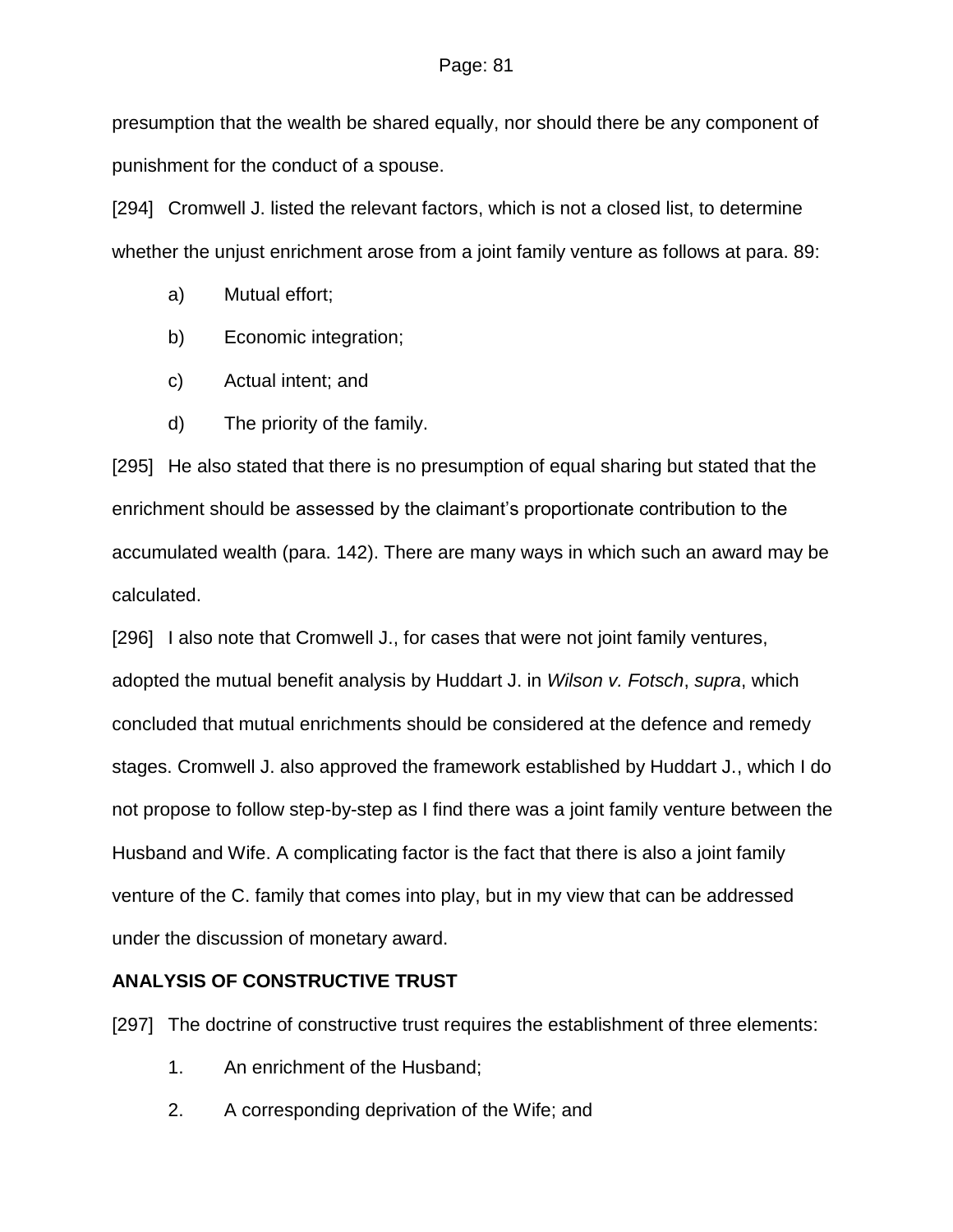3. The absence of any juristic reason for the enrichment and corresponding deprivation.

[298] The categories of juristic reason include a contract, a disposition of law, or an intent of gift.

[299] This analysis applies to the Husband's interest in the C. Group of Companies and the shareholder loans.

[300] The enrichment of the Husband is established by the fact that the shareholders' equity in Kluane Drilling, as an example, has increased from \$6,061,216 as at January 31, 2007, to \$40,000,000 at January 31, 2013. How that increase should be valued is a difficult matter but I have previously concluded that the Husband's interest would be in the range of \$3,000,000.

[301] As to the corresponding deprivation of the Wife, since separation, she has been unable to access her share of the Husband's interest in the C. Group of Companies or shareholder loans, which the Husband used to finance the enormous increase in shareholders' equity. There was a delay of seven years in producing the January 31, 2007 valuation of the C. Group of Companies, which is attributable to the Husband. He was under court order to make full financial disclosure of all the companies, businesses and partnerships in which he had a legal, beneficial or equitable interest as of April 12, 2007. He did not make reasonable financial disclosure until the Valuation Report of July 2012, followed by further court orders to produce. I find that the Valuation Report could have been completed in 2008 when the estate freeze took place. That delay, during which the Husband was using the Wife's money to increase the value of the C. Group of Companies, enriched the Husband and deprived the Wife correspondingly. The Husband also used the children's RESP and a jointly owned RRSP to enhance the cash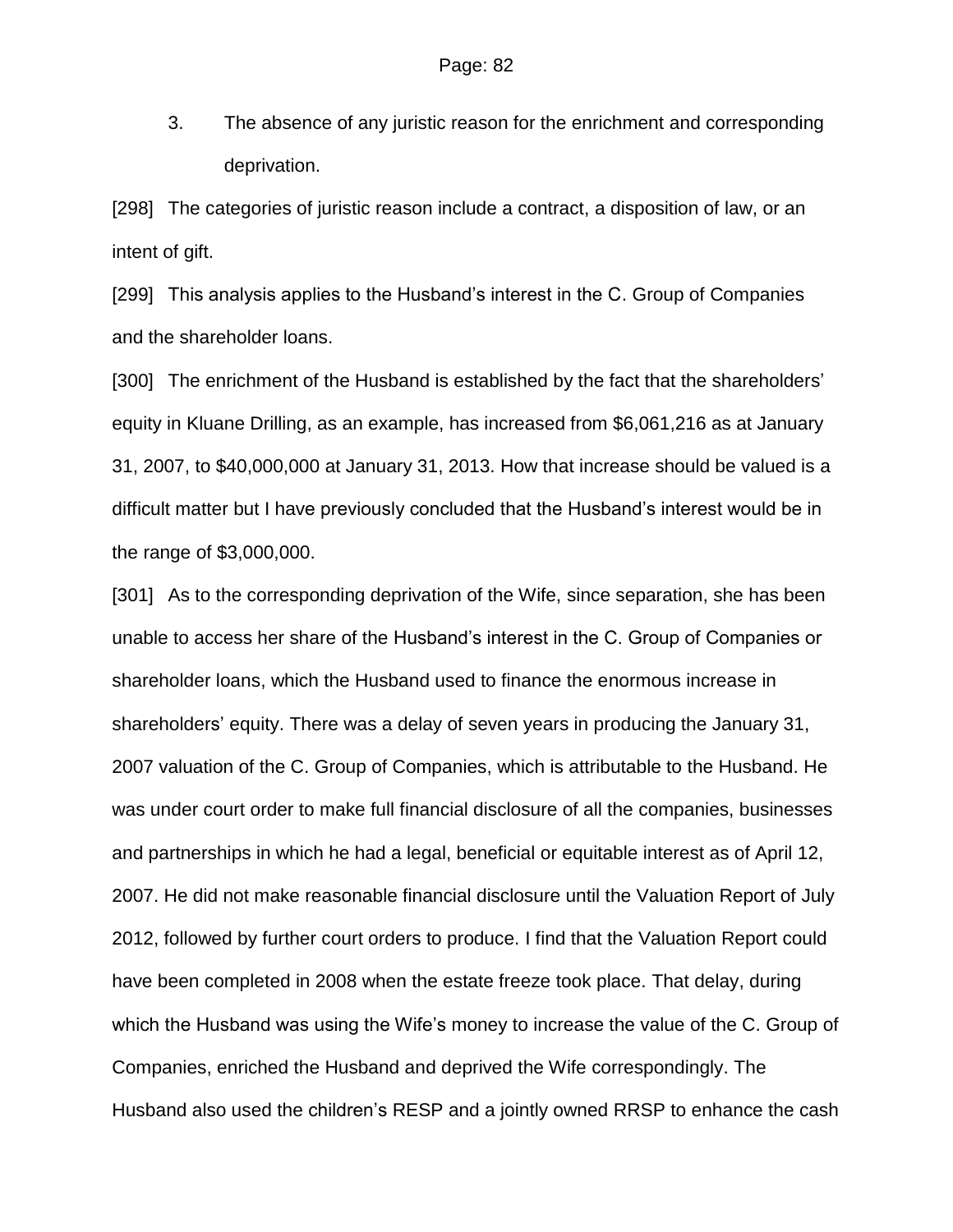position of the C. Group of Companies. I should add that financing the C. Group of Companies through shareholder loans was particularly attractive to the C. family, as it allowed them to avoid relying upon financial institutions leery of the cyclical mining industry.

[302] I add that the deprivation of the Wife was not merely notional as she was unable to purchase a house without her family's financial assistance.

[303] There is no juristic reason for the enrichment.

[304] Therefore, I make the alternative finding of a constructive trust for the Wife in the Husband's share of the C. Group of Companies and his shareholder loans. I value the Wife's monetary award at \$1,000,000 (1/3 of \$3,000,000).

[305] The balance of the Wife's share of the family assets is the same as in paras. 275 and 276.

#### **DISTRIBUTIVE TAXES**

[306] In the matter of distributive taxes, Norman McIntyre testified that the Husband cannot take money from the company tax-free and would likely pay a tax of 27%. However, he can access funds from the sale of the family home and pay-out of his shareholder loans without tax consequences.

[307] I agree with counsel for the Wife that the general rule in family law is that distributive taxes are not taken into account in valuing the shares in a company, unless the taxes are imminent and calculable or will be necessarily incurred in the division of assets. Taxes which are not presently incurred ought not to be taken into consideration in a valuation because they are speculative and there is no positive reality that the companies will be sold or the taxes incurred.